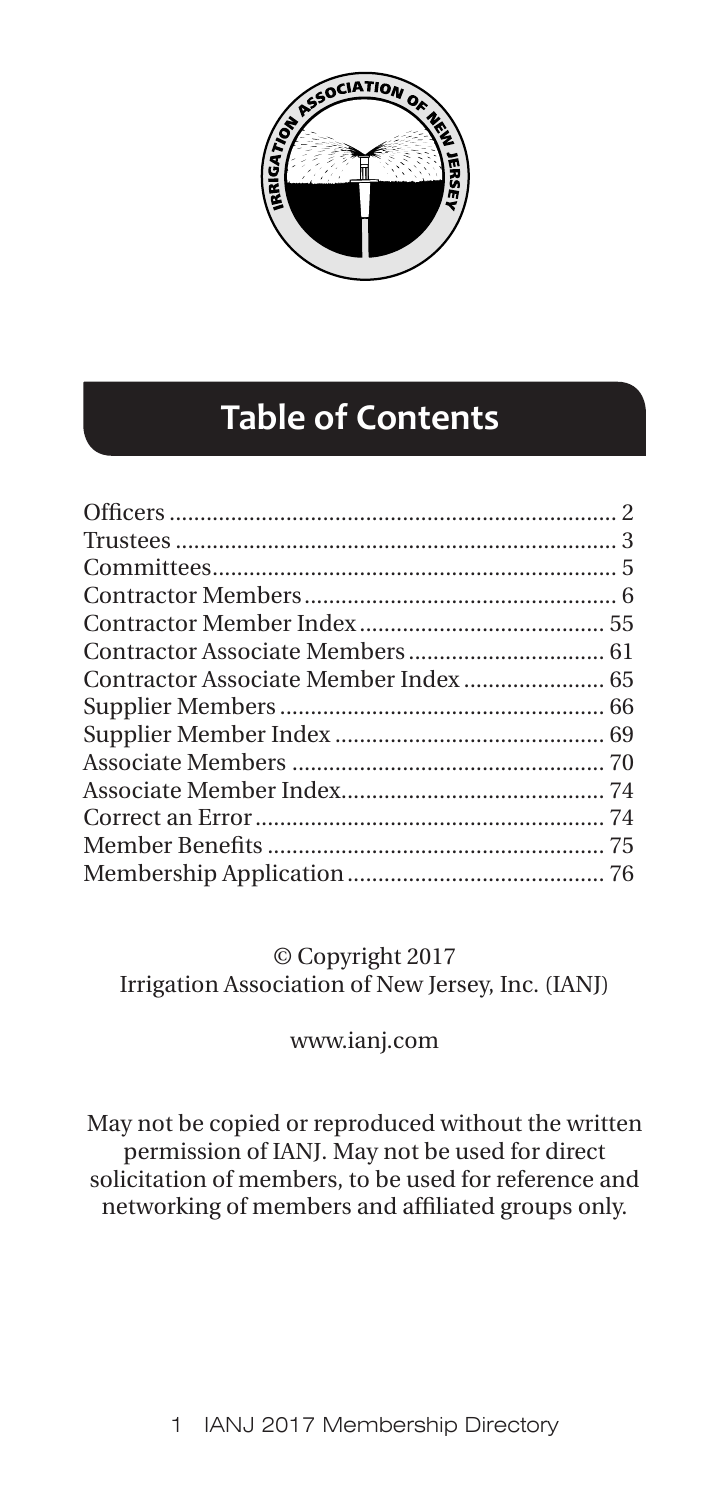# **2017 IANJ Officers**

## **Roy Nau - CIC, CID, CLIA PRESIDENT**

(2nd Yr of 2nd Term 2017) Princeton Irrigation Specialists 3879 Crosswicks Hamilton Sq. Rd. Robbinsville, NJ 08691 Phone: 609-551-9550 Fax: 609-581-9707 rdnau@comcast.net

## **Dan James - CID, CLWM, CLIA, CGIA VICE PRESIDENT**

(1st Yr of 3rd Term 2019) RR Irrigation Co. Inc. 283 Lincoln Blvd. Middlesex, NJ 08846 Phone: 732-271-7070; Cell: 908-705-4152 Fax: 732-271-0721 dan@rrirrigation.com

## **Paul Garris TREASURER**

(3rd year of 1st Term 2017) Atlantic Irrigation 5010 Industrial Road Farmingdale, NJ 07727 Office: 732-751-0808; Mobile: 732-870-7187 Fax: 732-751-0804 pgarris@atlanticirrigation.com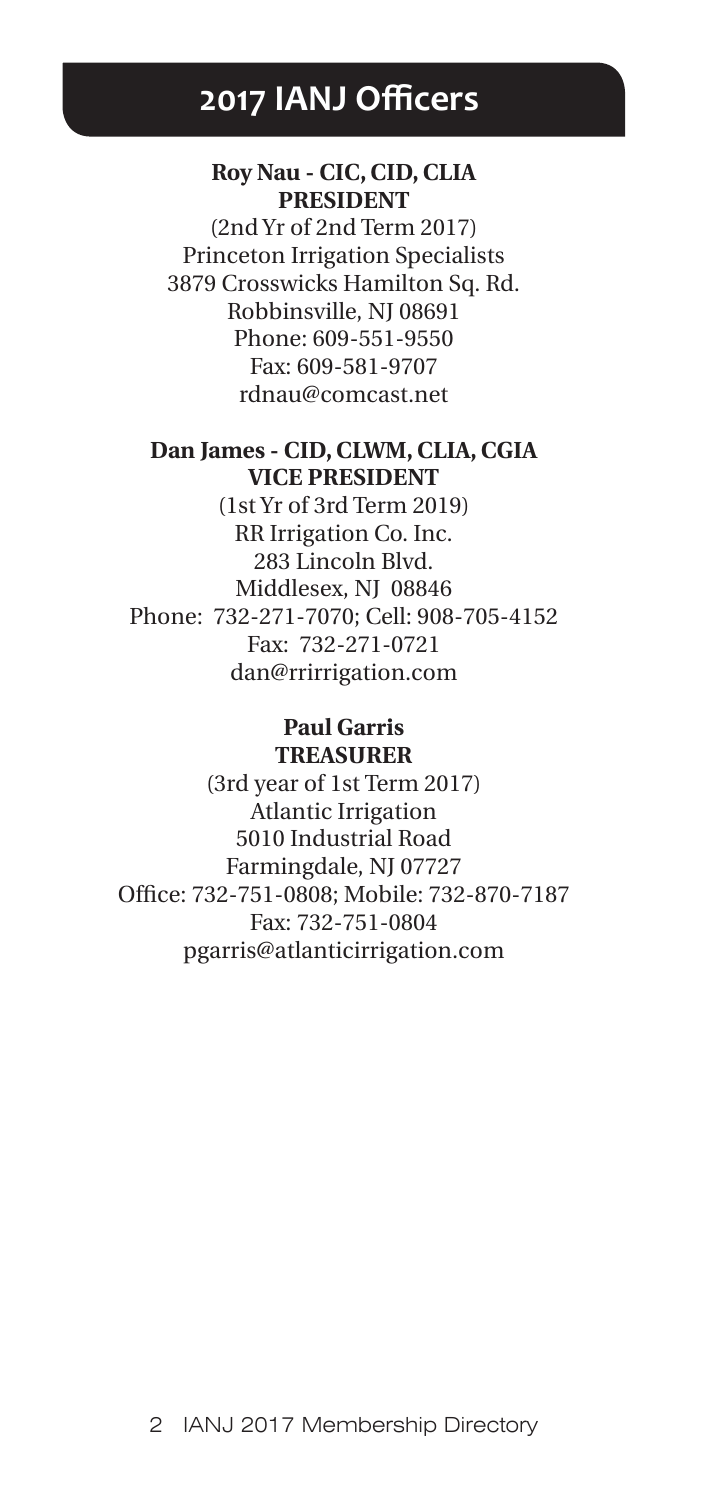# **2017 IANJ Trustees**

**Barry Abrams (1st year of 1st term - 2019)** SiteOne Landscape Supply 716 White Horse Pike Hammonton, NJ 08037 Office: 609-561-1777; Cell: 609-929-2559 Fax: 609-561-0405 babrams@siteone.com

## **Art Elmers - CIC, CID, CLIA, CLWM (3rd year of 4th Term 2017)**

Netafim USA 1 Horizon Rd, Apt 414 Fort Lee, NJ 07024 Fax: 201-625-7000 Cell: 201-232-4961 aelmers@netafimusa.com

## **John Gumm (2nd year of 1st term 2018)**

The Toro Company/Irritrol Irrigation 44 Oak Avenue Marlton, NJ 08053 Office: 609-410-3029 Fax: 951-785-3457 john.gumm@toro.com

# **Dan Kiernan**

**(1st year of 1st term - 2019)** Down To Earth Landscaping 705 Wright-Debow Road Jackson, NJ 08527 Office: 732-833-7702 Fax: 732-833-7709 dkiernan@downtoearthlandscaping.com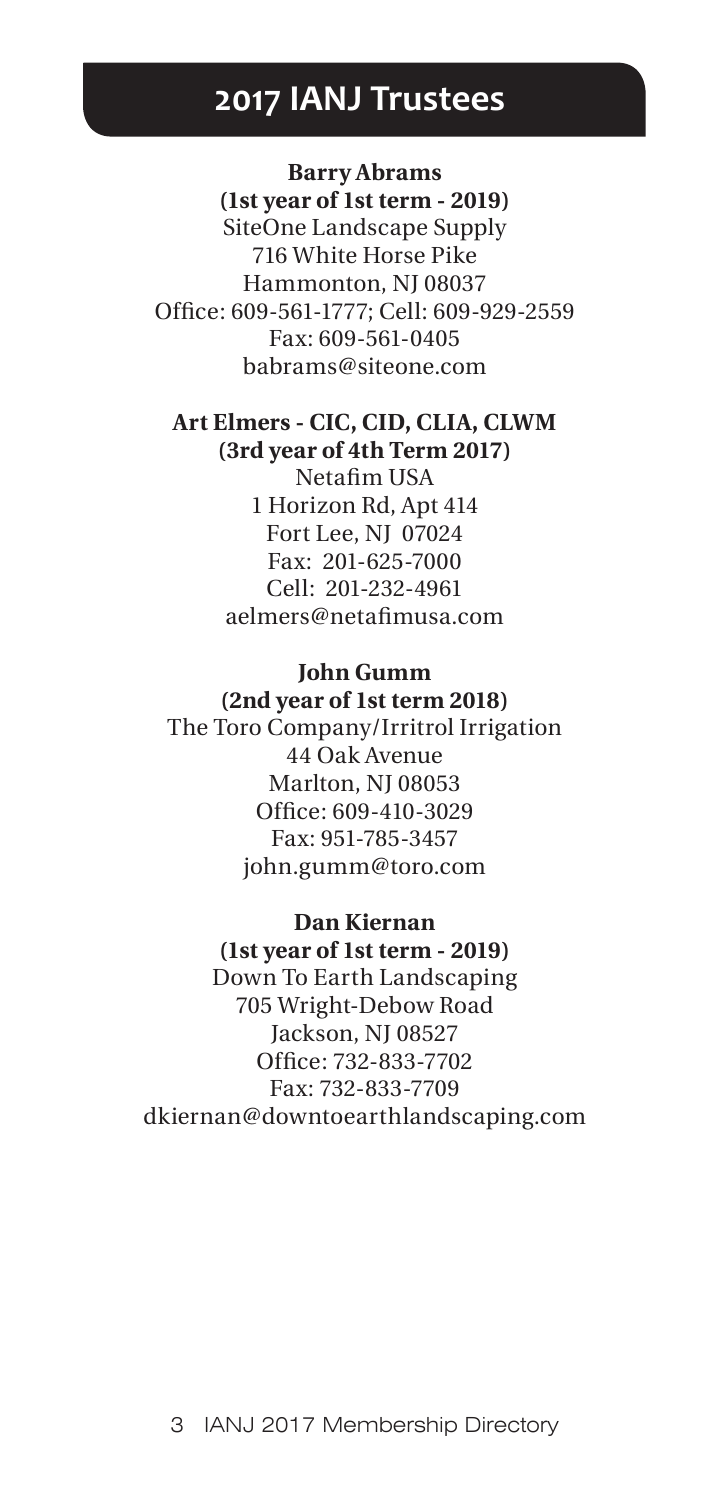**Gregg Rogers (1st year of 1st term - 2019)** Garden Irrigation 14 Rte. 9 North Morganville, NJ 07751 Office: 732-972-9100 Fax: 732-972-2999 grogers@wetlawn.com

#### **Gaetano Virone (2nd year of 1st term 2018)**

Environmental Designers Irrigation 145 Churd Rd. Howell, NJ 07731 Office: 732-363-2775 Fax: 732-730-9963 gvirone@edii.biz

## **Patricia Koziol, Executive Director**

Irrigation Association of New Jersey PO Box 518, Mt. Laurel, NJ 08054 Phone: (973)850-3366 Fax: (856)727-9504 pat@neffdowning.com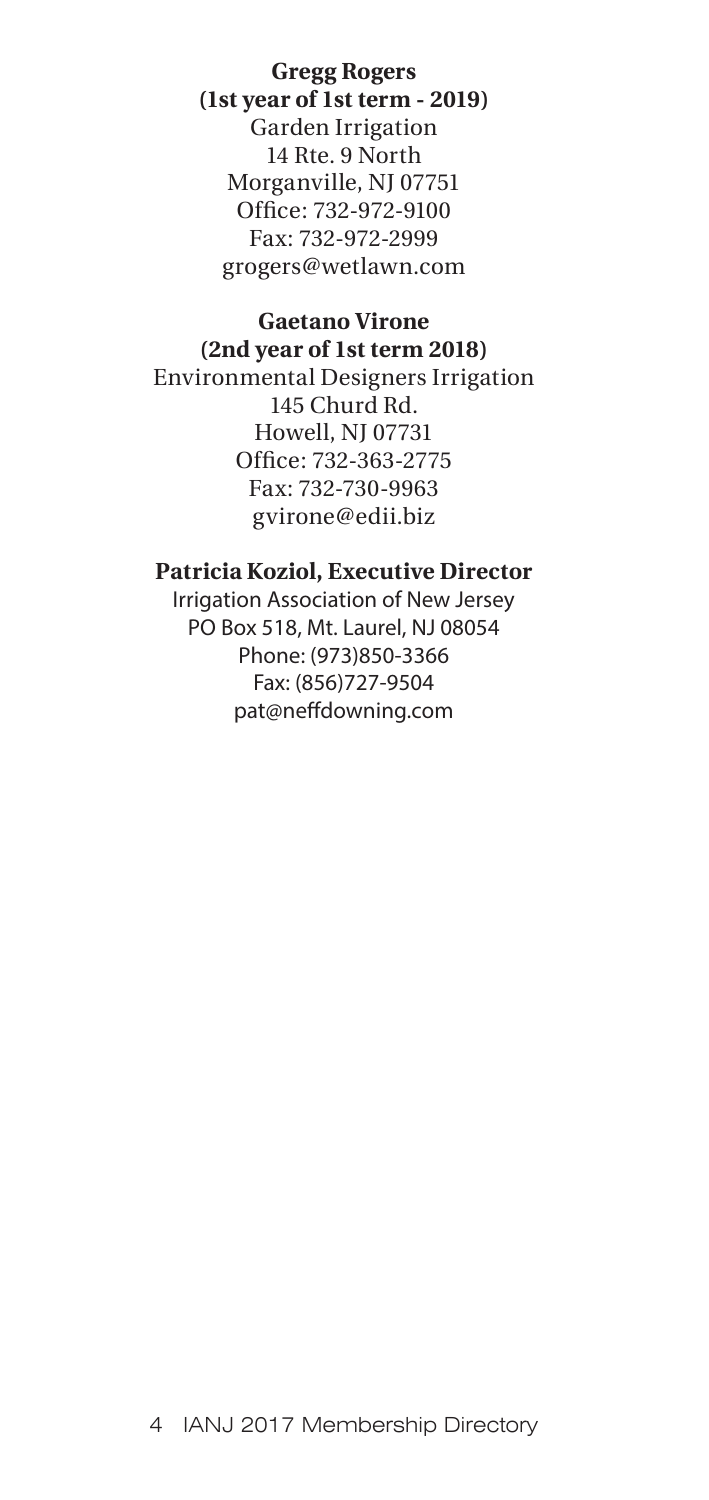# **2017 IANJ Committees**

**Bylaws:** Roy Nau - Chair John Gumm - Co-chair

**Education:** Dan James - Chair Art Elmers, John Gumm, Dan Kiernan

> **Membership:** Gaetano Virone - Chair Dan Kiernan - Co-chair

**Newsletter:** John Carbone - Chair Paul Garris - Co-chair

**Trade Shows:** Paul Garris - Chair Roy Nau - Co-chair

**Legislative:** Art Elmers - Chair Wade Slover - Co-chair

**Golf:** John Gumm - Chair Gregg Rodgers - Co-chair

**IPAC:** Dan James - Chair Barry Abrams - Co-chair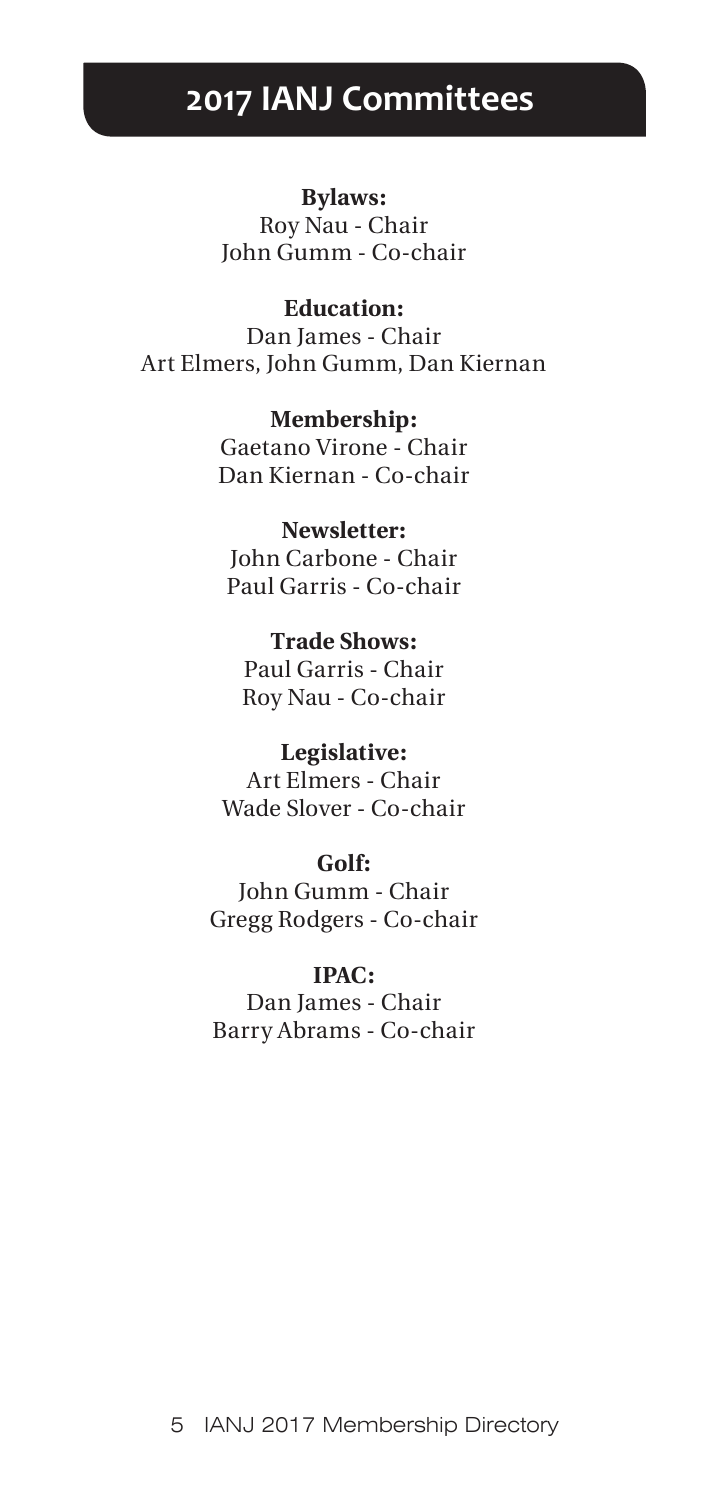# **2017 Contractor Members**

#### **A & C Sprinkler**

Catoggio, Vincent *Cont. Lic. #:* 0015047 19 McDermott Place Bergenfield, NJ 07621 **Tel:** 201-385-3475 **Fax:** 201-387-8887 **Email:** vinnyc99@hotmail.com

#### **A & C Sprinkler LLC**

Urbanowicz, Adam *Cont. Lic. #:* 0016619 1889 Rte. 9 Toms River, NJ 08755 **Tel:** 732-255-6000 **Fax:** 732-255-6010 **Email:** adam@acsprinkler.com

### **A & S Irrigation LLC**

Kosh, Andrew *Cont. Lic. #:* 330476 *Bus. Lic. #:* 680228 1 Sudbury Rd. South Toms River, NJ 08757 **Tel:** 732-580-7674 **Email:** akosh1997@yahoo.com

#### **A G & G Service, LLC**

Stafford-Smith, Greg *Cont. Lic. #:* 0017073 P.O Box 34 Lakewood, NJ 08701 **Tel:** 732-367-7238 **Fax:** 732-367-7966 **Email:** aggservice@optonline.net

## **A. Priscoe Irrigation**

Priscoe, Alfred *Cont. Lic. #:* 196148 *Bus. Lic. #:* 0400373746 PO Box 12097 Mountainside, NJ 07092 **Tel:** 908-233-3652 **Email:** apriscoeirrigation@gmail.com

6 IANJ 2017 Membership Directory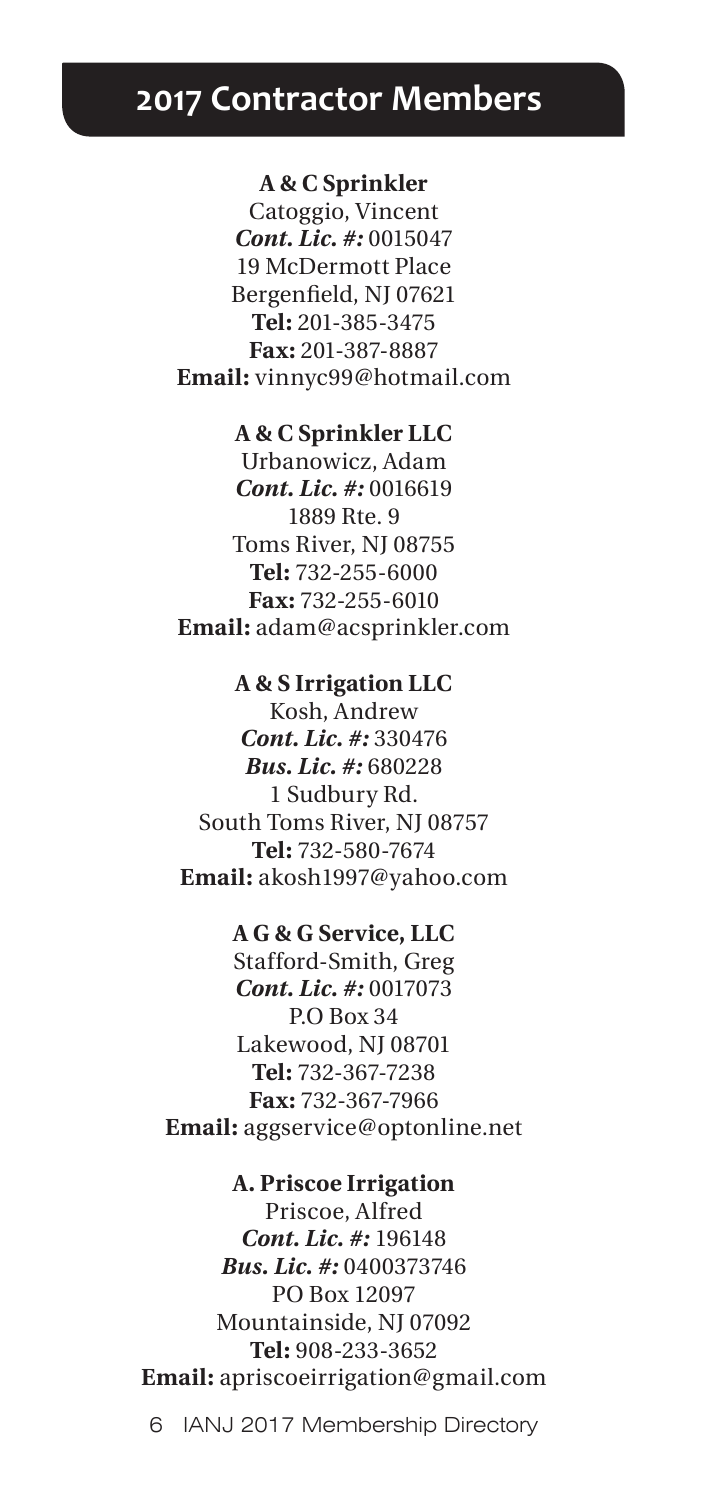# **A. Z. Lawncare & Tree Service LLC** Yetter, Robert *Cont. Lic. #:* 219640 *Bus. Lic. #:* 724063 1556 Rte. 206 North Tabernacle, NJ 08088 **Tel:** 609-268-2995 **Fax:** 609-268-1162 **Email:** azlandscape@hotmail.com

## **AAA Lawn Sprinklers, LLC**

MacKanin, Todd *Cont. Lic. #:* 216594 16-01 George St. Fair Lawn, NJ 07410 **Tel:** 201-791-0072 **Fax:** 201-791-0073 **Email:** aaalawnsprinklers@msn.com

#### **Absecon Irrigation**

Demaree, Duane *Cont. Lic. #:* 46130 219 S. Cologne Ave. Egg Harbor City, NJ 08215 **Tel:** 609-965-4772 **Email:** absirr@yahoo.com

# **Accent Landscaping & Irrigation**

Lazlo, Steve *Cont. Lic.* #330478 *Bus. Lic.* #:726015 39 Fredericksted St. Toms River, NJ 08757 **Tel:** 732-998-3740 **Email:** slazlo@accentirrigation.com

## **Advanced Irrigation LLC**

Basara, Martin *Cont. Lic. #:* 0016617 *Bus. Lic. #:* 13VH00119700 P.O. Box 132 Palmyra, NJ 08065 **Tel:** 856-786-3886 **Fax:** 856-786-7294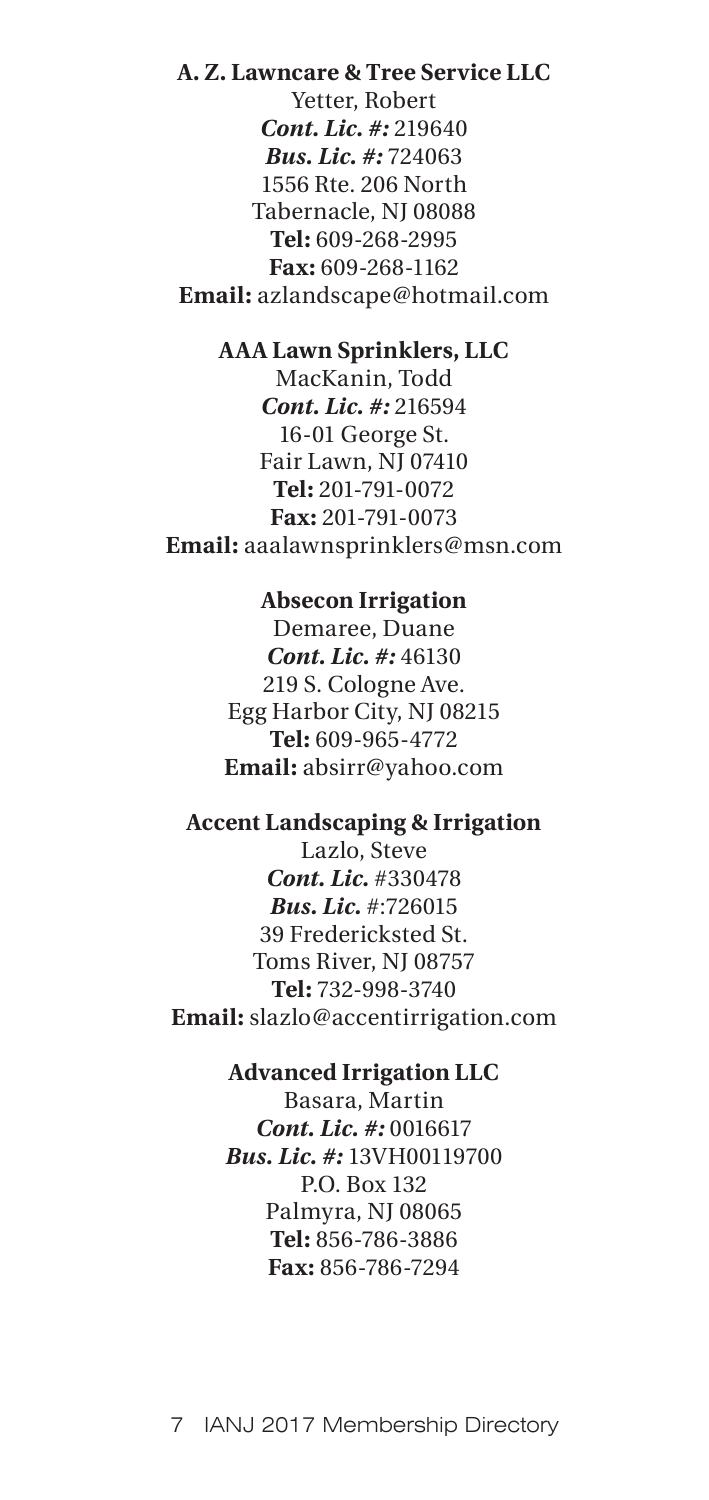# **Advanced Systems & Services** Wercholak, Jon *Cont. Lic. #:* 0015133 *Bus. Lic. #:* 687513 193 Gravel Hill Rd. Monroe, NJ 08831 **Tel:** 732-446-7131 **Fax:** 732-446-5668 **Email:** jwercholak@comcast.net

## **All County Irrigation & Outdoor Lighting LLC**

Russo, Perry *Cont. Lic. #:* 9243 1875 Rte. 23 South Wayne, NJ 07470 **Tel:** 973-406-7736 **Fax:** 973-406-7754 **Email:** allcountyirrigation@yahoo.com

## **All Systems Sprinkler**

Weithenauer, Richard *Cont. Lic. #:* 17791 *Bus. Lic. #:* 651536 2454 Capshaw Rd. Forked River, NJ 08731 **Tel:** 609-971-9044 **Fax:** 609-971-6241 **Email:** richweith@comcast.net

## **All Wet Irrigation, LLC**

Rozansky, Kelly *Cont. Lic. #:* 587222 *Bus. Lic. #:* 13VH05062500 85 Franklin Rd., Unit 3B Dover, NJ 07801 **Tel:** 973-366-8754 **Fax:** 973-366-4170 **Email:** kelly@njirrigation.com

# **All-Green Turf Management Corp.** Tuttle, Zac *Cont. Lic. #:* 0017873 *Bus. Lic. #:* 660289 534 N. Black Horse Pike Blackwood, NJ 08012 **Tel:** 856-232-5533 **Fax:** 856-374-2799 **Email:** zac@allgreenturf.com

8 IANJ 2017 Membership Directory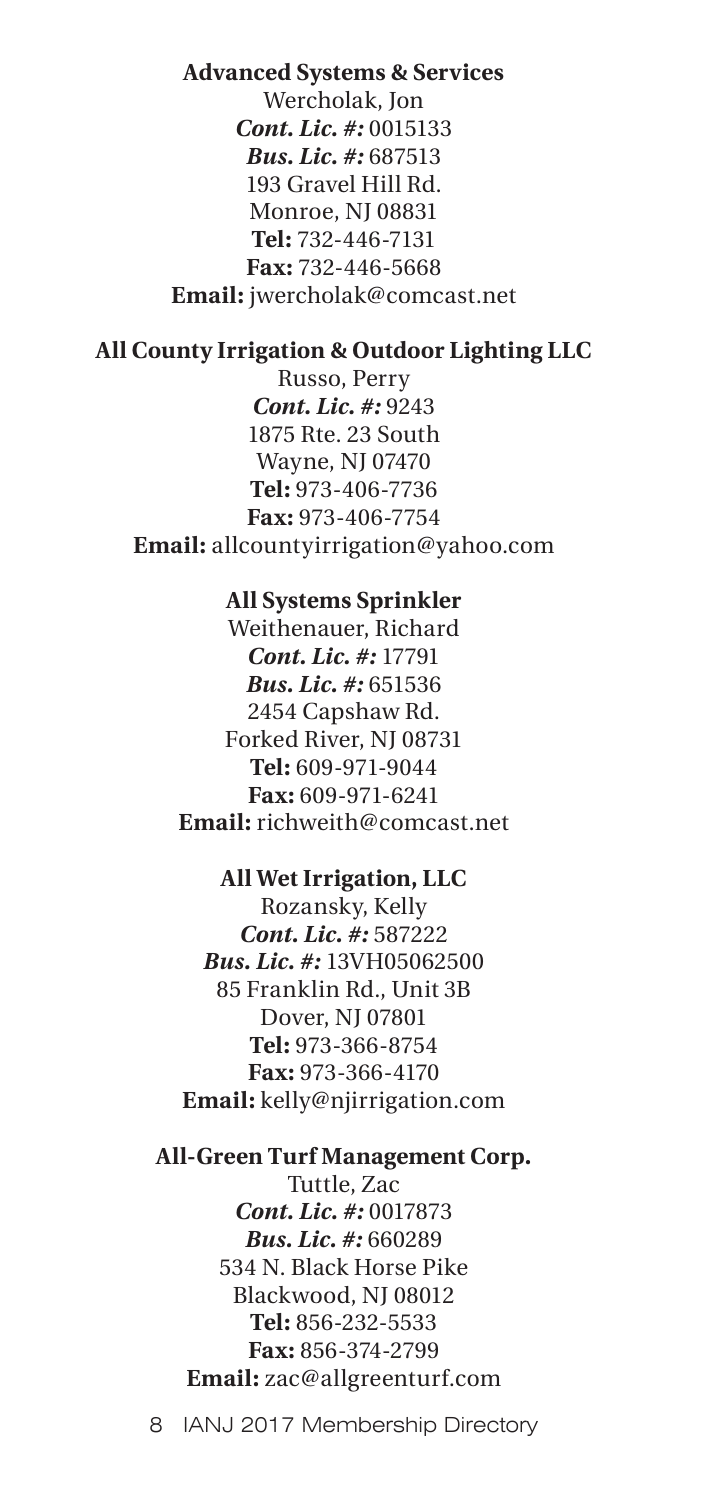# **Alliance Landscaping Inc.**

Fox, Mark *Cont. Lic. #:* 0016642 39 Henry Ave. Pittsgrove, NJ 08318 **Tel:** 856-692-5472 **Fax:** 856-692-1941 **Email:** alliancelandscapinginc.@comcast.net

## **Allshore Service Contractors**

Bertani, Armand "Bert" *Cont. Lic. #:* 0017784 *Bus. Lic. #:* 650223 21 Gladney Ave. Toms River, NJ 08753 **Tel:** 732-270-3617 **Fax:** 732-270-0823 **Email:** allshoreservicecontractors@verizon.net

## **American Lawn Irrigation**

O'Neill, Kevin *Cont. Lic. #:* 0015572 *Bus. Lic. #:* LICBP719697 822 White Horse Pike Atco, NJ 08004 **Tel:** 856-768-2877 **Fax:** 856-768-7933 **Email:** ali-2010@comcast.net

## **American Lawn Sprinkler Company**

Rogers, Steve *Cont. Lic. #:* 0015603 275 Rte. 79 Morganville, NJ 07751 **Tel:** 732-970-9300 **Fax:** 732-970-9309 **Email:** americanlawnsprinklerco@msn.com

#### **Anderson Hoyt Irrigation Company**

Anderson, Kenneth *Cont. Lic. #:* 0015053 P.O. Box 993 East Brunswick, NJ 08816 **Tel:** 732-656-1717 **Fax:** 732-656-1779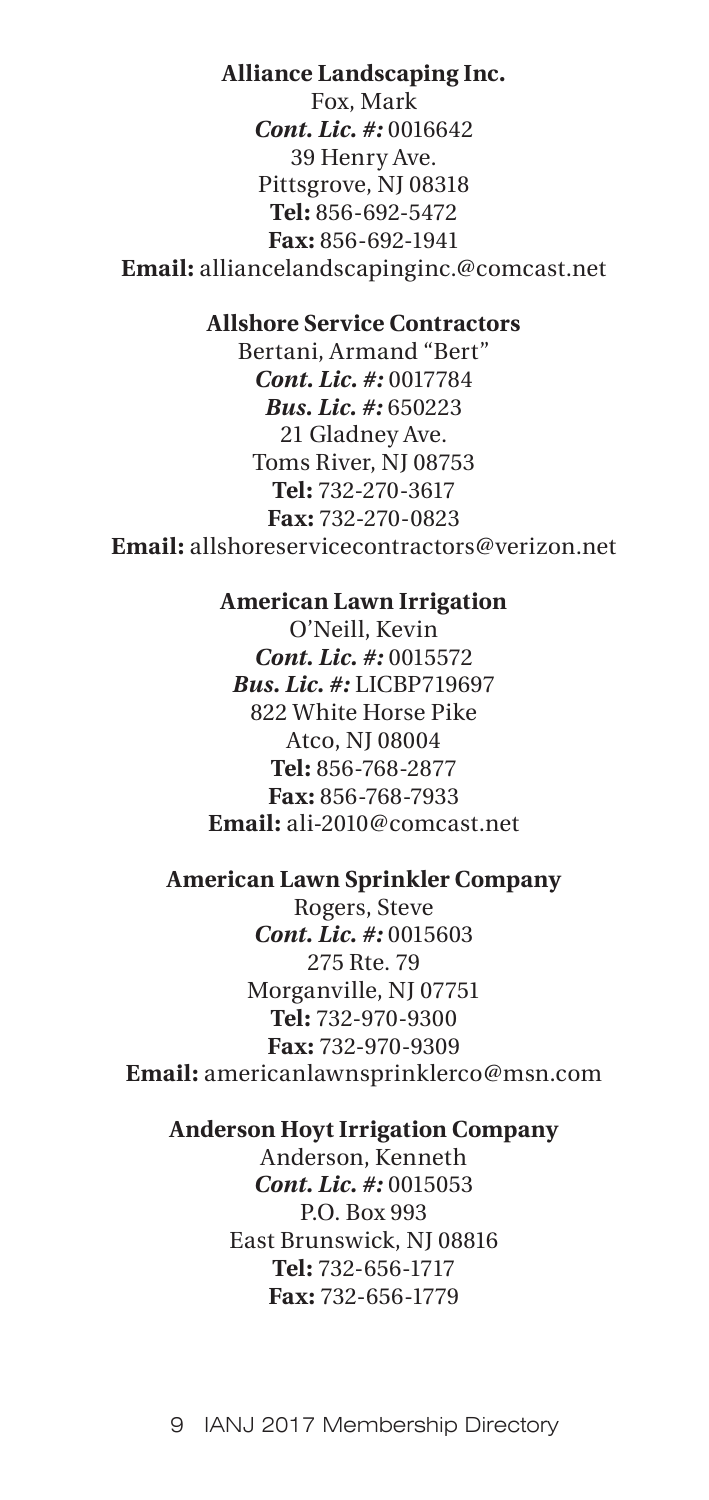## **Any and All Irrigation**

Burrows, David *Cont. Lic. #:* 0025134 5 Bimini Dr. Toms River, NJ 08757 **Tel:** 732-600-6962 **Email:** daviddjbsi@hotmail.com

# **Aqua Blue Irrigation Inc.**

Whitney, Timothy *Cont. Lic. #:* 19607 P.O. Box 1553 Rahway, NJ 07065 **Tel:** 732-767-9371 **Fax:** 732-767-9371 **Email:** aquablue@optonline.net

### **Aqua Pro Inc.**

Siervo, Michael *Cont. Lic. #:* 0015160 *Bus. Lic. #:* 650202 96 McKinley St. Hackensack, NJ 07601 **Tel:** 201-342-9884 **Fax:** 201-342-8069 **Email:** info@aquapronj.com

#### **Aqua Sprinklers**

Mondello, Anthony *Cont. Lic. #:* 455761 136 Lincoln Rd. Kinnelon, NJ 07405 **Tel:** 973-636-6777 **Fax:** 973-238-1611 **Email:** anthonymondello@optonline.net

#### **Aqua Turf, LLC**

Allegretto, Anthony *Cont. Lic. #:* 572477 *Bus. Lic. #:* 664356 37 Foxborough Rd. Ocean View, NJ 08230 **Tel:** 609-628-3103 **Email:** aquaturf@comcast.net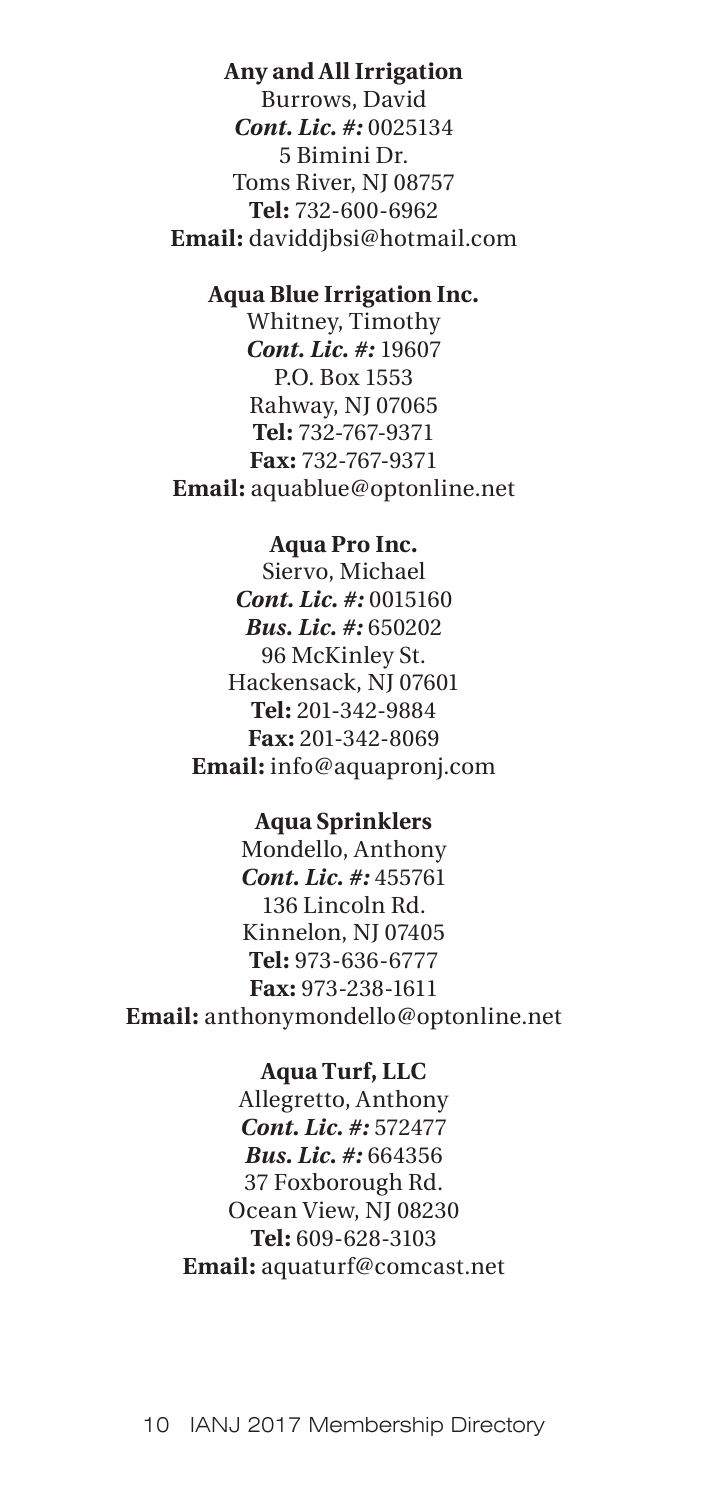## **Aqua-Lawn Inc.**

Stein, Paul *Cont. Lic. #:* 208673 *Bus. Lic. #:* 0208673 242 Kings Hwy Cutoff Fairfield, CT 06824 **Tel:** 203-367-7444 **Fax:** 203-336-8153 **Email:** service@aqualawn.com

## **Aqua-Mist Irrigation of NJ, LLC**

Mugavin, Walter *Cont. Lic. #:* 15036 *Bus. Lic. #:* 650236 28 James St. South Hackensack, NJ 07606 **Tel:** 201-488-2057 **Fax:** 201-488-3222 **Email:** wmugavin@aqua-mist.net

# **AquaTurf Irrigation Systems, LLC**

Dilluvio, Anthony *Cont. Lic. #:* 247734 6 Westchester Pl. Ste. 142 Elmsford, NY 10523 **Tel:** 914-345-1350 **Fax:** 914-345-1358 **Email:** tdilluvio@aqua-turf.com

# **Aspen Landscaping**

Canzano, Mark *Cont. Lic. #:* 270703 *Bus. Lic. #:* 667170 1121 Springfield Rd. Union, NJ 07083 **Tel:** 908-964-8883 **Fax:** 908-964-8835 **Email:** irrigation@aspennj.net

## **Automatic Lawn Sprinkler Corporation**

Fisher, Steven *Cont. Lic. #:* 0015134 1324 White St. Hillside, NJ 07205 **Tel:** 732-247-2473 **Email:** steven@autolawnsprinkler.com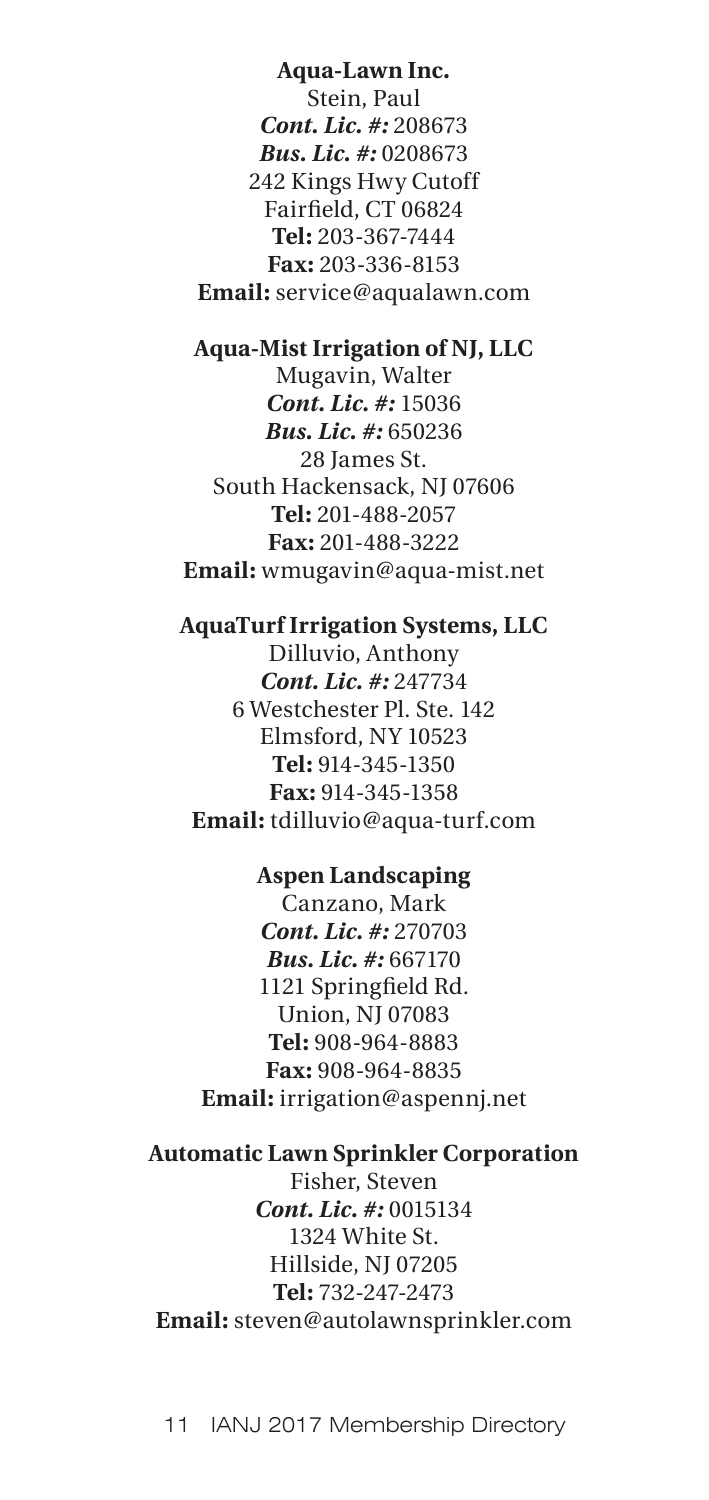#### **B & B Sustainable Landscape, LLC**

Grace, Benjamin *Cont. Lic. #:* 613338 12 Evergreen Ave. Haskell, NJ 07420 **Tel:** 610-207-4840 **Email:** bandblandscape@gmail.com

## **Barber's Professional Landscape Maintenance, LLC**

Payne, Raymond *Cont. Lic. #:* 513925 *Bus. Lic. #:* 650113 19 Rte. 47 North Cape May Court House, NJ 08210 **Tel:** 609-465-1562 **Fax:** 609-456-6782

### **BJT Contracting and Irrigation LLC**

Towlen, Bob *Cont. Lic. #:* 279416 *Bus. Lic. #:* 649650 537 Vincent Dr Brick, NJ 08723 **Tel:** 732-920-0101 **Fax:** 732-920-6266 **Email:** bjtcontracting@aol.com

#### **Blue Mist Landscaping inc.**

MacDonald, David *Cont. Lic. #:* 0015593 *Bus. Lic. #:* 651539 108 Webster Dr Wayne, NJ 07470 **Tel:** 973-694-7062 **Fax:** 973-628-9938 **Email:** watermand@aol.com

#### **Box of Rain Irrigation Inc.**

McCusker, Stephen *Cont. Lic. #:* 0022549 100 Central Ave Ocean City, NJ 08226 **Tel:** 609-398-7935 **Fax:** 609-398-9747 **Email:** ocsteve@comcast.net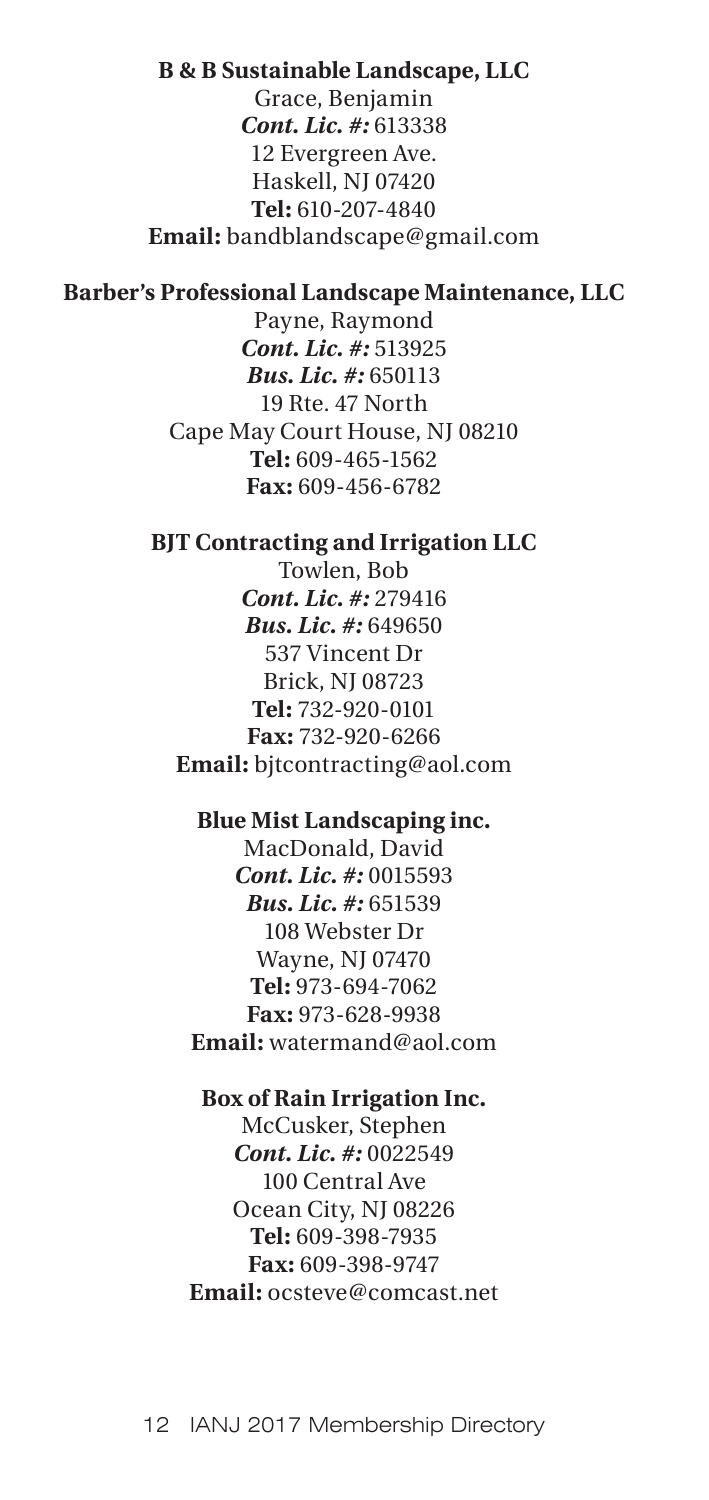## **Breton Woods Irrigation**

Cymansky, Jeffrey *Cont. Lic. #:* 195884 PO Box 221 Mantoloking, NJ 08738 **Tel:** 732-477-5842

## **Broehl's Lawn Maintenance inc.**

Broehl, John *Cont. Lic. #:* 0017077 *Bus. Lic. #:* 0017077 10-14th St North Brunswick, NJ 08902 **Tel:** 732-214-0953 **Fax:** 732-214-1953 **Email:** quality@broehlslawn.com

#### **By Design Landscapes**

Wiedmyer, Robert *Cont. Lic. #:* 239042 *Bus. Lic. #:* 655335 175 Lehigh Avenue Lakewood, NJ 08701 **Tel:** 908-414-0484 **Fax:** 732-901-5595 **Email:** mmeyer@bydesignland.com

#### **Cast Lighting LLC**

Hesser, Jeffrey *Cont. Lic. #:* 0023469 1485 Crown Point Rd. Westville, NJ 08093 **Tel:** 856-384-8892 **Email:** jeffh21@verizon.net

#### **Cavagnaro Landscaping Irrigation LLC**

Cavagnaro, Philip *Cont. Lic. #:* 0021230 254 Fairview Dr. Neshanic Station, NJ 08853 **Tel:** 908-369-5899 **Fax:** 908-369-5899 **Email:** cavland@comcast.net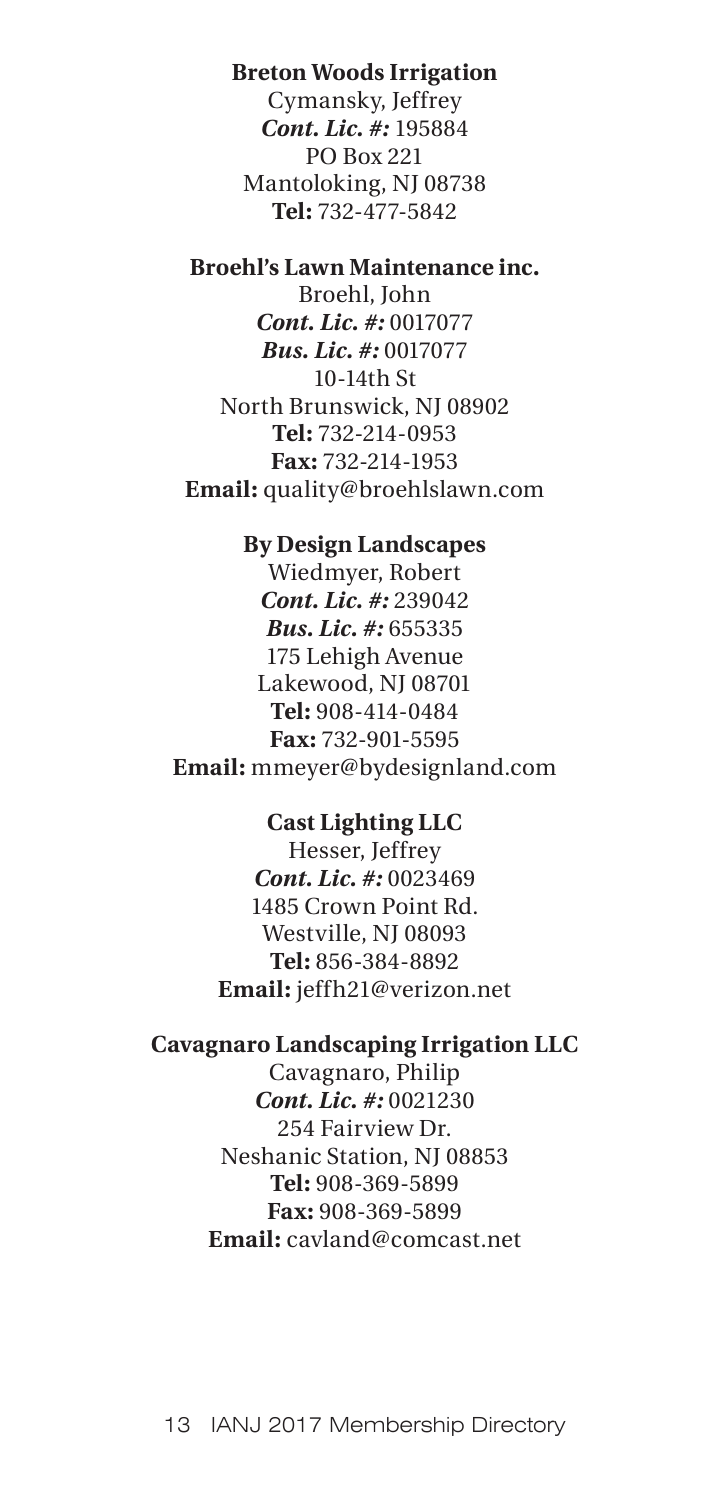## **Central Jersey Irrigation, Inc.**

Pizzolongo, Richard *Cont. Lic. #:* 016636 *Bus. Lic. #:* 677390 21 Wilson Ave. Englishtown, NJ 07726 **Tel:** 732-446-2783 **Email:** waterit@aol.com

## **Central Jersey Landscaping, Inc.**

Mansdoerfer, Michael *Cont. Lic. #:* 0017531 523A Chesterfield-Arneytown Rd. Chesterfield, NJ 08515 **Tel:** 609-298-2450 **Fax:** 609-298-2436 **Email:** mike\_cjl@verizon.net

#### **Cerami Lawn**

Erbe, James *Cont. Lic. #:* 196968 1790 Lakewood Rd. Toms River, NJ 08755 **Tel:** 732-244-4582 **Fax:** 732-244-4582 **Email:** lawnsrus@comcast.net

#### **Certified Irrigation, LLC**

Molloy, Michael *Cont. Lic. #:* 0016985 *Bus. Lic. #:* 670885 310 Indian Mills Rd Shamong, NJ 08088 **Tel:** 609-268-0996 **Fax:** 609-268-5868

#### **Chatham Irrigation**

Booth, Kevin *Cont. Lic. #:* 0018409 P.O. Box 176 Park Ridge, NJ 07656 **Tel:** 201-391-7063 **Fax:** 201-391-5160 **Email:** chathamirrigation@hotmail.com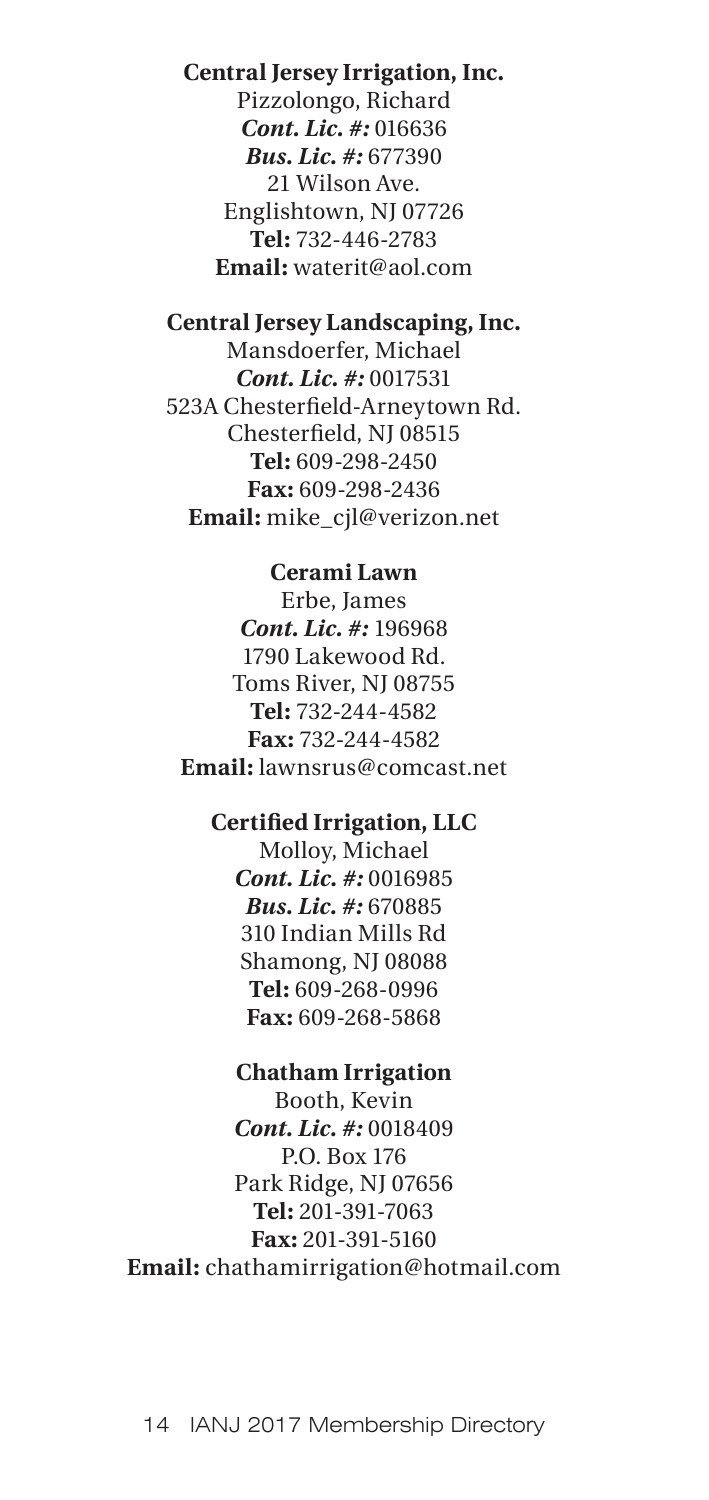## **Chatham Lawn Sprinkler LLC**

Krincek, Ronald *Cont. Lic. #:* 0016122 *Bus. Lic. #:* BP649622 4 Weston Ave. Chatham, NJ 07928 **Tel:** 973-635-3672 **Email:** chathamsprinkler@gmail.com

#### **Church's Seashore Nursery Inc.**

Church, Steven *Cont. Lic. #:* 024052 638 Seashore Rd Cape May, NJ 08201 **Tel:** 609-884-3771 **Email:** schurch25@comcast.net

#### **Cloudburst Lawn Sprinklers Systems**

Forrest, Brett *Cont. Lic. #:* 0024016 6603 Governor Printz, Ste.A Wilmington, DE 19809 **Tel:** 302-798-5999 **Email:** cloudburstsprinkler@att.net

#### **Coast Land Development**

Brittain, Peter *Cont. Lic. #:* 196966 P.O. Box 335, 70 Extonville Rd. Hamilton, NJ 08620 **Tel:** 609-208-2199 **Fax:** 609-208-2177 **Email:** peter@coastld.com

# **Coastal Irrigation, LLC**

Devine, Craig *Cont. Lic. #:* 0015038 P.O. Box 245 Red Bank, NJ 07701 **Tel:** 732-918-3344 **Fax:** 732-922-3831 **Email:** coastalirrigation@gmail.com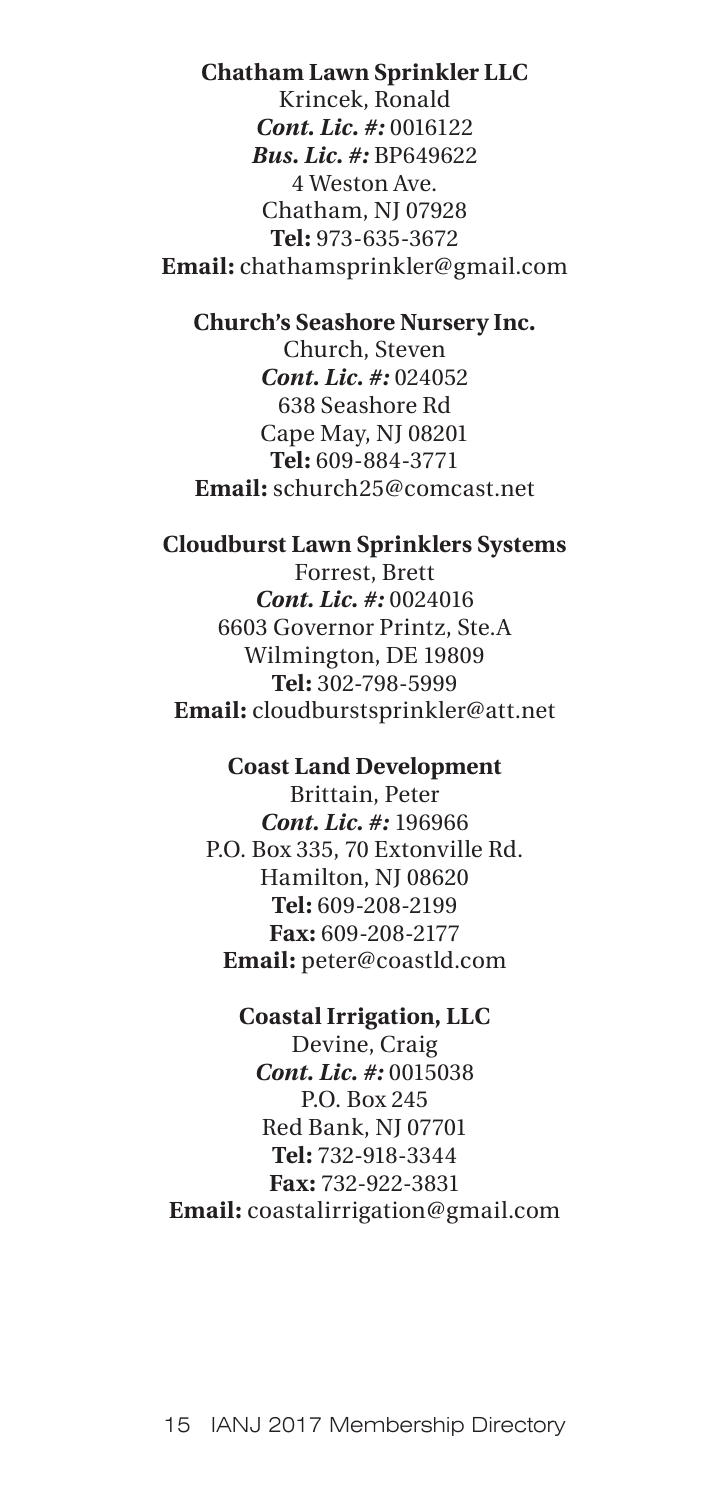#### **Coastal Landscaping & Sprinkler System**

Sheik, Darius *Cont. Lic. #:* 0018015 *Bus. Lic. #:* 0082347 102 D North Railroad Ave. Rio Grande, NJ 08242 **Tel:** 609-886-8295 **Fax:** 609-886-8222 **Email:** coastallandscaping@hotmail.com

#### **Colbeck Irrigation Company**

Colbeck, Robert *Cont. Lic. #:* 0015575 *Bus. Lic. #:* 649625 213 Washington St. Fieldsboro, NJ 08505 **Tel:** 609-298-4042 **Email:** irrig8r@aol.com

#### **Colonial Land Design**

Kauffman, John *Cont. Lic. #:* 0016137 *Bus. Lic. #:* 651563 P.O Box 299 Richwood, NJ 08074 **Tel:** 856-589-1100 **Fax:** 856-582-5284 **Email:** jkauffman@coloniallanddesign.com

## **Colts Neck Nursery**

Pacheco, Thomas *Cont. Lic. #:* 0015860 *Bus. Lic. #:* 653485 50 Vanderveer Rd. Freehold, NJ 07728 **Tel:** 732-780-5553 **Fax:** 732-303-8461 **Email:** cnn617@aol.com

## **Controlled Irrigation**

Margaritonda, Mark *Cont. Lic. #:* 0017785 31 Topaz Dr. Freehold, NJ 07728 **Tel:** 732-780-3710 **Fax:** 732-780-4273 **Email:** c.irrigation@yahoo.com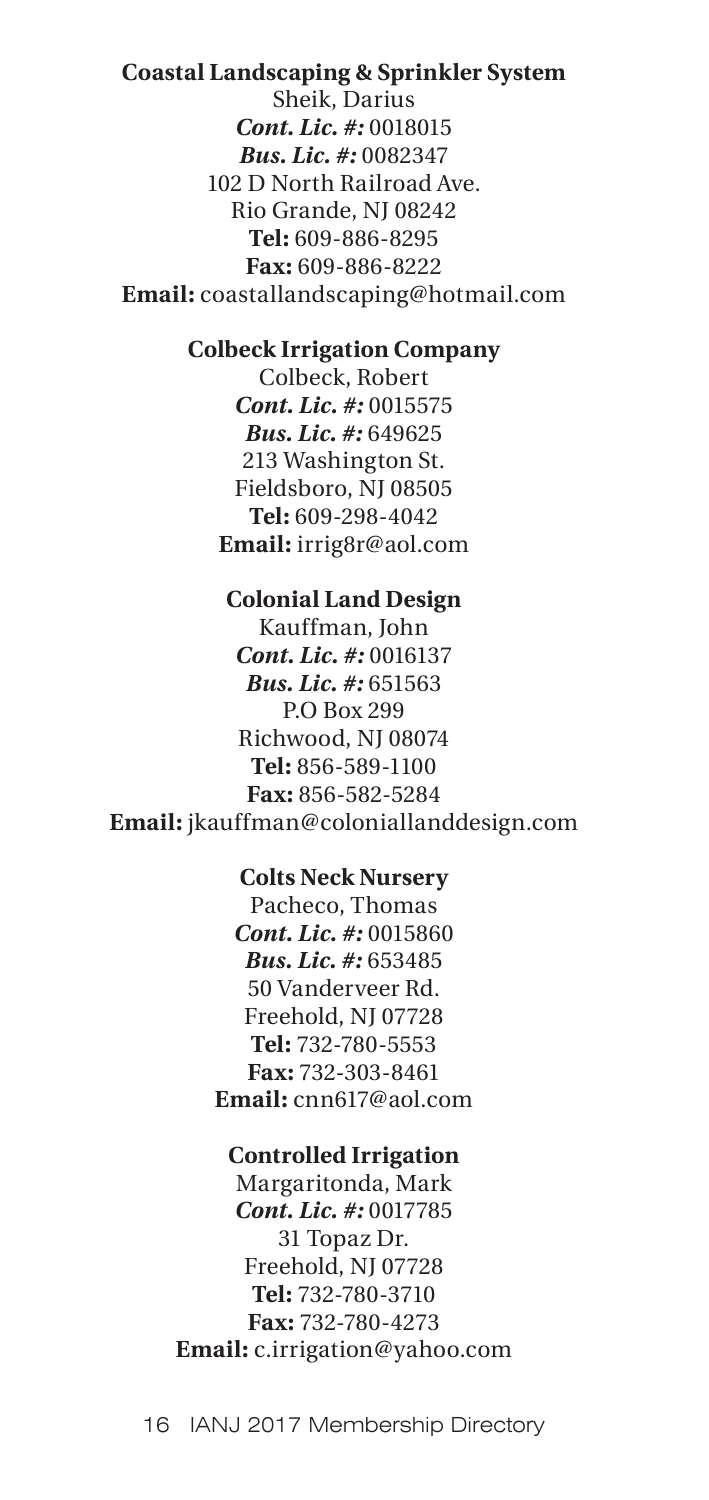## **County Irrigation**

Lukach, Michael *Cont. Lic. #:* 0015153 P.O. Box 213 Morganville, NJ 07751 **Tel:** 732-591-9696 **Fax:** 732-591-0110 **Email:** malukach@verizon.net

## **Creative Sprinkler Design**

Helgesen, Tom *Cont. Lic. #:* 0016618 P.O. Box 331 Farmingdale, NJ 07727 **Tel:** 732-938-2030 **Fax:** 732-901-9020 **Email:** thomas1264@mail.com

#### **Crystal Springs Irrigation**

Kessler, Richard *Cont. Lic. #:* 0018922 2217 Sherman Ave. Atco, NJ 08004 **Tel:** 856-768-0254 **Fax:** 856-768-0254 **Email:** mex816@aol.com

## **Cummins Irrigation Inc.**

Cummins, John *Cont. Lic. #:* 0015590 *Bus. Lic. #:* 0662619 14 Jeanne Dr. Neptune, NJ 07753 **Tel:** 732-922-5874 **Fax:** 732-922-4083 **Email:** jcummins@cumminsirrigation.com

## **Curti's Landscaping, Inc.**

Fava, Samuel *Cont. Lic. #:* 491485 169 Rte. 303 Valley Cottage, NY 10989 **Tel:** 845-627-2491 **Fax:** 845-624-2557 **Email:** info@curtilandscaping.com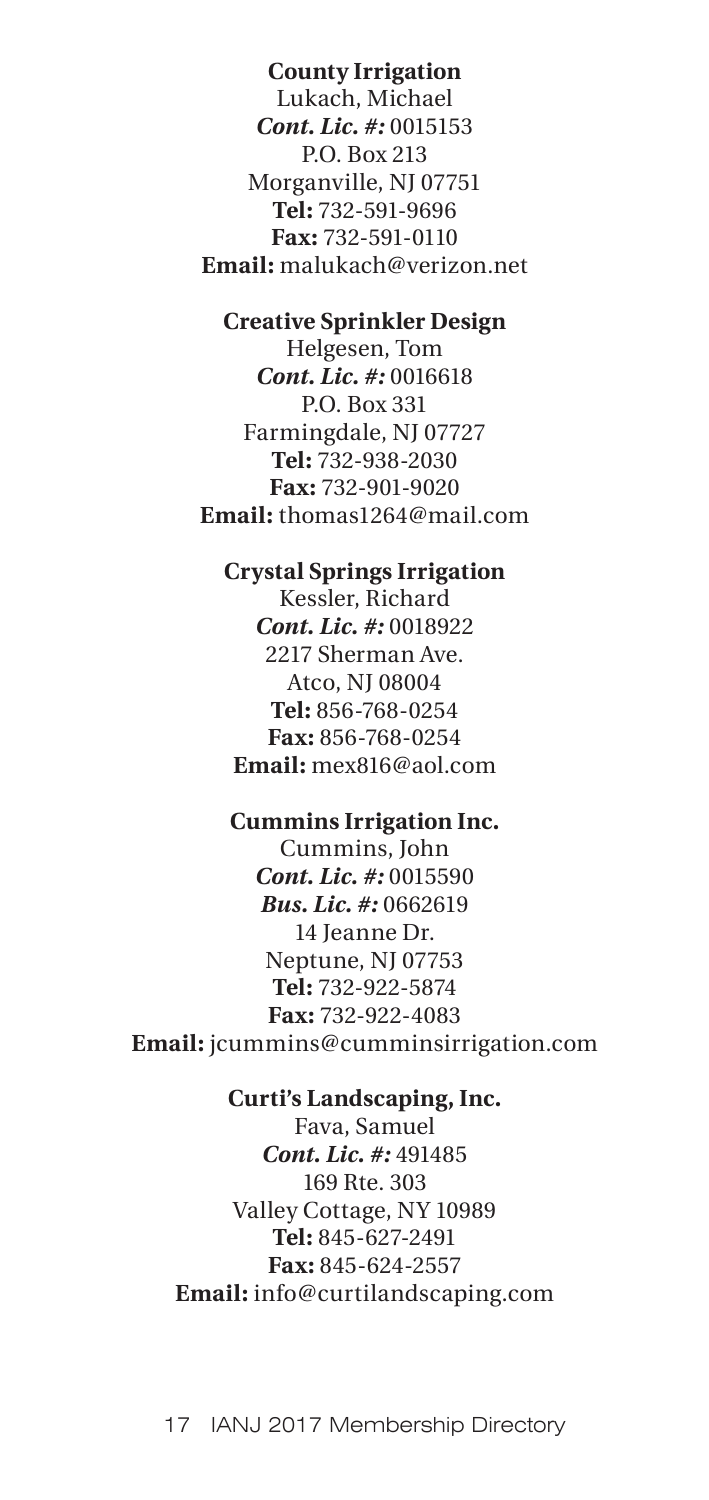## **Custom Lawn Sprinkler Co.**

Rosario, Joe *Cont. Lic. #:* 0016633 P.O. Box 420, 63 Community Place Long Branch, NJ 07740 **Tel:** 732-222-7750 **Fax:** 732-222-7616 **Email:** clsprinkler@aol.com

## **D & G Landscaping Inc.**

DiMeglio, John *Cont. Lic. #:* 0017787 *Bus. Lic. #:* 13VH04786200 414 Bergen Blvd. Ridgefield, NJ 07657 **Tel:** 201-945-5211 **Fax:** 201-945-5282 **Email:** ajdimeg@aol.com

## **Darlington Designs**

Darlington, Simon *Cont. Lic. #:* 453521 105 Market Place Glassboro, NJ 08028 **Tel:** 856-442-0440 **Fax:** 856-442-0047 **Email:** sales@darlington-designs.com

## **Darren Rafferty, Inc.**

Rafferty, Darren *Cont. Lic. #:* 459503 P.O. Box 6564 Hillsborough, NJ 08844 **Email:** draffinc@aol.com

#### **DeBoer Landscapes LLC**

DeBoer, Steven *Cont. Lic. #:* 0015830 *Bus. Lic. #:* 13vh08106300 15 Terhune St. Oakland, NJ 07436 **Tel:** 201-337-8244 **Fax:** 201-337-4420 **Email:** servicebrothers@deboer.com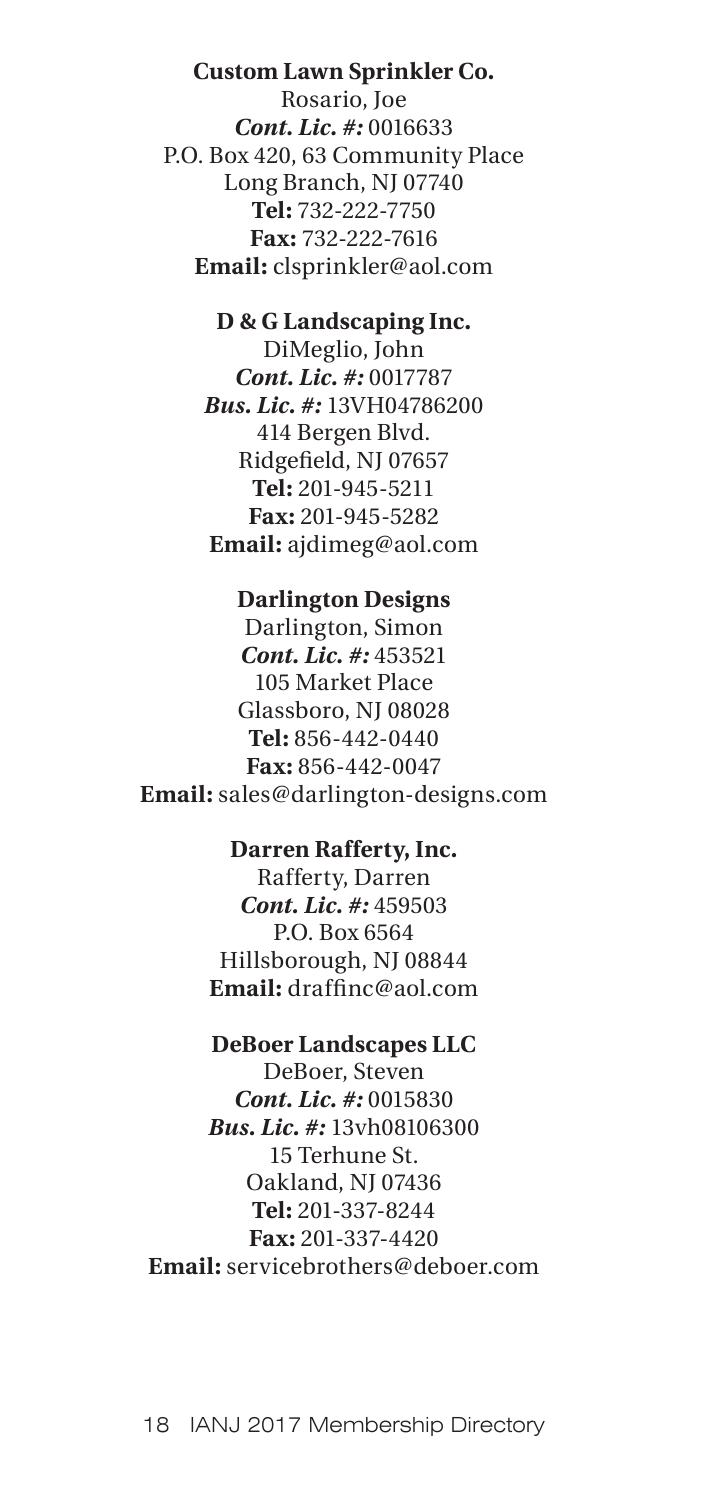## **Dew Drop Lawn Sprinklers LLC**

Kennedy, Stephen *Cont. Lic. #:* 252685 111 Monmouth Rd. West Long Branch, NJ 07764 **Tel:** 732-544-8734 **Fax:** 732-544-9883 **Email:** dewdropoffice@aol.com

#### **DJM Enterprises**

McCormack, Darren *Cont. Lic. #:* 0019004 *Bus. Lic. #:* 651562 108 Maybrook Rd. Campbell Hall, NY 10916 **Tel:** 845-427-5328 **Fax:** 845-427-5328 **Email:** djm.darren@aol.com

# **Down to Earth Landscaping**

Kiernan, Dan *Cont. Lic. #:* 0021974 705 Wright-Debow Rd. Jackson, NJ 08527 **Tel:** 732-833-7702 **Fax:** 732-833-7709 **Email:** dkiernan@downtoearthlandscaping.com

## **Dutch Neck Landscaping LLC**

Hepner, Larry *Cont. Lic. #:* 0015103 *Bus. Lic. #:* 664009 200 Cubby Hollow Rd. Bridgeton, NJ 08302 **Tel:** 856-451-2188 **Fax:** 856-451-2331 **Email:** larryhepner02@comcast.net

## **Eaise Design & Landscaping, Inc.**

Eaise, Michael *Cont. Lic. #:* 0195775 P.O. Box 1058 Monroeville, NJ 08343 **Tel:** 856-358-6365 **Fax:** 856-358-6065 **Email:** michael@eaise.com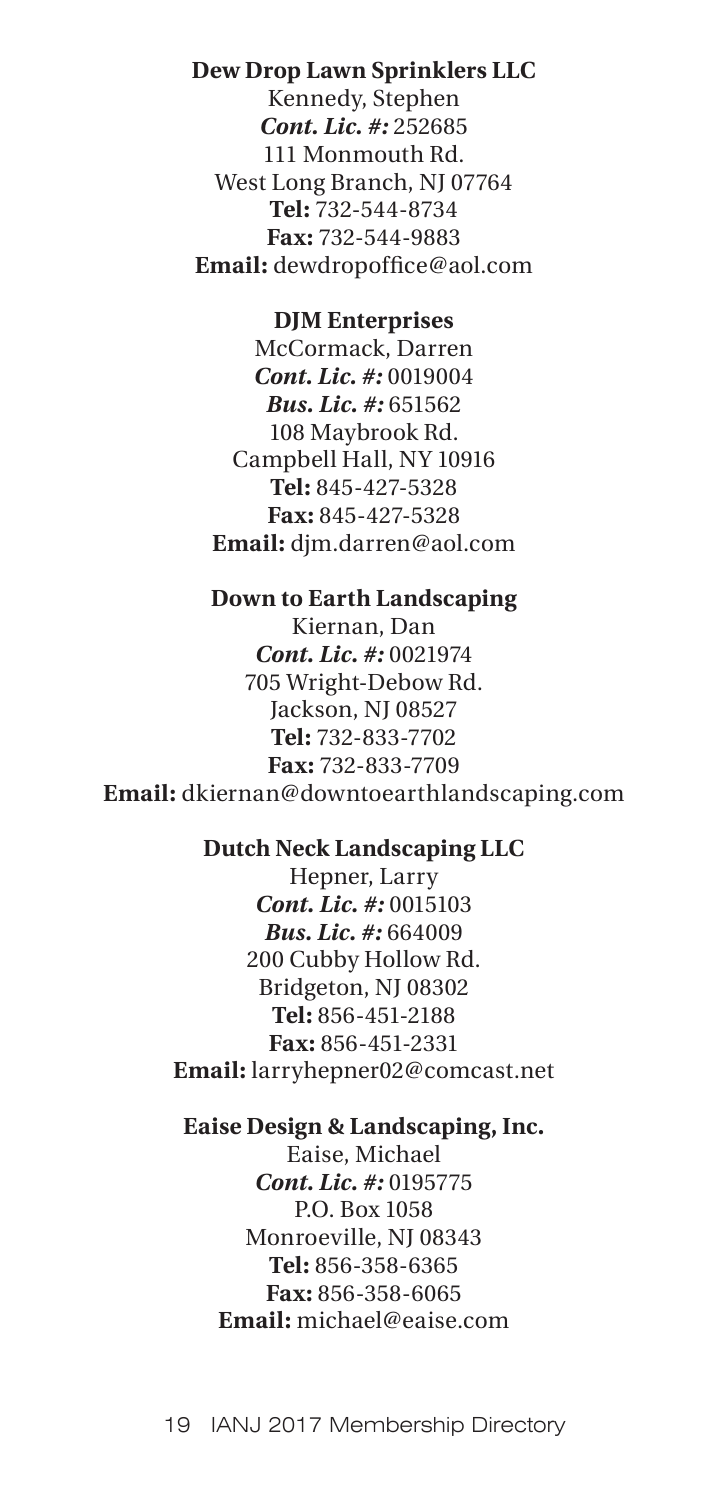### **East Coast Irrigation, Inc.**

Tracy, James *Cont. Lic. #:* 0017166 P.O. Box 82 Marlboro, NJ 07746 **Tel:** 732-972-2824 **Email:** eastcoastirrigation@msn.com

## **East Coast Lawn Sprinklers LLC**

Seif, George *Cont. Lic. #:* 0015827 701 Madison Ave. Dunellen, NJ 08812 **Tel:** 732-968-3045 **Fax:** 732-968-3045

### **Eastern Irrigation Inc.**

Roemer, Craig *Cont. Lic. #:* 0017081 P.o. Box 4761 Toms River, NJ 08754 **Tel:** 732-929-9595 **Fax:** 732-929-9609 **Email:** lc880@aol.com

#### **Eclipse Irrigation**

Larson, Jason *Cont. Lic. #:* 25139 P.O. Box 819 Matawan, NJ 07747 **Tel:** 732-583-8783 **Fax:** 732-583-2220 **Email:** eclipseirrigate@aol.com

## **Eco Systems Irrigation**

Resnick, Brian *Cont. Lic. #:* 221609 6 Inverness Dr. Old Bridge, NJ 08857 **Tel:** 732-679-7474 **Fax:** 732-679-7074 **Email:** info@ecolawnsprinkler.com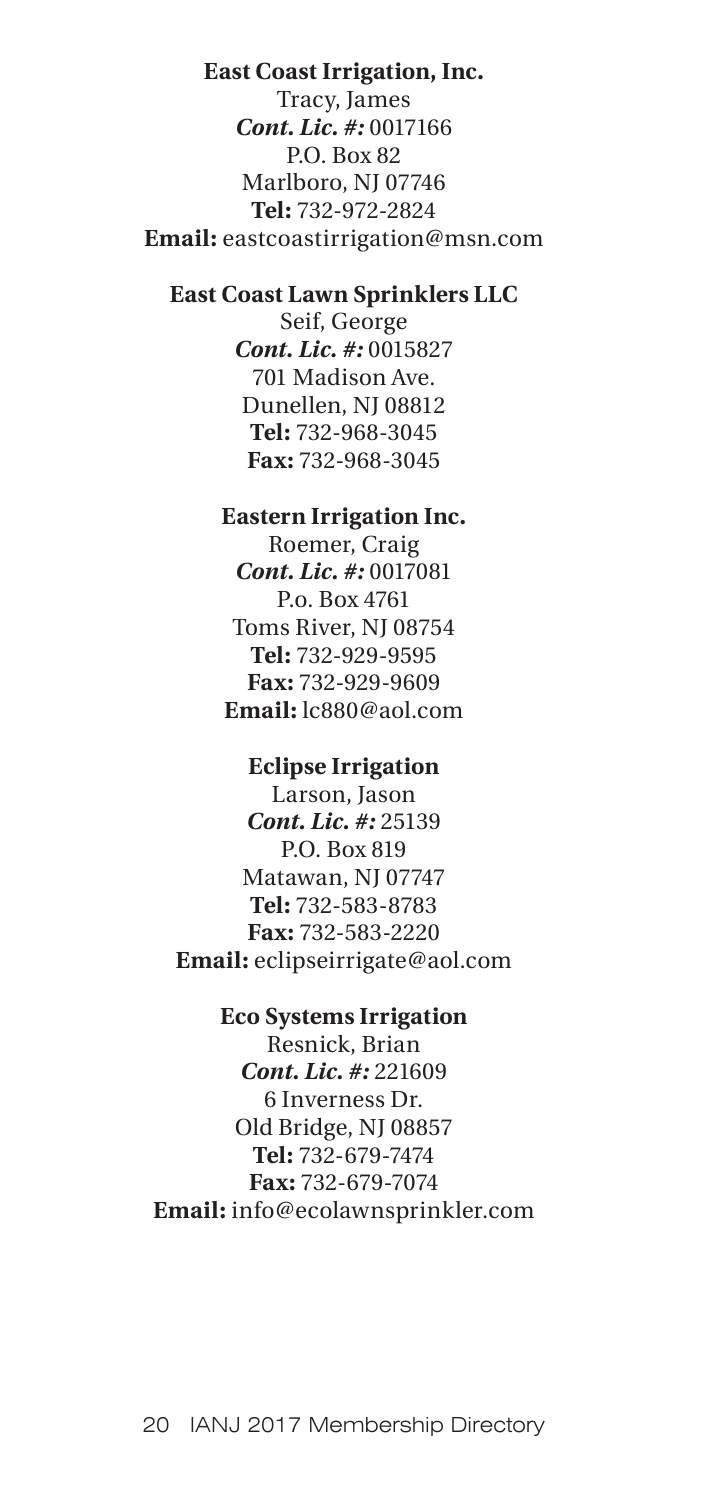**Elio's Landscaping & Irrigation** Pinos, Elio *Cont. Lic. #:* 0021228 *Bus. Lic. #:* H-09284-11-13-18 P.O. Box 916 Nanuet, NY 10954 **Tel:** 845-304-6105 **Fax:** 845-578-6524 **Email:** eliopinos@aol.com

# **Elite Irrigation & Drainage**

Ciliento, James *Cont. Lic. #:* 0015821 P.O. Box 436 Saddle Brook, NJ 07663 **Tel:** 908-797-3678 **Email:** ljac187@hotmail.com

## **Elite Landscaping Inc.**

Landgraber, Rick *Cont. Lic. #:* 436061 1523 Sage Sr. South Plainfield, NJ 07080 **Tel:** 908-753-6600 **Fax:** 908-753-6614 **Email:** rick@elitelandscaping.us

## **Emerald Lawn Sprinklers Corp.**

Pedicine, Edmond *Cont. Lic. #:* 243324 P.O. Box 844 Springfield, NJ 07081 **Tel:** 973-376-7753 **Fax:** 732-388-0935 **Email:** emeraldlawnsprinklers@yahoo.com

## **Environmental Designers Irrigation Inc.**

Virone, Gaetano *Cont. Lic. #:* 0018487 *Bus. Lic. #:* 651359 145 Church Rd. Howell, NJ 07731 **Tel:** 732-363-2775 **Fax:** 732-730-9963 **Email:** gvirone@edii.biz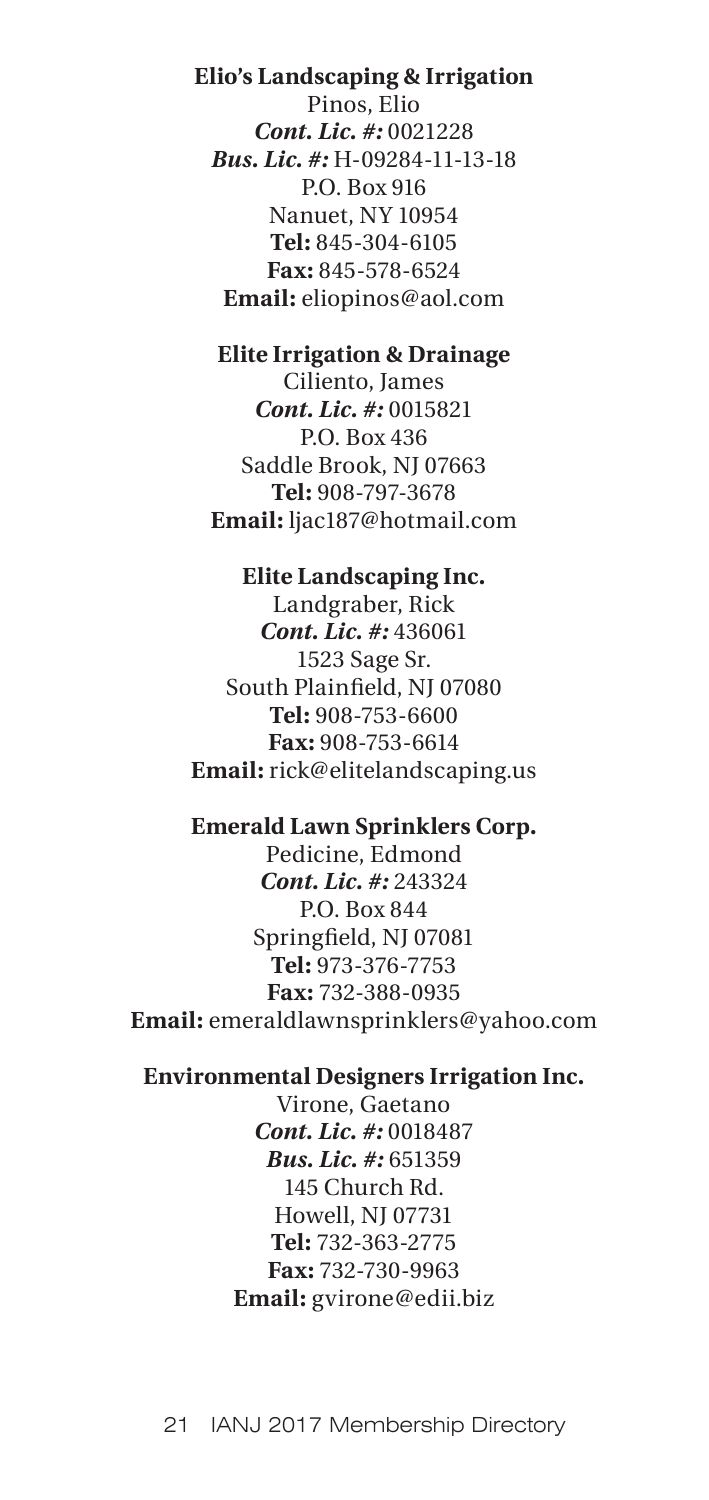# **Eric's Lawncare, Inc.**

Solomen, Eric *Cont. Lic. #:* 0018898 528 Mt. Laurel Rd. Mount Laurel, NJ 08054 **Tel:** 856-231-0444 **Fax:** 856-231-8423 **Email:** irrigationdave@comcast.net

#### **Evergreen Lawn Sprinklers LLC**

Hayes, Philip *Cont. Lic. #:* 0015066 P.O. Box 436 Oakhurst, NJ 07755 **Tel:** 732-493-3233 **Fax:** 732-493-9034 **Email:** phil@evergreenlawnsprinklers-nj.com

#### **Evergreen Sprinklers**

Carr, Everett *Cont. Lic. #:* 0015849 *Bus. Lic. #:* 649614 46 Kiel Ave. Butler, NJ 07405 **Tel:** 973-838-2594 **Email:** evergreensprinklers79@yahoo.com

#### **Federal Irrigation**

Montalban, Joseph *Cont. Lic. #:* 0024042 *Bus. Lic. #:* 664073 26 Main Street Suite P Toms River, NJ 08754 **Tel:** 732-349-9905 **Fax:** 732-349-9935 **Email:** annfbi@comcast.net

# **Fitzsimmons Irrigation & Lighting Solutions**

Fitzsimmons, Ryan *Cont. Lic. #:* 332151 5 Chelsea Dr., P.O. Box 2724 Oak Ridge, NJ 07438 **Tel:** 973-725-2009 **Fax:** 973-697-6124 **Email:** fitzsimmonsils@optonline.net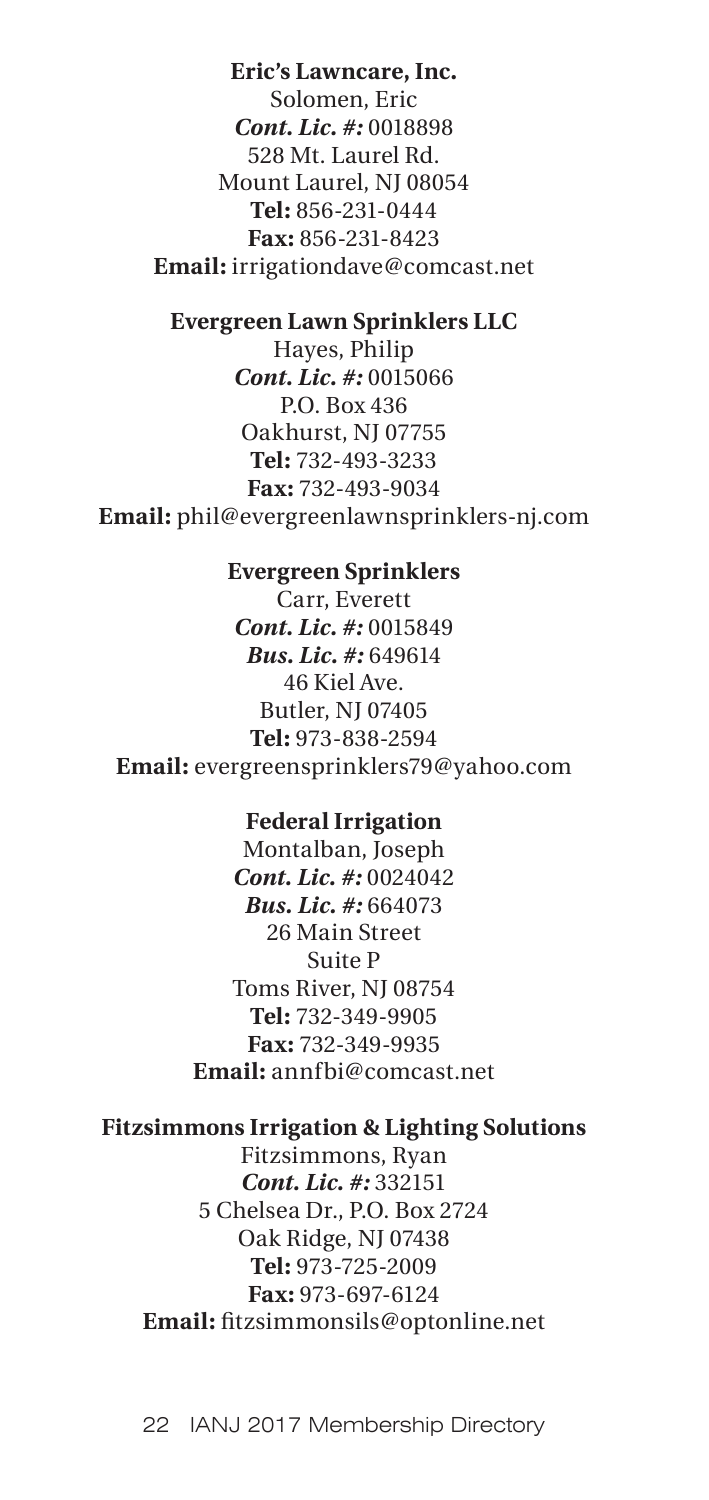## **Flanagan's Contracting Group. Inc.**

Flanagan, Robert *Cont. Lic. #:* 0016105 *Bus. Lic. #:* BP687368 90 Old Camplain Rd. Hillsborough, NJ 08844 **Tel:** 908-429-1400 **Fax:** 908-429-0211 **Email:** cflanagan@flanagansinc.com

## **Florence Landscaping Service Inc.**

Skomba, Michael *Cont. Lic. #:* 0016106 *Bus. Lic. #:* 650248 P.O. Box 1128 Perth Amboy, NJ 08862 **Tel:** 732-442-9245 **Fax:** 732-442-8903 **Email:** mskomba@flscentral.com

**Four Seasons Contracting** Cooper, Lee *Cont. Lic. #:* 0015608 605 West Farms Rd. Howell, NJ 07731 **Tel:** 732-684-7353 **Fax:** 732-256-4596 **Email:** lindamcooper@hotmail.com

**Fresh Cut Lawn Care, Inc.** Ferrie, John *Cont. Lic. #:* 0018416 1310 Doughty Rd. Egg Harbor Township, NJ 08234 **Tel:** 609-653-2197 **Fax:** 609-484-8540 **Email:** frshct@aol.com

## **G & G Landscaping Construction, Inc.**

Grouser, Jeffrey *Cont. Lic. #:* 0019666 *Bus. Lic. #:* 651565 24059 W. Main St., Ste. D Columbus, NJ 08022 **Tel:** 609-298-4175 **Fax:** 609-298-4175 **Email:** gandglandscaping@comcast.net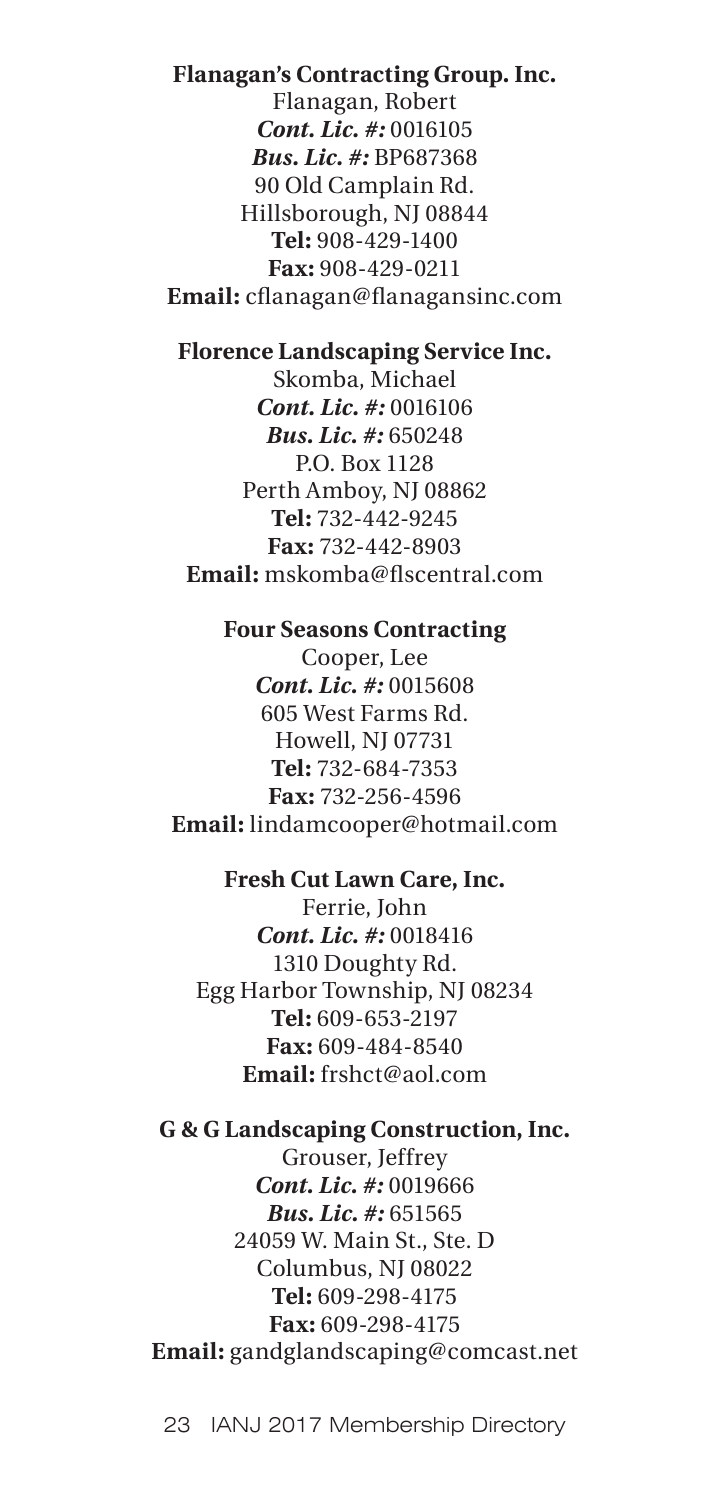**Garden Irrigation Co., Inc.** Rogers, Gregg *Cont. Lic. #:* 0021222 *Bus. Lic. #:* 13vh00194700 316 Tennent Road,Suite 203 Morganville, NJ 07751 **Tel:** 732-972-9100 **Fax:** 732-972-2999 **Email:** wetlawnorders@aol.com

# **Garden State Irrigation & Lighting**

Biello, Kristen *Cont. Lic. #:* 0016113 500 W. Main St. Wyckoff, NJ 07481 **Tel:** 201-848-1300 **Fax:** 201-848-0120 **Email:** gardenstateirrigation@msn.com

## **Garguilo Inc.**

Garguilo, James *Cont. Lic. #:* 495271 *Bus. Lic. #:* 660025 P.O. Box 5020 Bergenfield, NJ 07621 **Tel:** 201-385-0856 **Fax:** 201-384-7221 **Email:** james.garguilo@gmail.com

## **Geismar Irrigation**

Geismar, John *Cont. Lic. #:* 0015140 16 Old Mill Rd. Chester, NJ 07930 **Tel:** 908-879-6798 **Email:** jgeismar30@gmail.com

## **George E. Ley Company**

Ley, George *Cont. Lic. #:* 15602 *Bus. Lic. #:* 08110008 130 Devereux Rd. Glenmore, PA 19343 **Tel:** 610-942-3809 **Fax:** 610-942-9556 **Email:** gley@gelcogolf.com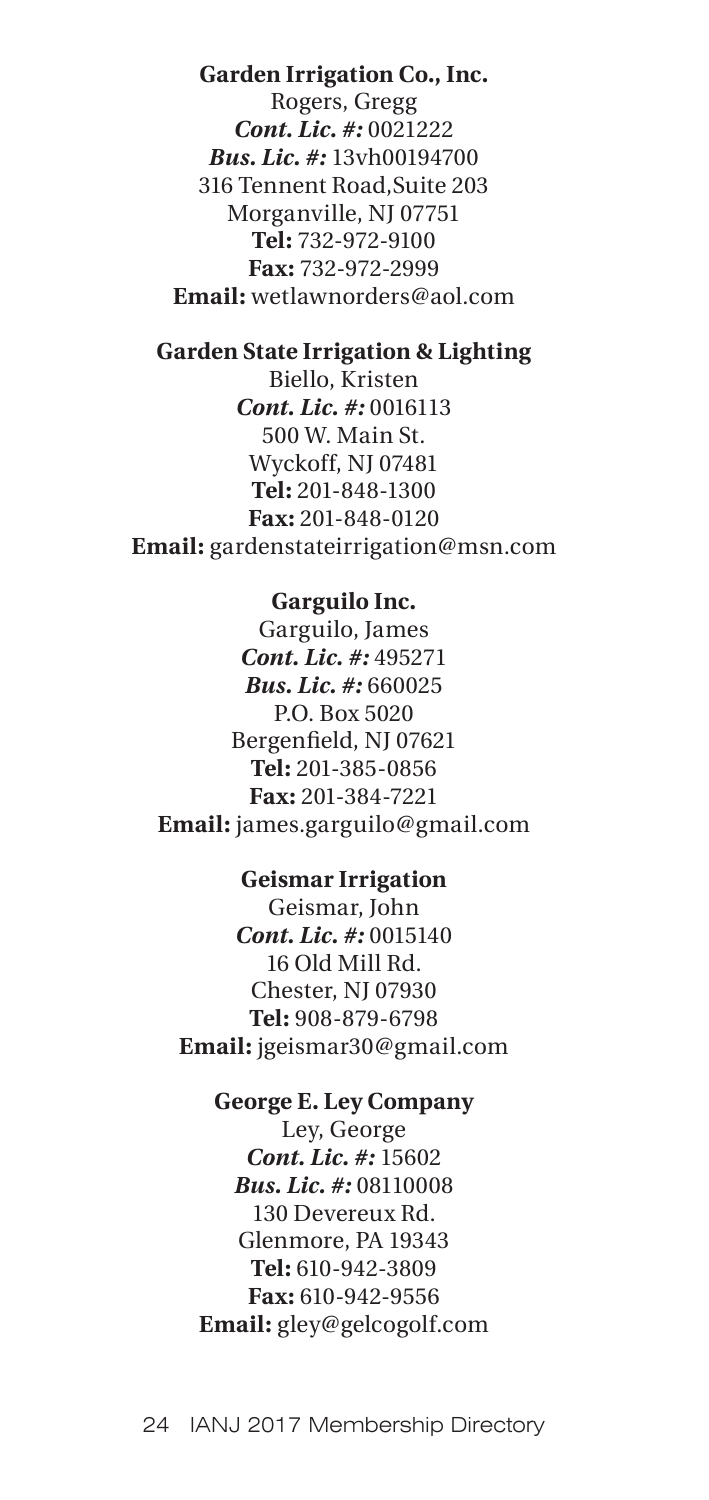# **Gordon Irrigation**

Miller, Gordon *Cont. Lic. #:* 0017072 *Bus. Lic. #:* 677282 P.O. Box 84 Harrington Park, NJ 07640 **Tel:** 201-767-9824 **Email:** gbomill@yahoo.com

### **Gower's Inc.**

Gower, Kenneth *Cont. Lic. #:* 0022546 384 Eayrestown Rd. Southampton, NJ 08088 **Tel:** 609-320-2993 **Fax:** 609-859-1403 **Email:** gowerlands@comcast.net

## **Green Acres Lawn Sprinklers, Inc.**

Zoppi, Frank *Cont. Lic. #:* 17080 31 Philip Dr. Fairfield, NJ 07004 **Tel:** 973-557-0634 **Email:** greenacresnj@verizon.net

## **Green Estates Lawn Sprinklers Inc.**

Campion, William *Cont. Lic. #:* 0017485 *Bus. Lic. #:* BP650218 7331 Rising Sun Ave. Philadelphia, PA 19111 **Tel:** 215-725-3666 **Fax:** 215-725-3665 **Email:** wjcampion@gelsnow.com

#### **Green Lawns Sprinkler, LLC**

Cecere, Michael *Cont. Lic. #:* 0021960 PO Box 507 West Caldwell, NJ 07007 **Tel:** 973-226-3002 **Fax:** 973-575-6251 **Email:** greenlawnssprinkler@gmail.com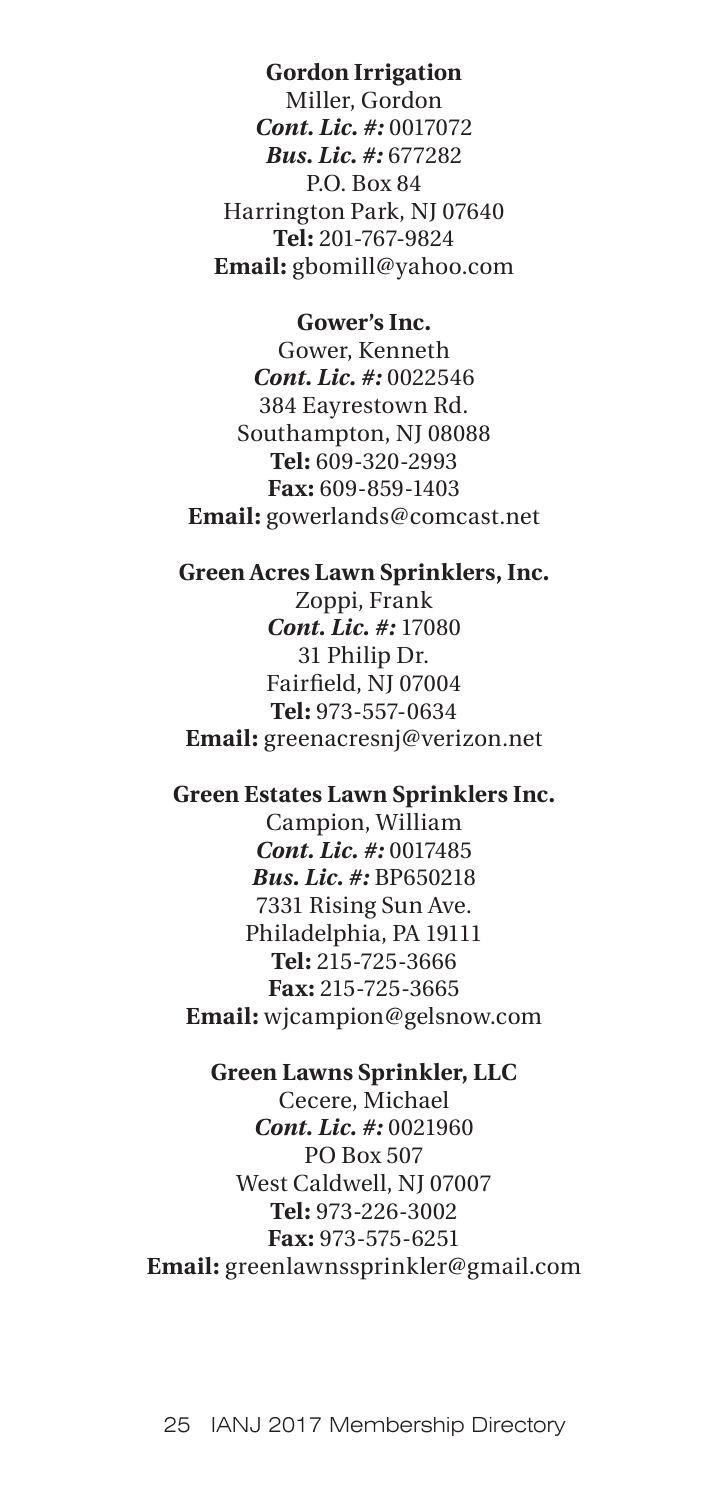# **Green Meadow Irrigation Inc.**

Giardina, Carmin *Cont. Lic. #:* 0017956 11 Carmer Ave. Belleville, NJ 07109 **Tel:** 973-450-5900 **Fax:** 973-450-5990 **Email:** GMO125@msn.com

## **Green Park Co., Inc.**

Leo, Robert *Cont. Lic. #:* 0015034 226 Chestnut St. Lower Floor Roselle Park, NJ 07204 **Tel:** 908-241-8198 **Fax:** 908-245-4764 **Email:** mrleo@greenparkco.com

#### **Greenlawn Sprinkler LLC**

Glickman, Jeffrey *Cont. Lic. #:* 192486 P.O. Box 6127 Freehold, NJ 07728 **Tel:** 800-372-3014 **Fax:** 732-294-9611 **Email:** greenlawnsprinkler@verizon.net

## **Green-Way Irrigation Inc.**

Nelson, Eric *Cont. Lic. #:* 302194 *Bus. Lic. #:* 664014 42 Grove St. Midland Park, NJ 07432 **Tel:** 201-447-9343 **Fax:** 201-447-7082 **Email:** office@green-wayirrigation.com

## **Grinkevich Lawn & Landscape**

Grinkevich, Richard *Cont. Lic. #:* 0016665 P.O. Box 50 Marlboro, NJ 07746 **Tel:** 732-536-2221 **Fax:** 732-972-3238 **Email:** richgrink100@aol.com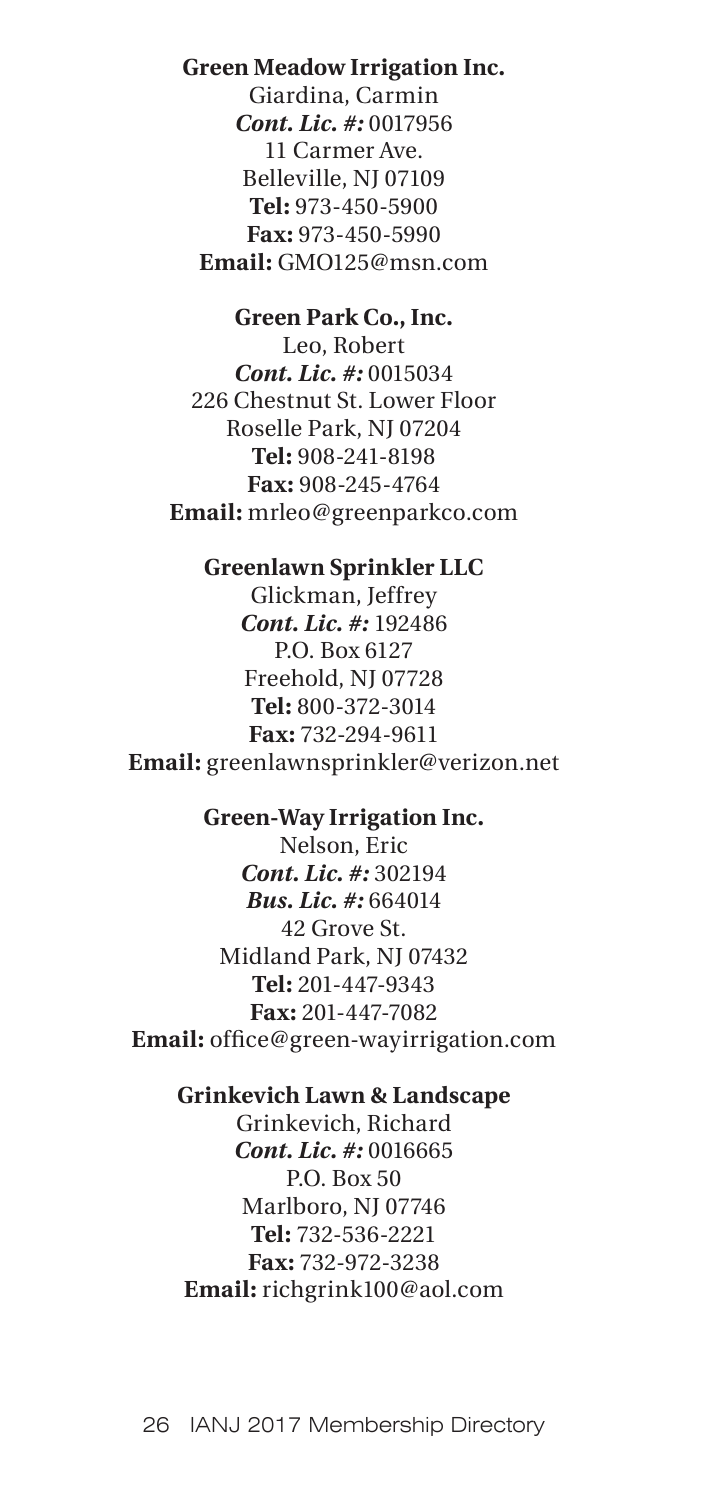# **Growing Concern, Inc.**

Lisanti, Patric *Cont. Lic. #:* 0015708 *Bus. Lic. #:* 649620 P.O. Box 579 Cranbury, NJ 08512 **Tel:** 732-521-4432 **Email:** gciirrigation@comcast.net

### **H & H Landscape Management, LLC**

Hawcroft, George *Cont. Lic. #:* 0016622 P.O. Box 1164 Voorhees, NJ 08043 **Tel:** 856-719-1889 **Fax:** 856-719-1359 **Email:** sales@hhlandscape.net

#### **High Tech Landscapes Inc.**

Mozingo, Gary *Cont. Lic. #:* 257773 10 Culnen Dr. Branchburg, NJ 08876 **Tel:** 732-356-4975 **Fax:** 732-356-4288 **Email:** gmozingo@hightechlandscapes.com

#### **Hillsborough Irrigation**

Scherer, Ken *Cont. Lic. #:* 0016112 P.O. Box 97 Belle Mead, NJ 08502 **Tel:** 908-359-1898 **Fax:** 908-874-6519 **Email:** ken.scherer@hillsboroughirrigation.com

#### **Homestead Lawn Sprinkler Co., Inc.**

Elmers, Dennis *Cont. Lic. #:* 0015808 *Bus. Lic. #:* 667057 5580 Berkshire Valley Rd. Oak Ridge, NJ 07438 **Tel:** 973-208-0967 **Fax:** 973-208-0300 **Email:** service@homesteadlawnsprinkler.com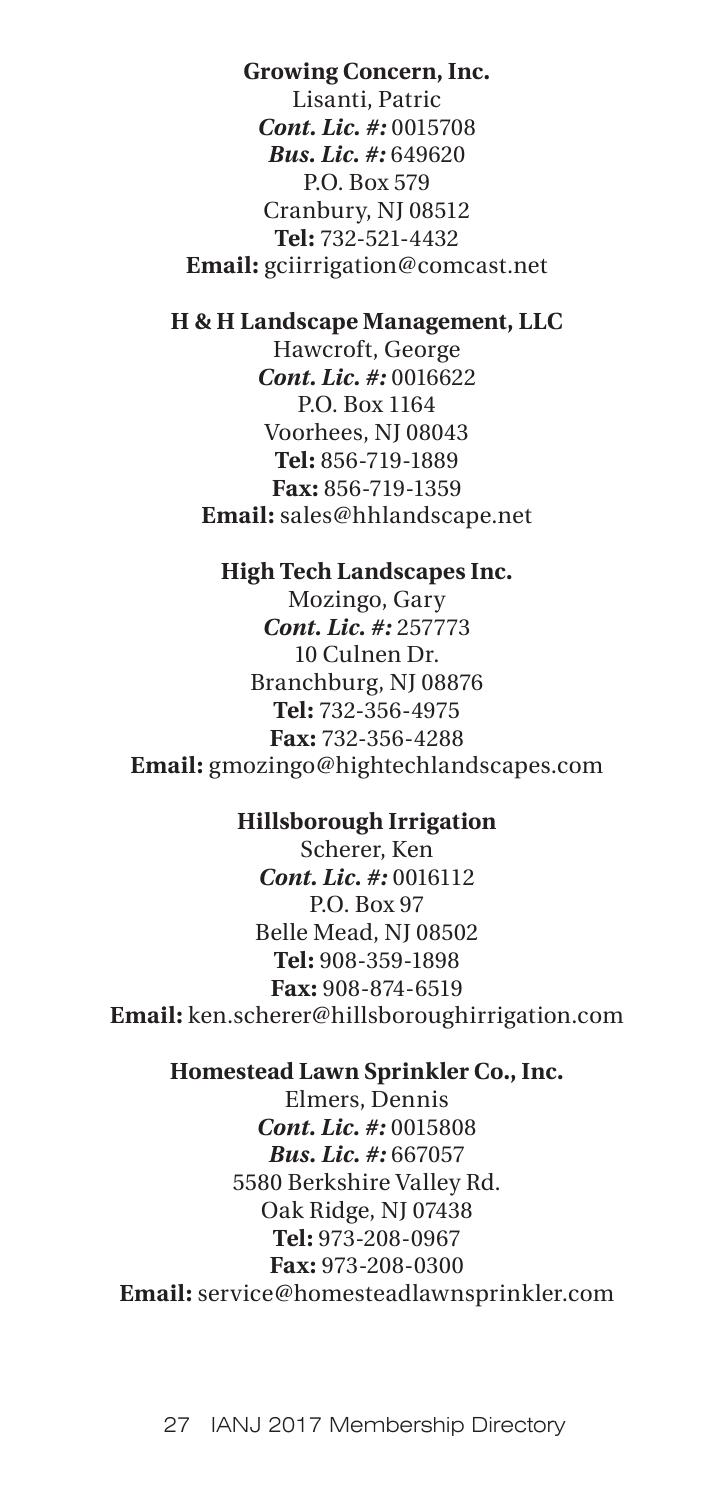# **Horizon Landscape & Sprinkler Co.** Kukol, Michael *Cont. Lic. #:* 0015077 *Bus. Lic. #:* 650163 411 W. Main St. Wyckoff, NJ 07481 **Tel:** 201-848-0022 **Fax:** 201-848-5566 **Email:** mkukol@horizonlandscape.com

## **Hunters Passion LLC**

Jaynes, Steve *Cont. Lic. #:* 0024456 P.O. Box 5191 Clinton, NJ 08809 **Tel:** 908-735-7100 **Email:** steve@hunpas.com

#### **Hydro Green**

Haitz, Keith *Cont. Lic. #:* 16610 P.O. Box 729 Marlton, NJ 08053 **Tel:** 609-714-2223 **Fax:** 609-714-7965 **Email:** keith@hydro-green.net

#### **Hydro-Power Sprinklers**

Tansley, Frank *Cont. Lic. #:* 0017803 *Bus. Lic. #:* 660009 P.O. Box 51 Beachwood, NJ 08722 **Tel:** 732-240-2006 **Fax:** 732-341-0774 **Email:** info@hydrosprinklers.com

#### **HydroTek Ltd.**

Munz, Paul *Cont. Lic. #:* 0016767 *Bus. Lic. #:* 650174 P.O. Box 427 Cranford, NJ 07016 **Tel:** 908-276-1062 **Fax:** 908-518-0952 **Email:** wetyet@verizon.net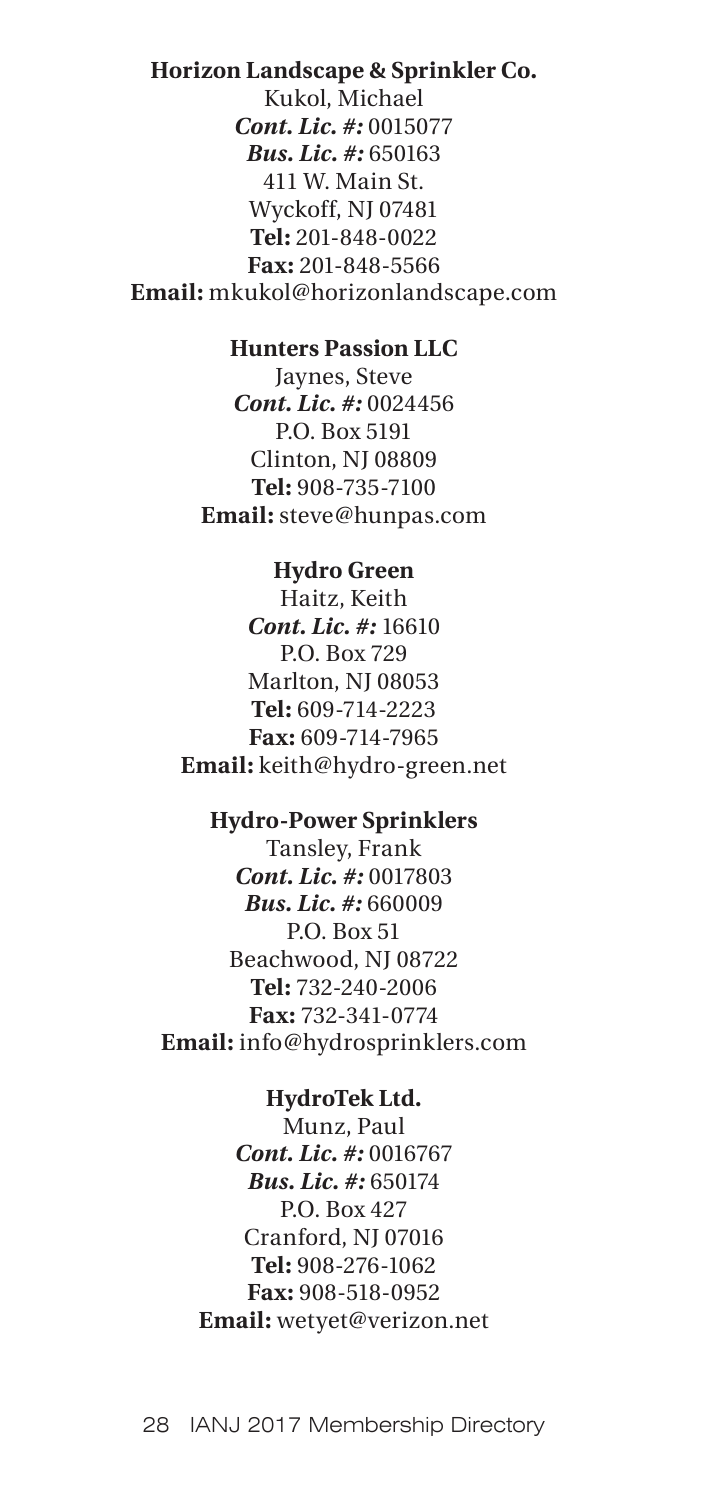# **Image Irrigation, LLC**

Nelson, David *Cont. Lic. #:* 15135 *Bus. Lic. #:* 650209 133 Red Bank Ave. Bayville, NJ 08721 **Tel:** 732-269-4739 **Email:** dave@imageirrigation.com

## **Irrigation & Landscape Management Inc.**

Raibick, Steve *Cont. Lic. #:* 0017165 P.O. Box 472 East Hanover, NJ 07936 **Tel:** 973-515-0690 **Fax:** 973-515-8662 **Email:** sariabick@ilmnj.com

#### **Irrigation Experts**

Weithenauer, John *Cont. Lic. #:* 15837 *Bus. Lic. #:* 649631 1889 Rt. 9, Building 5, Suite 113 Toms River, NJ 08753 **Tel:** 732-244-5794 **Fax:** 732-244-2724 **Email:** weithenauer@comcast.net

## **J & C Irrigation**

Jachens, Glenn *Cont. Lic. #:* 15825 5 Phyllis Drive Montvale, NJ 07645 **Tel:** 201-391-4018 **Email:** jcirrigation@hotmail.com

#### **J. Misha Irrigation**

Misha, John *Cont. Lic. #:* 0024456 *Bus. Lic. #:* 649636 18 Dean St. Westwood, NJ 07675 **Tel:** 201-666-8983 **Email:** mishasprinklers@mail.com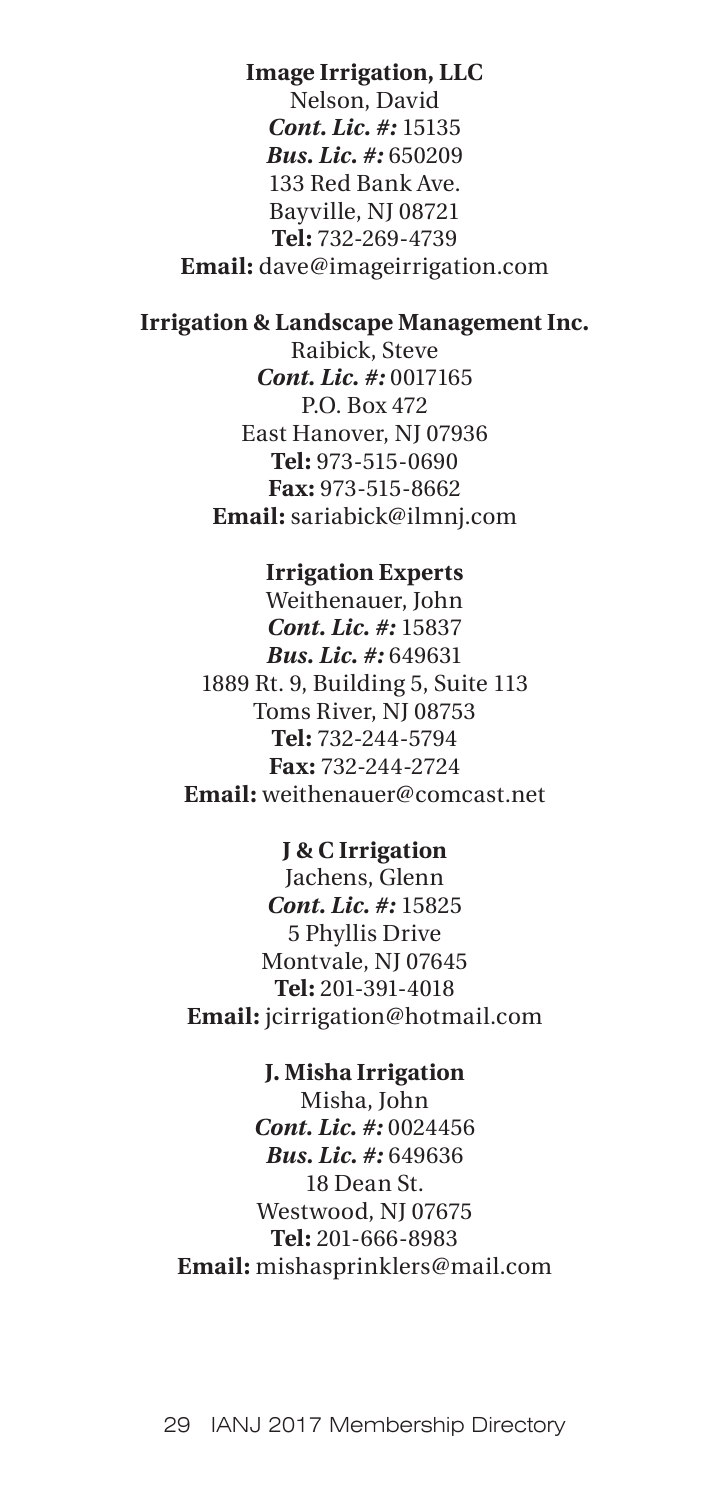## **Jacobsen Landscape Design & Construction Inc.**

Malone, Kevin *Cont. Lic. #:* 0024045 413 Godwin Ave. Midland Park, NJ 07432 **Tel:** 201-891-1199 **Fax:** 201-444-4334 **Email:** kevin@jacobsenlandscape.com

#### **JML Landscaping, Inc.**

Lazorchak, John *Cont. Lic. #:* 332594 P.O. Box 306 Neshanic Station, NJ 08853 **Tel:** 908-371-1291 **Fax:** 908-371-1293 **Email:** michellecate@jmllandscaping.com

#### **Joe's Sprinkler Service LLC**

Kosanke, Joseph *Cont. Lic. #:* 0016620 P.O. Box 1864, 800 Leeward Ave. Toms River, NJ 08754 **Tel:** 732-349-6442 **Email:** jjekosanke@comcast.net

#### **John Mirza Landscaping, Inc.**

Mirza, John *Cont. Lic. #:* 0024043 *Bus. Lic. #:* 650145 49-B Spring Valley Rd. Montvale, NJ 07645 **Tel:** 201-476-9677 **Fax:** 201-476-1745 **Email:** mirzalandscaping@aol.com

## **John Recchia Landscaping Inc.**

Recchia, John *Cont. Lic. #:* 0024458 68 N. Dell Avenue Kenvil, NJ 07847 **Tel:** 973-598-9202 **Fax:** 973-598-9203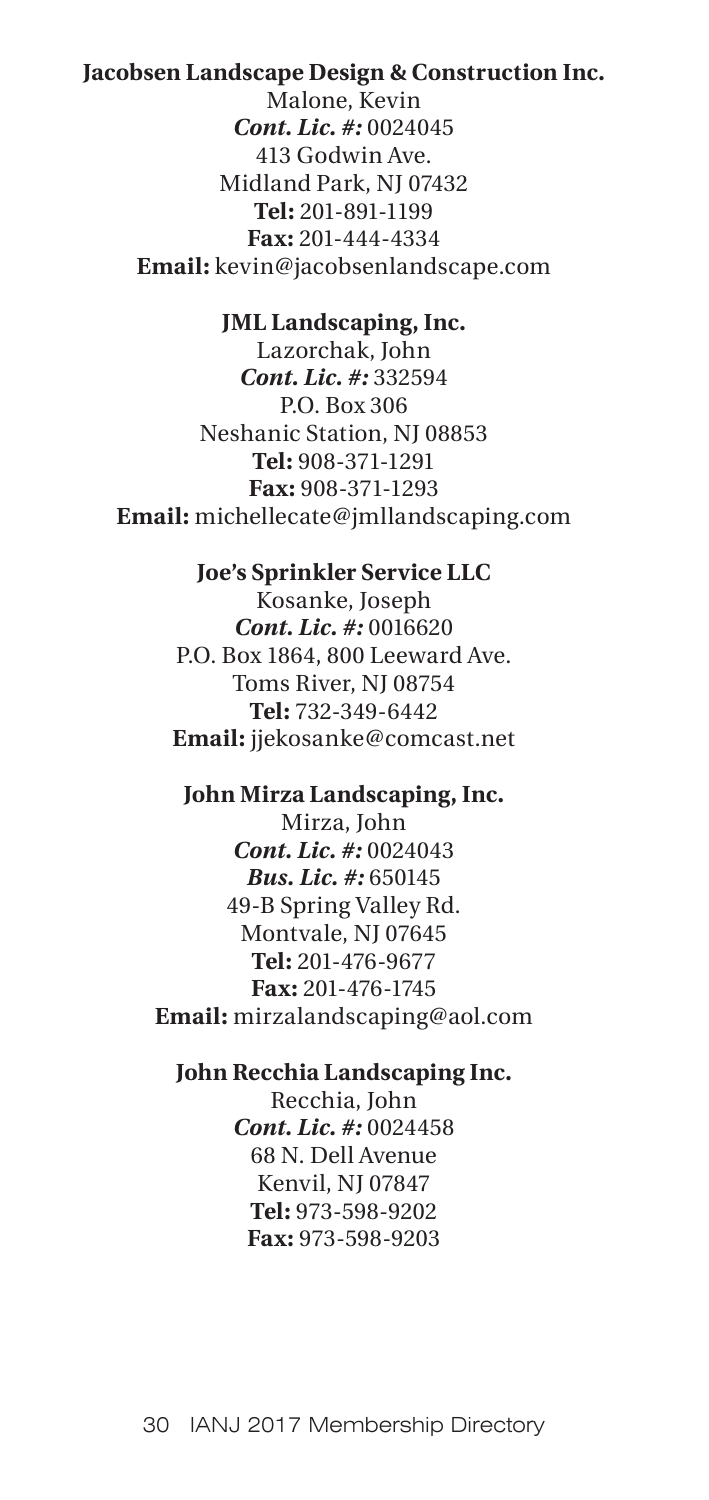## **Kline Bros. Landscaping Inc.**

Kline, Jeffrey *Cont. Lic. #:* 13VHO4628300 248 W. 15th St. Ship Bottom, NJ 08008 **Tel:** 609-494-5838 **Fax:** 609-494-0681

#### **KST Contracting**

Vanderham, Andrew *Cont. Lic. #:* 0017527 925 Wellington Ave. Toms River, NJ 08757 **Tel:** 732-279-3170 **Email:** mav996@comcast.net

### **Kuppek Landscape Contractors**

Kuppek, Anton *Cont. Lic. #:* 0024047 2451 Pennington Rd., P.O. Box 956 Pennington, NJ 08534 **Tel:** 609-737-0760 **Email:** info@kuppek.com

## **L. J. Pesce, LLC**

Pesce, Larry *Cont. Lic. #:* 0017817 100 Igoe Rd. Morganville, NJ 07751 **Tel:** 732-946-3600 **Fax:** 732-946-3636 **Email:** ljp@pescelandscaping.com

## **Lacey Sprinkler Service Inc.**

Salussolia, Nicholas *Cont. Lic. #:* 0015817 125 Brick Ave. Lanoka Harbor, NJ 08734 **Tel:** 609-693-4965 **Fax:** 609-693-4965 **Email:** laceysprinklers@aol.com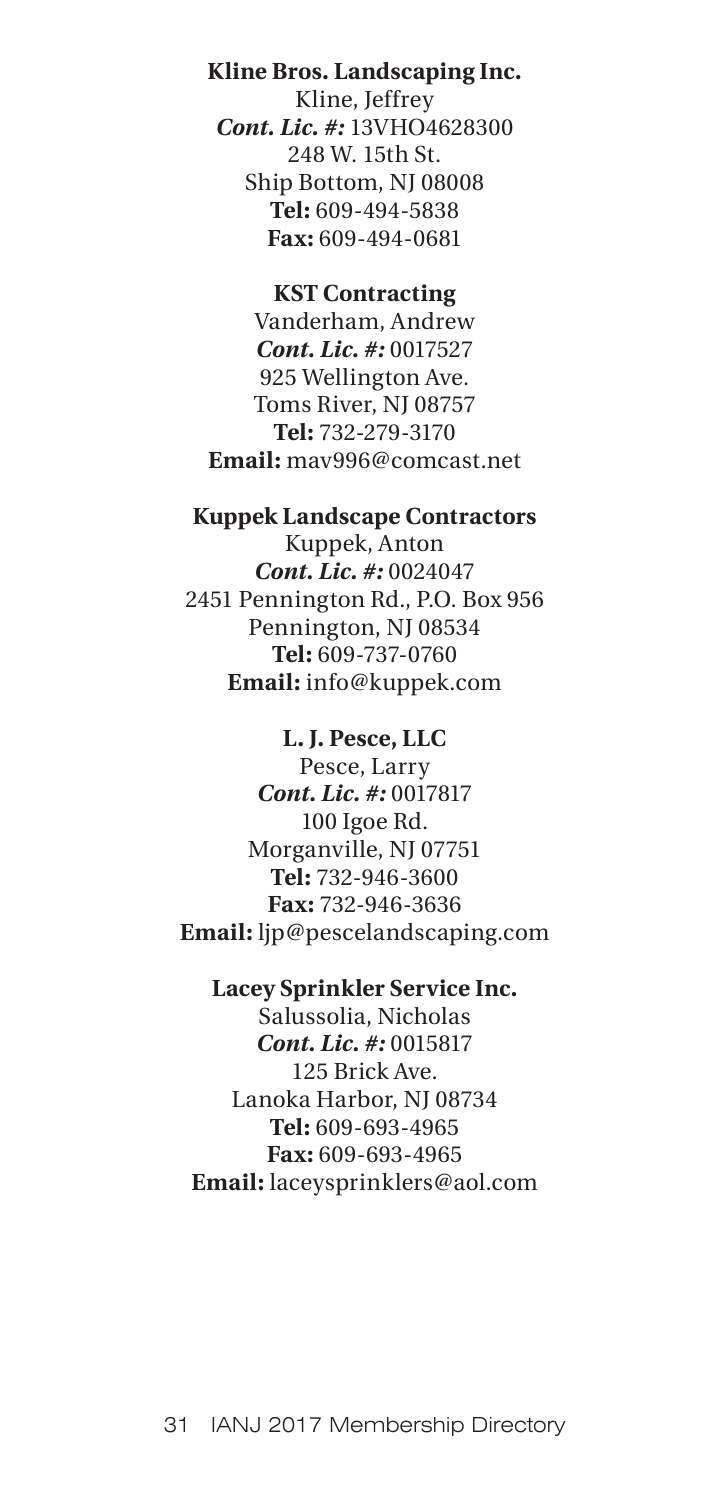## **Land Pros of New Jersey LLC**

Fierro, John *Cont. Lic. #:* 00270759 759 Bloomfield Ave. Unit 360 West Caldwell, NJ 07006 **Tel:** 973-618-9300 **Fax:** 973-618-9360 **Email:** mail@landprosnj.com

#### **Landscape Designs Inc.**

Behrens, Robert *Cont. Lic. #:* 0024053 P.O. Box 1154 Paramus, NJ 07653 **Tel:** 201-845-6611 **Fax:** 201-556-0378 **Email:** info@landscapedesignsinc.net

#### **Landscape Maintenance Services**

Ouellette, Lyle *Cont. Lic. #:* 690472 *Bus. Lic. #:* 1331789623 491 Amwell Rd., Bldg 1, Ste.100 Hillsborough, NJ 08844 **Tel:** 908-904-6400 **Email:** irrigationservice@lmsprinceton.com

#### **Landscaping by D&G Inc.**

Pallante, Dominic *Cont. Lic. #:* 0018895 *Bus. Lic. #:* 670928 104 Nokomis Trail Medford Lakes, NJ 08055 **Tel:** 609-953-8208 **Fax:** 609-953-8195 **Email:** dginc.@comcast.net

#### **Laurian Outdoors**

Ding, Richard *Cont. Lic. #:* 0015847 *Bus. Lic. #:* 725943 2761 Kings View Ave. Easton, PA 18045 **Tel:** 610-253-8214 **Fax:** 610-253-9241 **Email:** laurian86@juno.com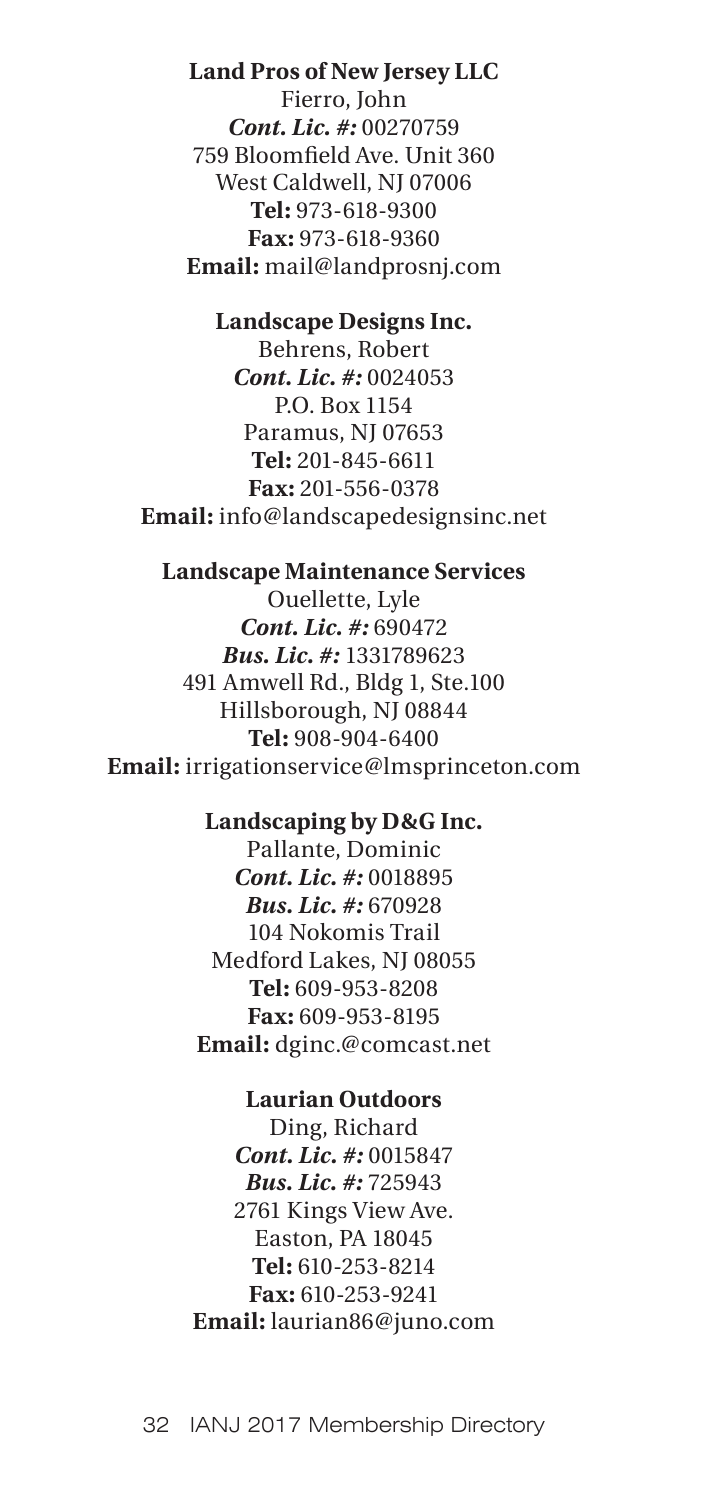**Lawns by Walt, LLC** Turner, Travis *Cont. Lic. #:* 0015547 539 Watson's Mill Rd. Woodstown, NJ 08098 **Tel:** 856-769-3989 **Email:** travis@rainmanland.com

## **Leafy Green Landscaping, LLC**

DiLeonardo, David *Cont. Lic. #:* 0022918 *Bus. Lic. #:* 725918 P.O. Box 672 Buena, NJ 08310 **Tel:** 856-692-8373 **Fax:** 856-691-4221 **Email:** thedio@comcast.net

# **Ledden Palimeno**

Palimeno, Joe *Cont. Lic. #:* 0015715 *Bus. Lic. #:* 650169 102 Blackwood Barnsboro Rd. Sewell, NJ 08080 **Tel:** 856-374-4700 **Fax:** 856-374-9131 **Email:** joep@leddenpalimeno.com

## **Leider Landscaping**

Leider, Jules *Cont. Lic. #:* 0022922 *Bus. Lic. #:* 650221 P.O. Box 1399, 1426 Mays Landing Rd. Millville, NJ 08332 **Tel:** 856-765-1100 **Fax:** 856-765-1118 **Email:** julestaml@yahoo.com

## **Licari Irrigation & Maintenance, Inc.**

Licari, Michael *Cont. Lic. #:* 0016654 P.O. Box 909 Mays Landing, NJ 08330 **Tel:** 609-476-1521 **Email:** mikelicari@gmail.com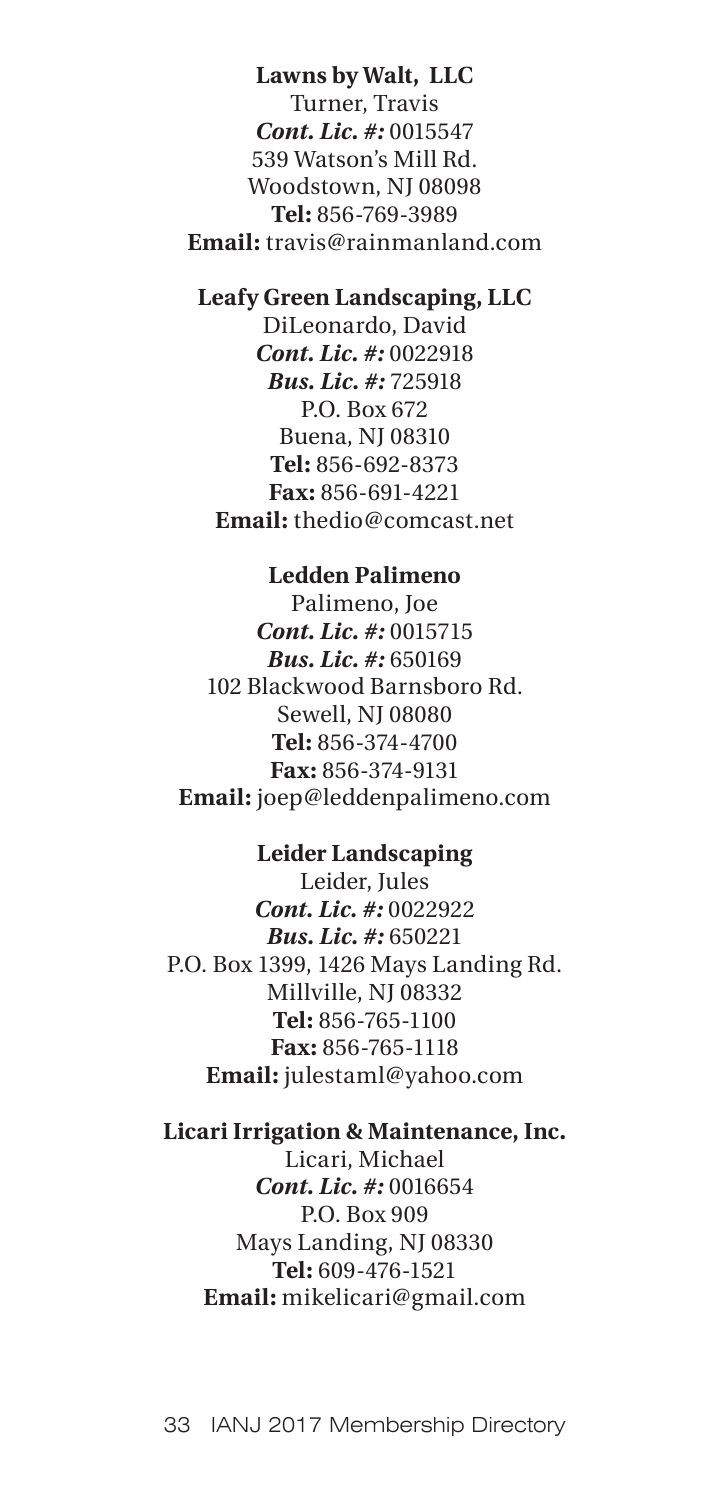## **Macchione Landscaping Inc.**

Macchione, Joseph *Cont. Lic. #:* 0017494 708 Gull Wing Pl. Galloway, NJ 08205 **Tel:** 609-652-8080 **Fax:** 609-748-7888 **Email:** macchione@comcast.net

## **Major Irrigation LLC**

Fariello, Ted *Cont. Lic. #:* 00287078 180 E. Washington Ave. Box 91 Atlantic Highlands, NJ 07716 **Tel:** 732-921-3298 **Email:** tfariello@hotmail.com

## **Marrone Lawn Sprinklers**

Marrone, Mark *Cont. Lic. #:* 0017258 P.O. Box 31 Absecon, NJ 08201 **Tel:** 609-646-9280 **Fax:** 609-641-7941 **Email:** office@marronelawnspinklers.com

## **McGarrity Landscaping**

McGarrity, Pete *Cont. Lic. #:* 496353 30 Colonial Ave. Cape May Court House, NJ 08210 **Tel:** 609-465-0849 **Email:** petermcgarrity@yahoo.com

## **Merit Service Solutions, LLC**

Hoey, Joseph *Cont. Lic. #:* 0017794 100 Sharp Rd., P.O.Box 1340 Marlton, NJ 08053 **Tel:** 856-797-8000 **Fax:** 856-983-0500 **Email:** jhoey@meritservicesolutions.com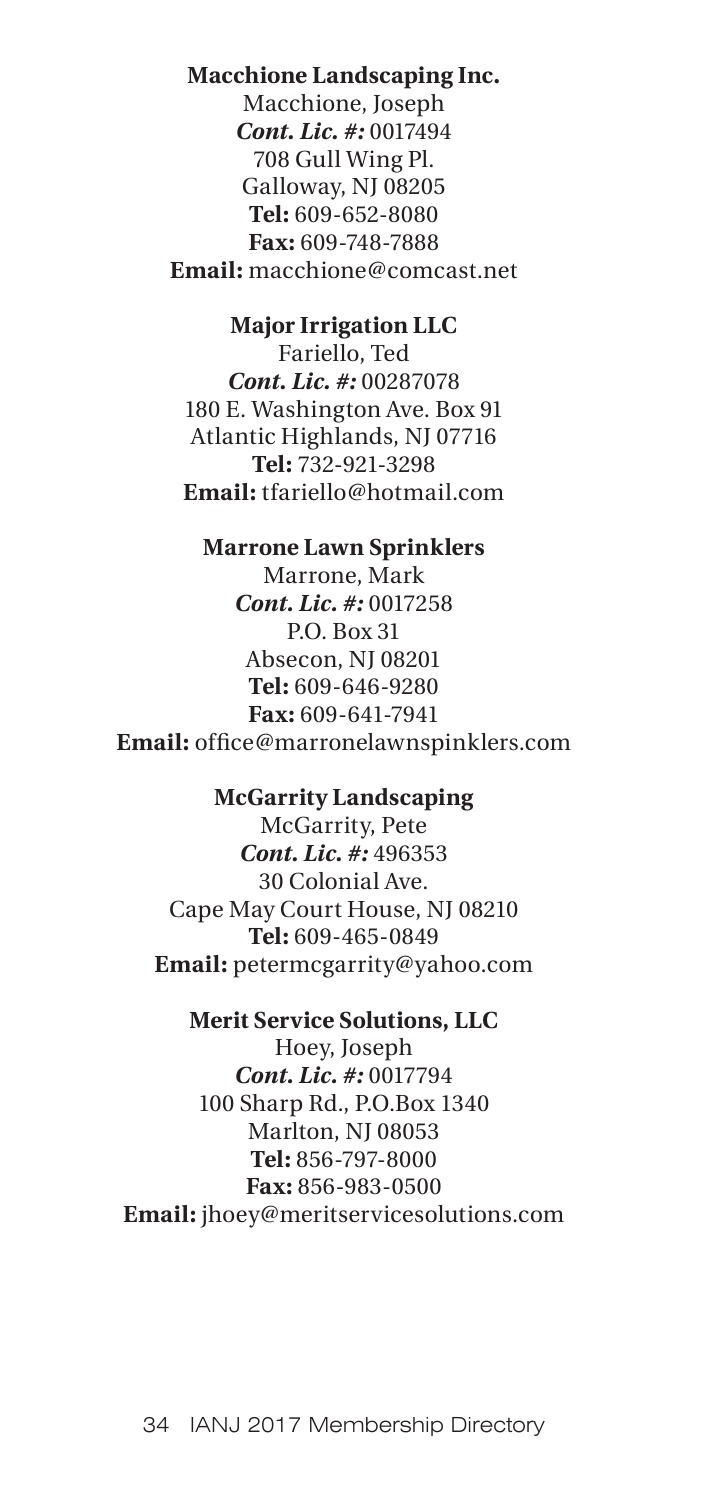## **Metro Landscape Irrigation Inc.**

Gordon, James *Cont. Lic. #:* 0016753 198 Walnut St. Northvale, NJ 07647 **Tel:** 201-784-8542 **Fax:** 201-784-1897 **Email:** metrolandscapeirrigation@gmail.com

#### **Michael Hicks Inc.**

Hicks, Michael *Cont. Lic. #:* 016987 *Bus. Lic. #:* 682447 495 Hoffman Rd. Port Murray, NJ 07865 **Tel:** 908-689-0400 **Fax:** 908-835-0823 **Email:** michaelhicksinc@comcast.net

## **Middletown Sprinkler Co.**

Dobson, Robert *Cont. Lic. #:* 0016681 *Bus. Lic. #:* 652834 326 Hwy 36 Port Monmouth, NJ 07758 **Tel:** 732-787-1700 **Fax:** 732-787-8946 **Email:** bob@middletownsprinkler.com

## **Millbrook Clearwater Irrigation LLC**

Weber, Frederick *Cont. Lic. #:* 0016111 *Bus. Lic. #:* 649626 125 Parker Ave. Manasquan, NJ 08736 **Tel:** 732-528-6950 **Fax:** 732-528-6962 **Email:** millbrooklawnsprinkler@yahoo.com

# **Monmouth Sprinkler Co.**

Rue, William *Cont. Lic. #:* 0016666 102 E. Front St. Red Bank, NJ 07701 **Tel:** 732-747-5247 **Email:** rueprez@aol.com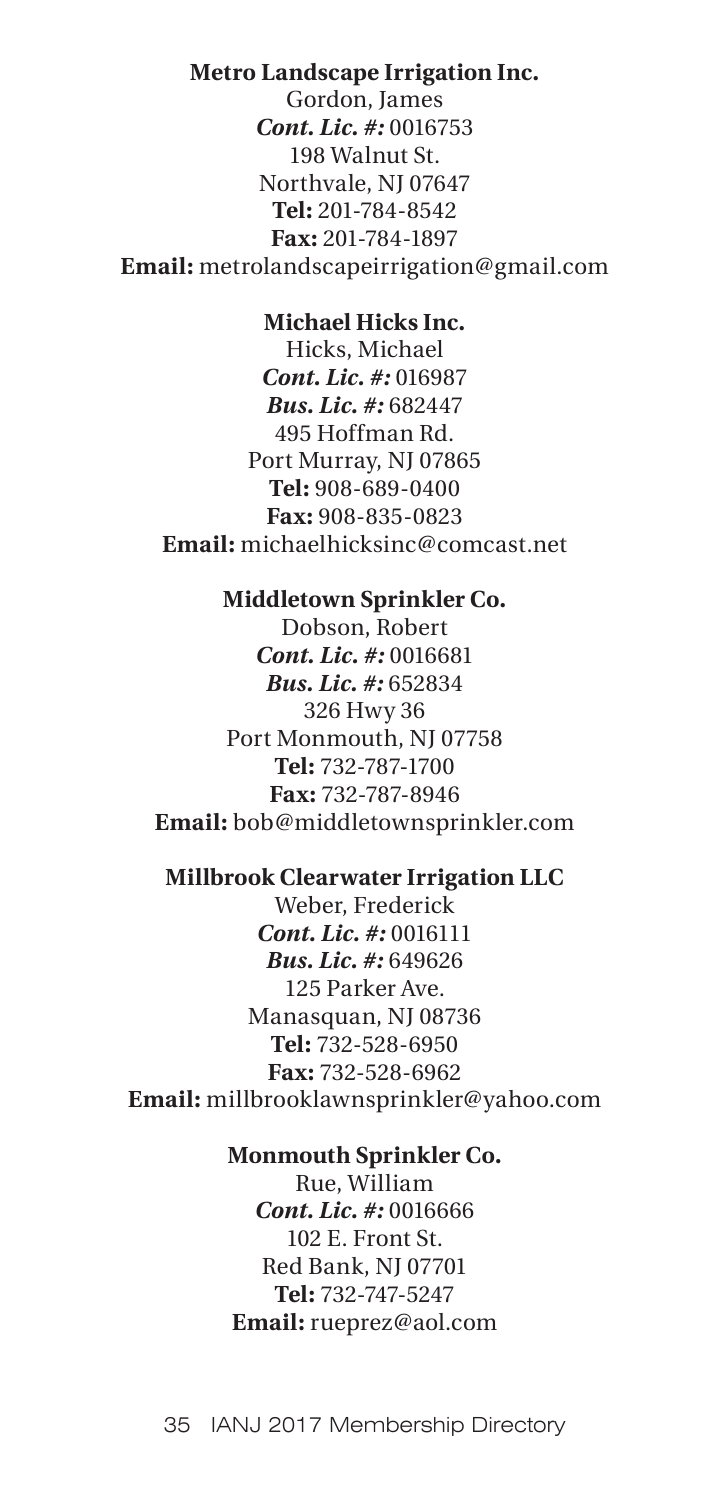## **Monroe Irrigation LLC**

DeVries, Don *Cont. Lic. #:* 015577 357 Applegarth Rd. Monroe Township, NJ 08831 **Tel:** 908-239-0890 **Fax:** 908-281-0253 **Email:** ddevries@hotmail.com

## **Morris & Bergen County Irrigation**

Carbone, John *Cont. Lic. #:* 0017163 257 Newark-Pompton Tpke. Wayne, NJ 07470 **Tel:** 973-628-7077 **Fax:** 973-628-8070 **Email:** jjcarbone@mcibci.com

#### **Mountain Spring Irrigation**

Douglas, Barry *Cont. Lic. #:* 0017074 P.O. Box 25 Newton, NJ 07860 **Tel:** 973-383-9668 **Fax:** 973-300-4522 **Email:** msirrigation@embarqmail.com

#### **National Lawn Care, Inc.**

Waldron, Chris *Cont. Lic. #:* 0017796 966 Canton Dr. Toms River, NJ 08753 **Tel:** 732-929-2323 **Fax:** 732-929-2323

## **National Lawn Sprinklers, Inc.**

Luciano, John *Cont. Lic. #:* 0017801 645 N. Broadway North White Plains, NY 10603 **Tel:** 914-946-6666 **Fax:** 914-949-6453 **Email:** john@natlawn.com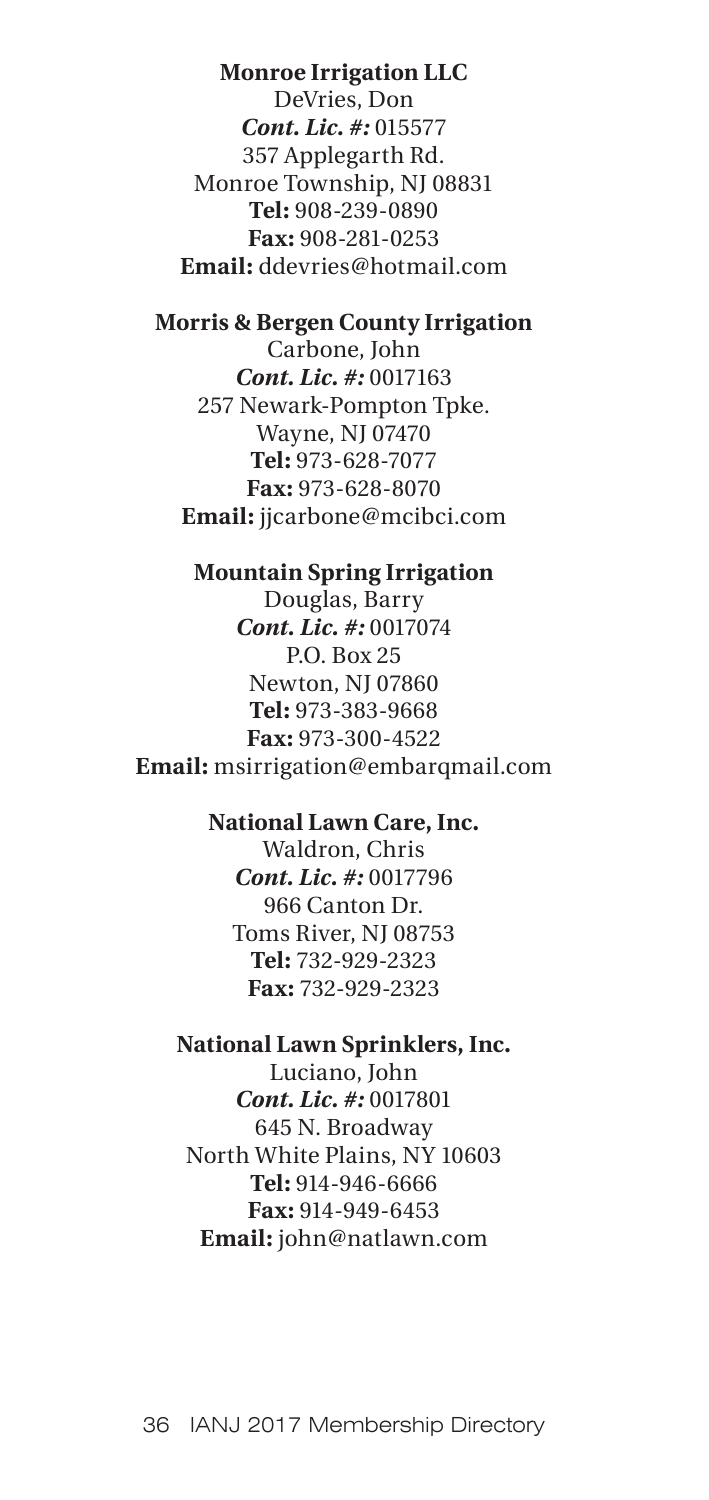#### **Nature's Way Landscape Inc.**

Bosi, Tony *Cont. Lic. #:* 0015854 269 Milford Ave. New Milford, NJ 07646 **Tel:** 201-265-8367 **Fax:** 201-265-8367 **Email:** tonybosi@landscapesbynaturesway.com

#### **New Jersey Irrigation Services Corp.**

Barnett, Michael *Cont. Lic. #:* 0015840 P.O. Box 741 Hightstown, NJ 08520 **Tel:** 609-371-3535 **Fax:** 609-371-3744 **Email:** njirrigation@hotmail.com

#### **Nitschmann Irrigation**

Nitschmann, Werner *Cont. Lic. #:* 0015807 4 Independence Drive Bordentown, NJ 08505 **Tel:** 609-324-1990 **Fax:** 609-298-4071 **Email:** wbnitschmann@hotmail.com

#### **North Shore Irrigation & Landscape**

Brown, Robert *Cont. Lic. #:* 0018412 27 Saddle River Rd. Woodcliff Lake, NJ 07677 **Tel:** 201-573-9257 **Fax:** 201-573-9257

#### **Northern Irrigation, Inc.**

Shemanski, Bryan *Cont. Lic. #:* 0017484 *Bus. Lic. #:* 0017484 104 Tuthill Rd., Box 360 Blooming Grove, NY 10914 **Tel:** 845-496-6458 **Fax:** 845-497-3126 **Email:** northernirrig@aol.com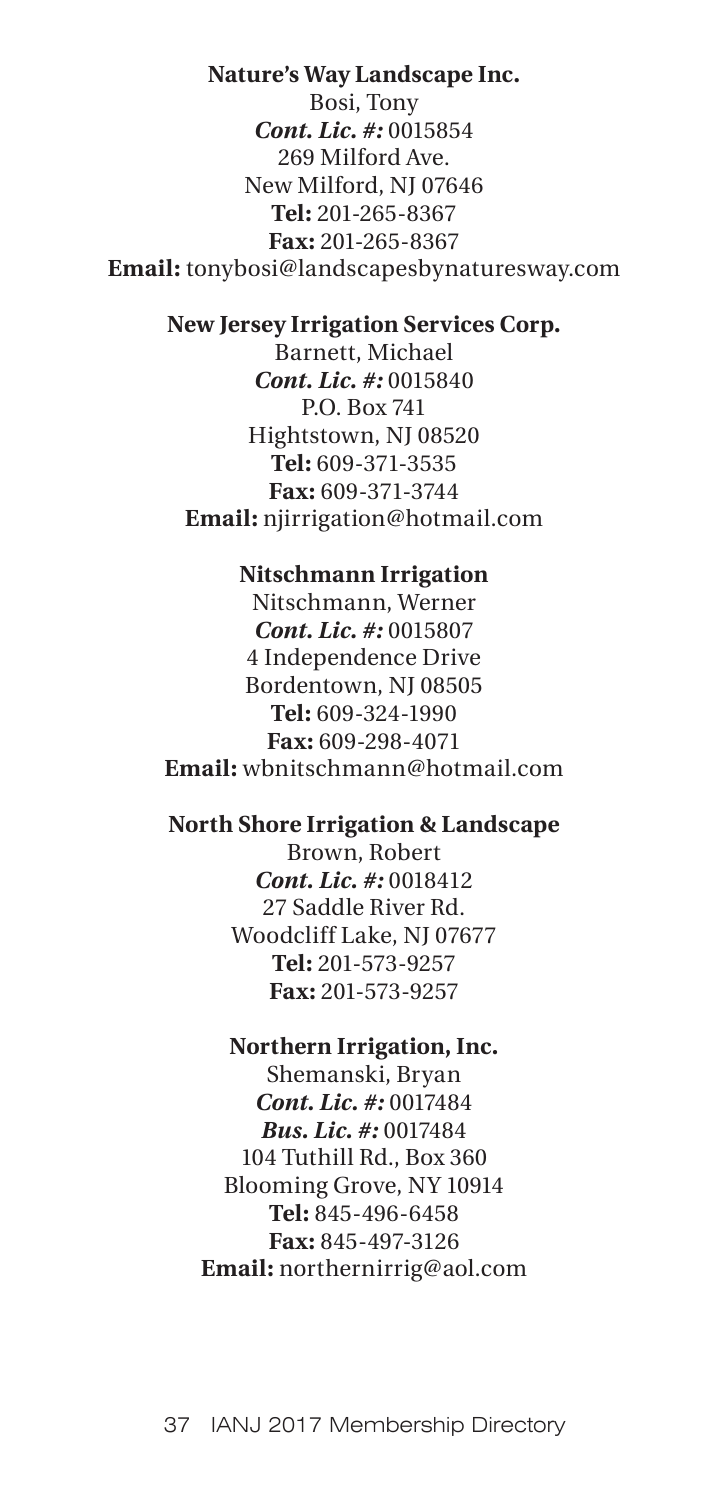## **Northern Rain Irrigation**

Eigner, Jonathan *Cont. Lic. #:* 0020979 *Bus. Lic. #:* 687071 P.O. Box 338 Greendell, NJ 07839 **Tel:** 973-579-1845 **Fax:** 973-786-5004 **Email:** joneigner11@yahoo.com

## **Outdoor Innovations LLC**

Chingery, Jed *Cont. Lic. #:* 0016673 *Bus. Lic. #:* 0016673 P. O. Box 657 Pittstown, NJ 08867 **Tel:** 908-735-6226 **Fax:** 908-735-6227 **Email:** outdoorinnovationsllc@gmail.com

#### **Outdoor Systems**

Covert, James *Cont. Lic. #:* 0015064 P.O. Box 465, 103 Elm St. Branchburg, NJ 08853 **Tel:** 908-369-3467 **Email:** jimcovert@msn.com

#### **Pacific Lawn Sprinklers Franchise LLC**

Della Fiora, John *Cont. Lic. #:* 458973 22-42 129th St. College Point, NY 11356 **Tel:** 888-438-7224 **Fax:** 888-329-7224 **Email:** jdellafiora@pacificlawnsprinklers.com

## **Paramount Landscaping Co., Inc.**

Fleischmann, Erich *Cont. Lic. #:* 0015831 *Bus. Lic. #:* 721703 P.O. Box 1078 Maywood, NJ 07607 **Tel:** 201-845-5113 **Fax:** 201-845-9596 **Email:** paramount2@optonline.net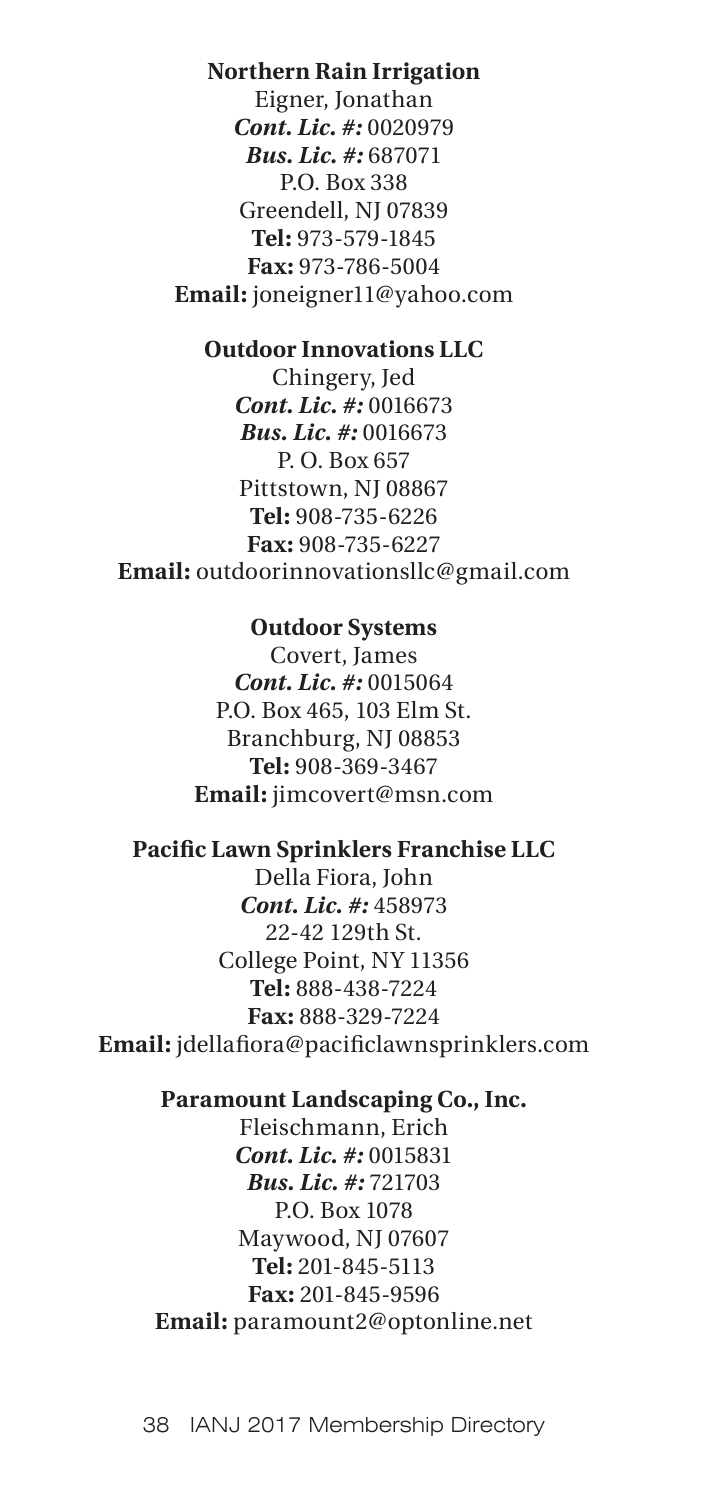# **Pavelec Brothers Golf Course Construction, Inc.**

Pavelec, Anthony *Cont. Lic. #:* 0022924 *Bus. Lic. #:* 689103 308 Washington Ave. Nutley, NJ 07110 **Tel:** 973-667-1643 **Fax:** 973-667-6599 **Email:** julianne@pavelecbrothers.com

# **Perfect Touch Landscape Inc.**

Malcolm, Bryan *Cont. Lic. #:* 092520 270 Jessup Rd. West Deptford, NJ 08086 **Tel:** 856-845-6000 **Fax:** 856-845-6001 **Email:** bryan@perfecttouchlandscape.com

## **Phillips Landscaping**

Phillips, Peter Todd *Cont. Lic. #:* 0019232 *Bus. Lic. #:* 13VH03638700 142 W. Wilmont Ave. Somers Point, NJ 08244 **Tel:** 609-653-8846 **Email:** tphillipsinc@aol.com

#### **Phoenix Irrigation Corp.**

Bolovschak, Mark *Cont. Lic. #:* 0017800 P.O. Box 853 New Providence, NJ 07974 **Tel:** 973-912-9800 **Email:** marklookatme@aol.com

#### **Pinnacle Irrigation & Nightlighting**

DeNinno, Martin *Cont. Lic. #:* 0016752 503 White Horse Pike Haddon Heights, NJ 08035 **Tel:** 856-428-1700 **Fax:** 856-547-1992 **Email:** pinnacleirrigation@verizon.net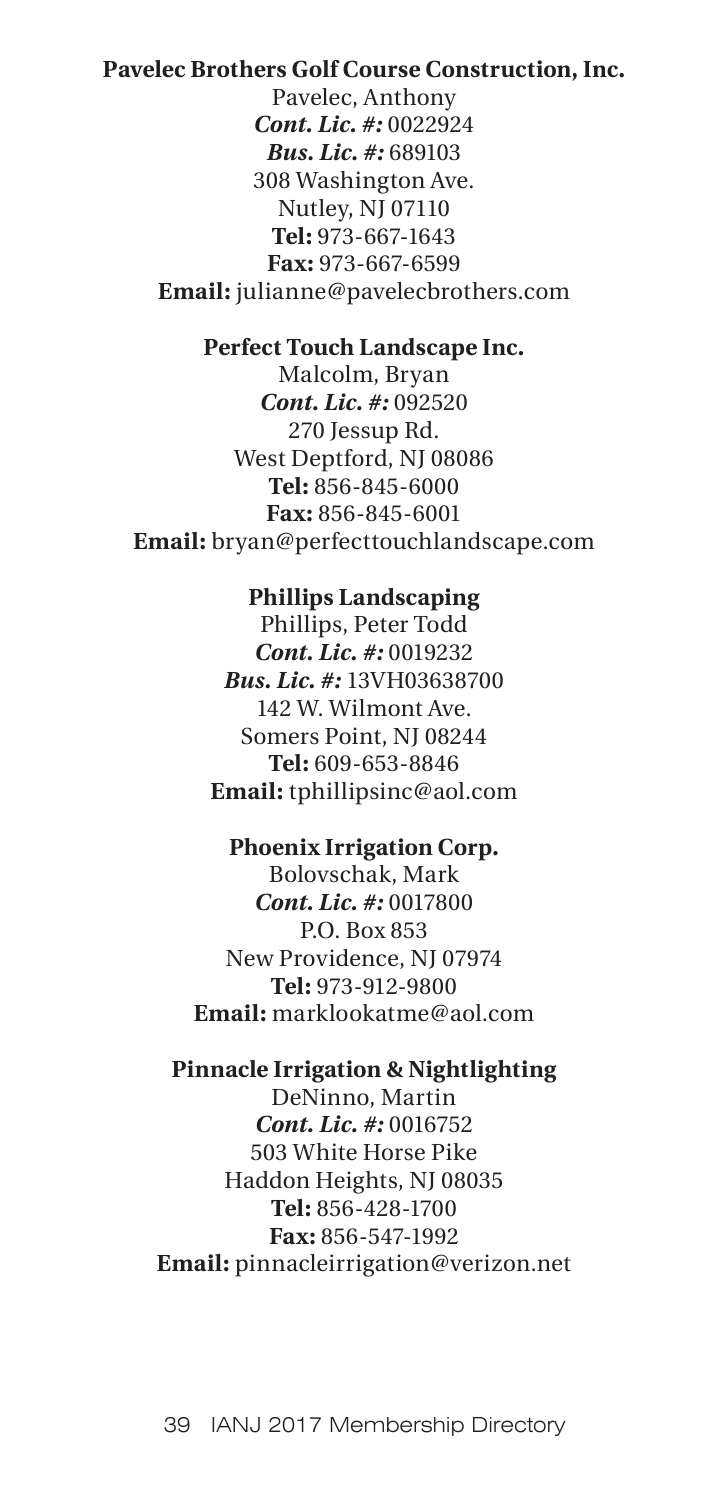# **Precision Sprinklers & Outdoor Lighting, LLC**

Schwartz, Mark *Cont. Lic. #:* 0018492 45 Carey Ave., Ste. 104A Butler, NJ 07405 **Tel:** 973-839-1900 **Fax:** 973-839-9007 **Email:** precisioncci@optonline.net

#### **Premier Irrigation LLC**

Robinson, Richard *Cont. Lic. #:* 332156 *Bus. Lic. #:* 670485 P.O. Box 520 Pittstown, NJ 08867 **Tel:** 908-328-9029 **Email:** premierirrigation@embarqmail.com

## **Princeton Irrigation Specialists**

Riley, Clint *Cont. Lic. #:* 219640 3879 Crosswicks Hamilton Square Rd. Robbinsville, NJ 08691 **Tel:** 609-551-9550 **Fax:** 609-581-9707 **Email:** clint@princetonirrigation.com

## **Pro-Scape Irrigation, Inc.**

Fidlow, Hal *Cont. Lic. #:* 0020980 26 Keith Jeffries Ave. Cranford, NJ 07016 **Tel:** 908-276-1272 **Fax:** 908-276-4933 **Email:** halfidlow@gmail.com

#### **Quality Landscaping Inc.**

McNally, Michael *Cont. Lic. #:* 0017027 136 New Freedom Rd., Box 921 Clementon, NJ 08021 **Tel:** 856-783-8833 **Fax:** 856-783-1148 **Email:** qualityscape@comcast.net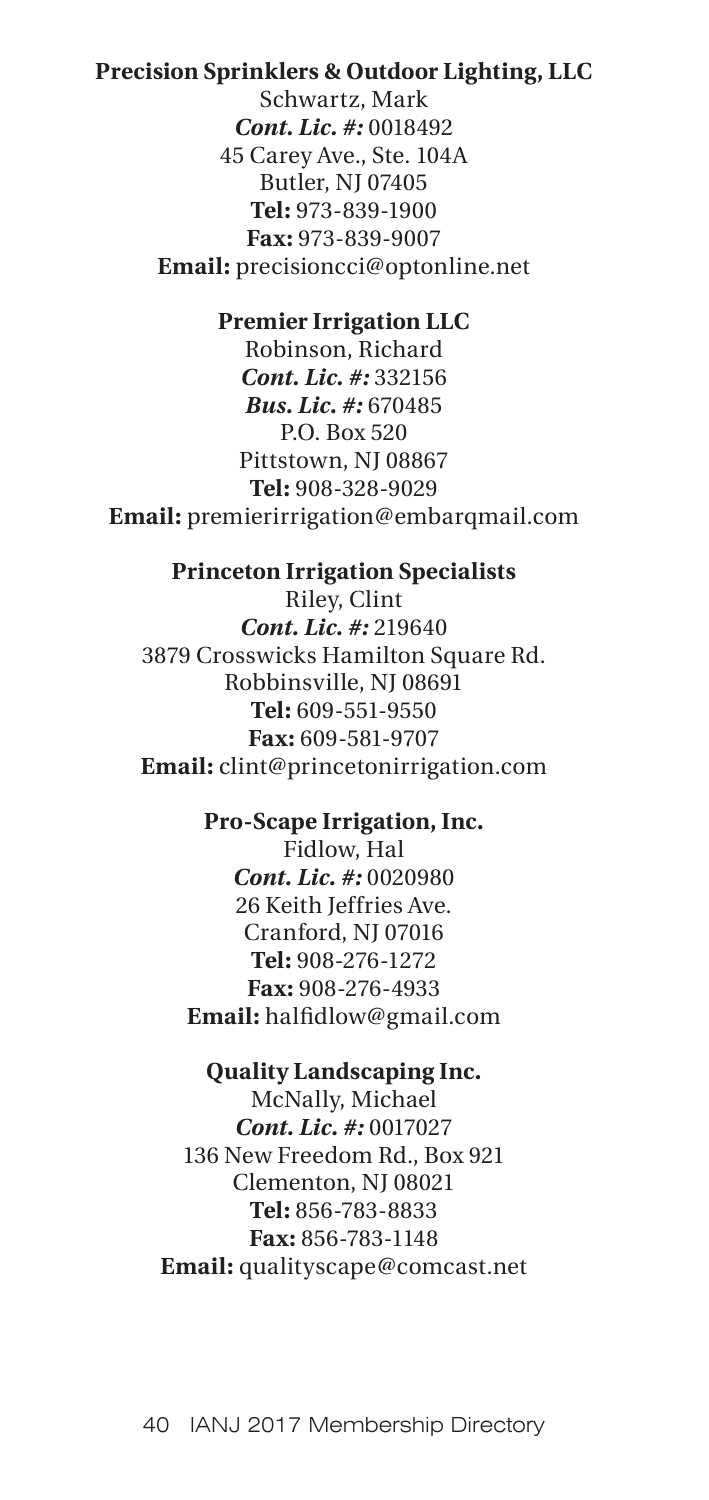## **Quench Irrigation**

Maucieri, Joseph *Cont. Lic. #:* 0021964 *Bus. Lic. #:* 664003 150 Leuning St. South Hackensack, NJ 07606 **Tel:** 201-441-9720 **Fax:** 201-441-9723 **Email:** jm@quenchirrigation.com

## **R & S Landscaping**

Schucker, Robert *Cont. Lic. #:* 195849 27 Greenwood Ave. Midland Park, NJ 07432 **Tel:** 201-447-6205 **Fax:** 2014471750 **Email:** service@rscape.com

### **R R Irrigation Co., Inc.**

Dobossy, Stephen *Cont. Lic. #:* 0015155 *Bus. Lic. #:* 650173 283 Lincoln Blvd. Middlesex, NJ 08846 **Tel:** 732-271-7070 **Fax:** 732-271-0721 **Email:** steve@rrirrigation.com

# **Raffiani's Automatic Sprinkler Service**

Raffiani, John *Cont. Lic. #:* 0015137 *Bus. Lic. #:* 651522 12-62 Saddle River Rd. Fair Lawn, NJ 07410 **Tel:** 201-796-8188 **Fax:** 201-797-6413 **Email:** jmrbbr@yahoo.com

# **Rain Man Lawn Sprinklers** De Bonis, Robert *Cont. Lic. #:* 0016612 30 E. Magnolia Ave. Maywood, NJ 07607 **Tel:** 201-655-0575 **Email:** robertdebonis@hotmail.com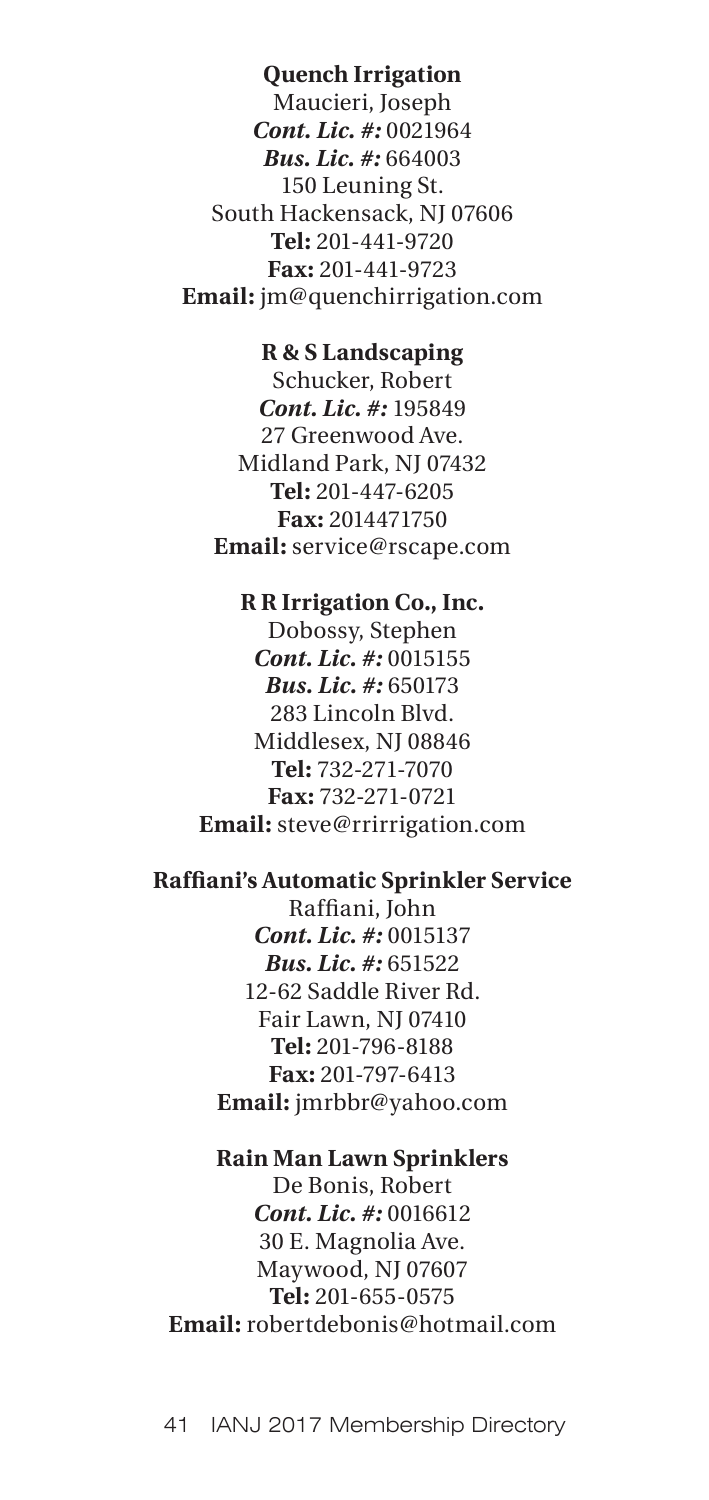## **Rainbow Irrigation**

Lo Sasso, Paul *Cont. Lic. #:* 0015578 *Bus. Lic. #:* 660028 445 S. First Rd. Hammonton, NJ 08037 **Tel:** 609-561-8866 **Email:** rainbowirrigation4@yahoo.com

#### **Rainbow Sprinklers & Lawn Care**

Buser, Daniel *Cont. Lic. #:* 00192515 18 Fonda Rd. Cohoes, NY 12047 **Tel:** 518-785-0747 **Fax:** 518-690-7025 **Email:** sales@rainbowsprinklersanddrainage.com

#### **Rainflow Sprinkler Systems**

Spezial, Scott *Cont. Lic. #:* 17076 *Bus. Lic. #:* 650108 785 Washington Ave. Twsp. Of Washington, NJ 07676 **Tel:** 201-666-6510 **Fax:** 201-666-9277 **Email:** rainflowsprinklers@verizon.net

#### **Rainmaker Irrigation Inc.**

Hughes, Donal *Cont. Lic. #:* 0015662 17 S. Bacton Hill Rd. Frazer, PA 19355 **Tel:** 610-993-9909 **Fax:** 610-993-0326 **Email:** donal@rainmakerpa.com

## **Rainmaster Irrigation Systems**

Oppmann, Frederick *Cont. Lic. #:* 0021967 1339 Glen Echo Dr. Huntingdon Valley, PA 19006 **Tel:** 215-357-4849 **Fax:** 236-304-0888 **Email:** oppma@aol.com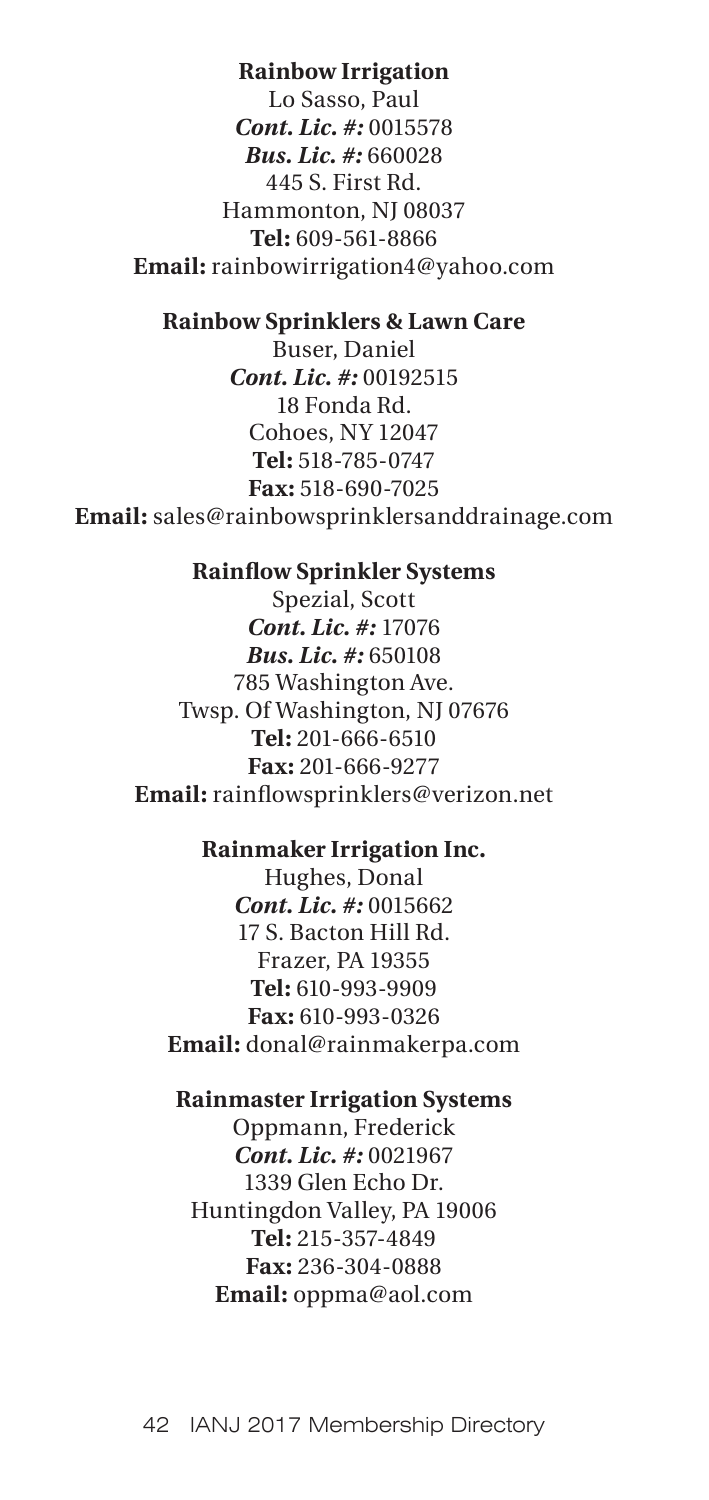# **Realty Landscaping**

Strohecker, James *Cont. Lic. #:* 235832 2585 2nd St. Park Newtown, PA 18940 **Tel:** 215-598-7334 **Fax:** 215-598-7345 **Email:** jstrohecker@realitylandscaping.com

#### **Reynolds Landscaping Inc.**

Reynolds, Mark *Cont. Lic. #:* 216592 201 E. Bay Ave. Manahawkin, NJ 08050 **Tel:** 609-597-6009 **Fax:** 609-597-8160 **Email:** peg@reynoldslbi.com

#### **Richie's Sprinkler Service**

Lishman, Richard *Cont. Lic. #:* 195845 *Bus. Lic. #:* 720817 P.O. Box 226 Bayville, NJ 08721 **Tel:** 732-269-1475 **Email:** 614fun@comcast.net

#### **Rise & Shine Irrigation LLC**

Johnson, Steven *Cont. Lic. #:* 468008 844 Anchor Ave. Beachwood, NJ 08722 **Tel:** 848-333-1857 **Email:** sprinklersareus@yahoo.com

#### **Rocco Ciufalo Plumbing & Heating, LLC**

Ciufalo, Rocco *Cont. Lic. #:* 006874 251 Watchung Ave. West Orange, NJ 07052 **Tel:** 973-736-0633 **Fax:** 973-736-8603 **Email:** ciufaloplbg@yahoo.com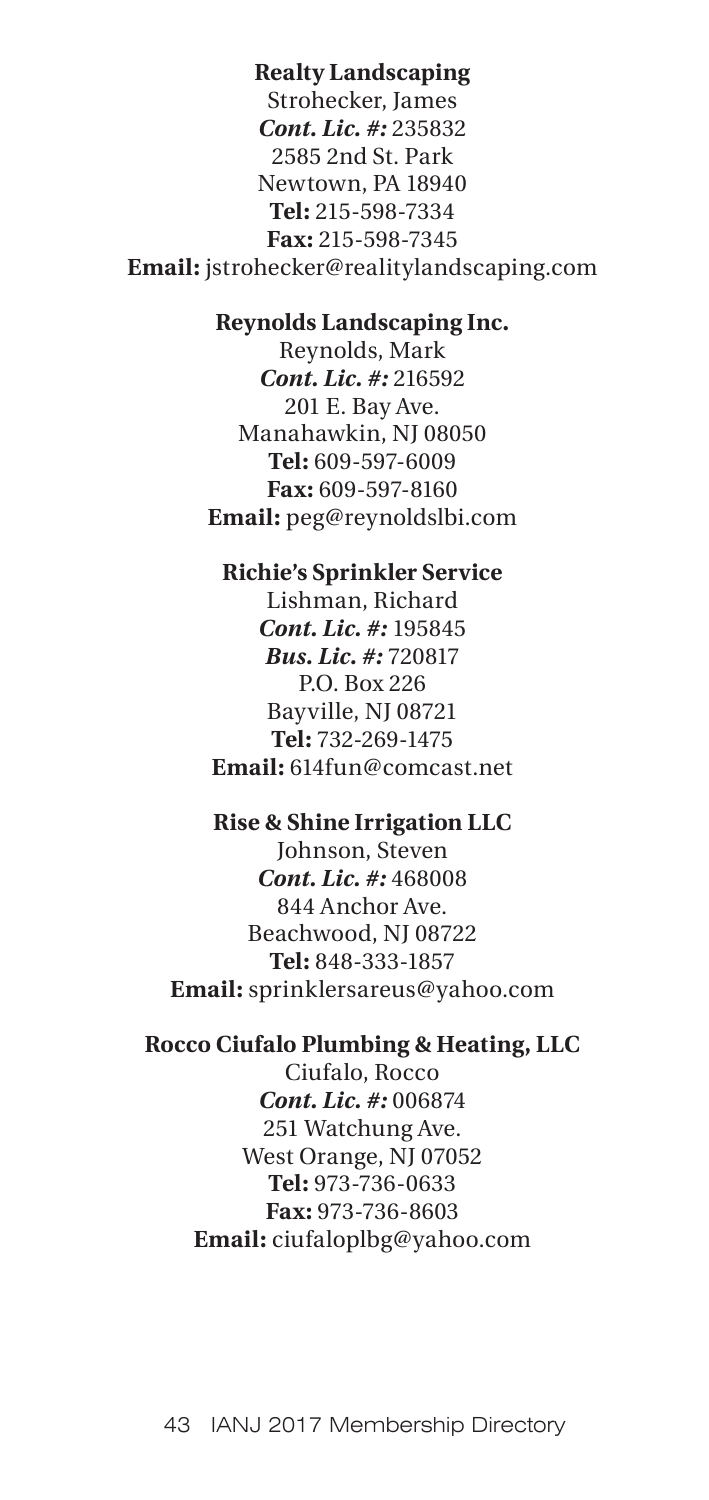#### **Royal Irrigation**

Rogers, Ed *Cont. Lic. #:* 0018870 *Bus. Lic. #:* 649627 P.O. Box 86 Morganville, NJ 07751 **Tel:** 732-993-7300 **Fax:** 732-806-7831 **Email:** info@royalirrigationnj.com

## **Royal Turf**

Neville, Lawrence *Cont. Lic. #:* 219638 P.O. Box 206 Stirling, NJ 07980 **Tel:** 908-647-0020 **Fax:** 908-647-0122 **Email:** royalturf@verizon.net

# **RPM Landscape Contractor LLC**

Miller, Robert *Cont. Lic. #:* 267048 *Bus. Lic. #:* 650278 P.O. Box 205 Absecon, NJ 08201 **Tel:** 609-568-6081 **Fax:** 609-568-6145 **Email:** rpmlandscapes@yahoo.com

## **Russo Brothers & Co., Inc.**

Russo, Mark *Cont. Lic. #:* 13VH00271600 27 Eagle Rock Ave. East Hanover, NJ 07936 **Tel:** 973-887-1334 **Fax:** 973-887-9437 **Email:** info@russobrosplumbing.com

# **RVG Landscape & Maintenance, Inc.** Ravenda, Michael *Cont. Lic. #:* 36B101286500 228 Paterson Ave. Lodi, NJ 07644 **Tel:** 201-522-3141 **Fax:** 973-471-5705 **Email:** bigmike1024@hotmail.com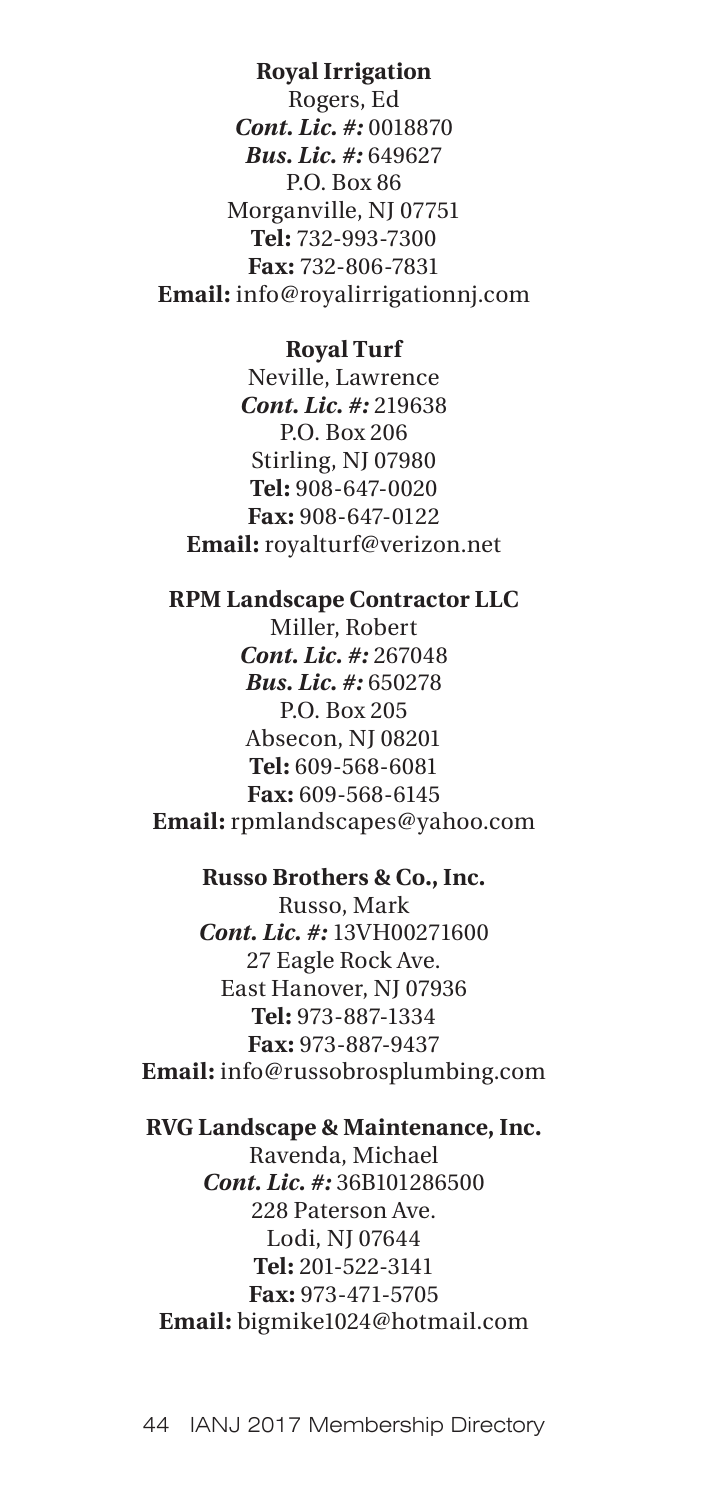# **S & A Irrigation & Lawn Service, Inc.**

Sardinsky, Steve *Cont. Lic. #:* 0017805 *Bus. Lic. #:* 725926 201 Rte. 23 South Little Falls, NJ 07424 **Tel:** 973-667-8569 **Fax:** 973-785-4337 **Email:** sandairrigation@aol.com

#### **S. Podd & Son**

Podd, Stephen *Cont. Lic. #:* 0017075 *Bus. Lic. #:* 657463 3925 Belmar Blvd. Neptune, NJ 07753 **Tel:** 732-681-4444 **Email:** slpodd@gmail.com

## **Scape-Abilities Landscape Contractors**

Costalos, Stephen *Cont. Lic. #:* 0022917 2470 Plainfield Ave. Scotch Plains, NJ 07076 **Tel:** 908-654-1155 **Fax:** 908-654-7820 **Email:** service@scape-abilities.com

#### **Scott C. Meyer Enterprises, LLC**

Meyer, Scott *Cont. Lic. #:* 491482 260 Erie Ave. Midland Park, NJ 07432 **Tel:** 201-447-3910 **Fax:** 201-447-8831 **Email:** fairwayestate@aol.com

#### **Sean's Landscaping Inc.**

Dixon, James *Cont. Lic. #:* 285761 728 Estates Blvd. Trenton, NJ 08619 **Tel:** 609-586-2876 **Fax:** 609-586-7981 **Email:** seanslandscapinginc@gmail.com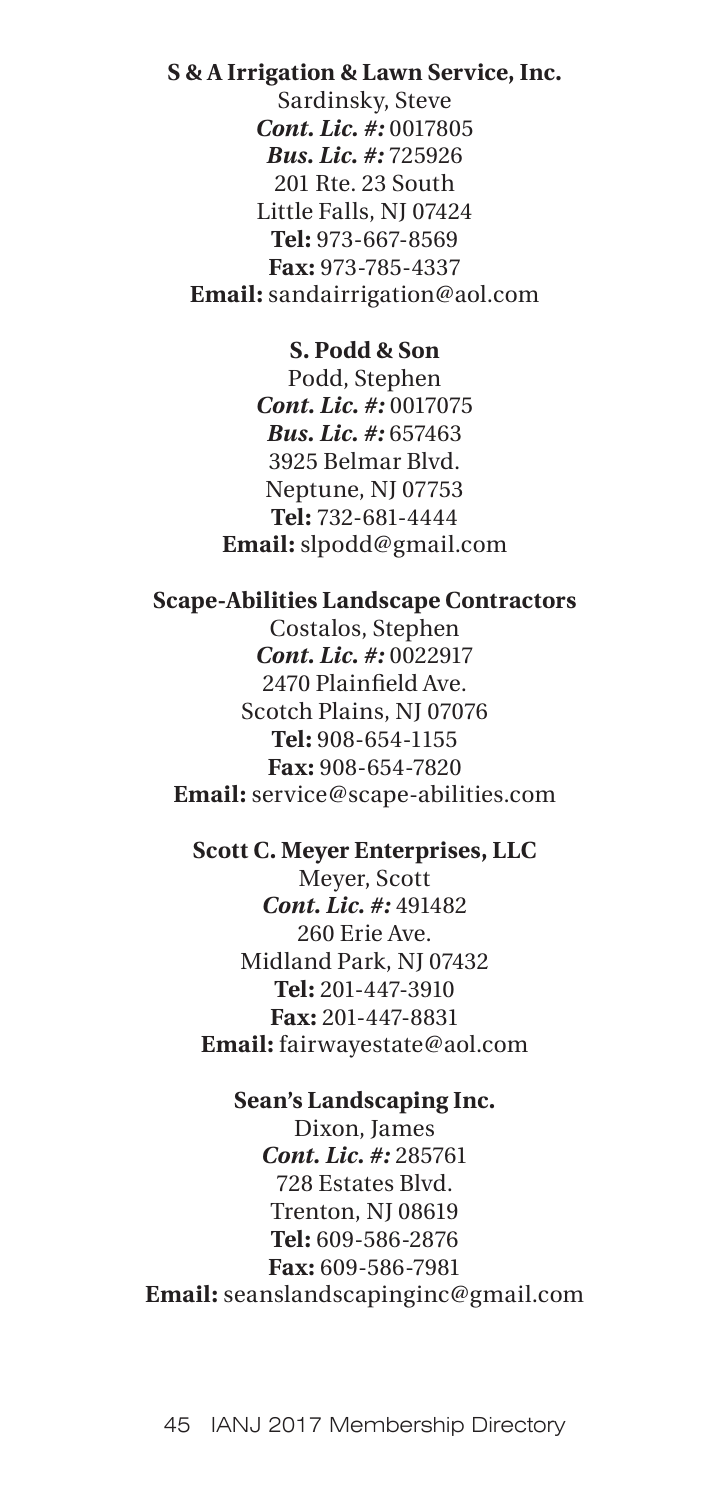**Seasons Matter, Inc.** McPeek, Kenneth *Cont. Lic. #:* 270715 *Bus. Lic. #:* 664051 253 Main St., Ste. 273 Matawan, NJ 07747 **Tel:** 732-566-8878 **Fax:** 732-566-3262 **Email:** seasonsmatter@aol.com

# **Shipshape Landscaping Inc.**

Ciocco, Thomas *Cont. Lic. #:* 0016766 *Bus. Lic. #:* 00991700 247 Haddon Ave. West Berlin, NJ 08091 **Tel:** 856-627-5510 **Fax:** 856-753-5766 **Email:** shipshapelandscape@comcast.net

## **SIC Sprinklers**

Stengele, Michael *Cont. Lic. #:* 545042 17 Juniper Place Howell, NJ 07731 **Tel:** 732-864-6616 **Email:** mike@sicsprinklers.com

# **Smitty's Landscaping & Irrigation**

Smith, Daniel *Cont. Lic. #:* 504674 54 Sweetwood Cedar Grove, NJ 07009 **Tel:** 973-256-2104 **Fax:** 973-256-4514 **Email:** smittys101@verizon.net

## **Spring House Irrigation, Inc.**

Taddeo, Joseph *Cont. Lic. #:* 0015139 P.O. Box 971 New Providence, NJ 07974 **Tel:** 908-273-6299 **Fax:** 908-464-6299 **Email:** joetad@springhouseirrigation.com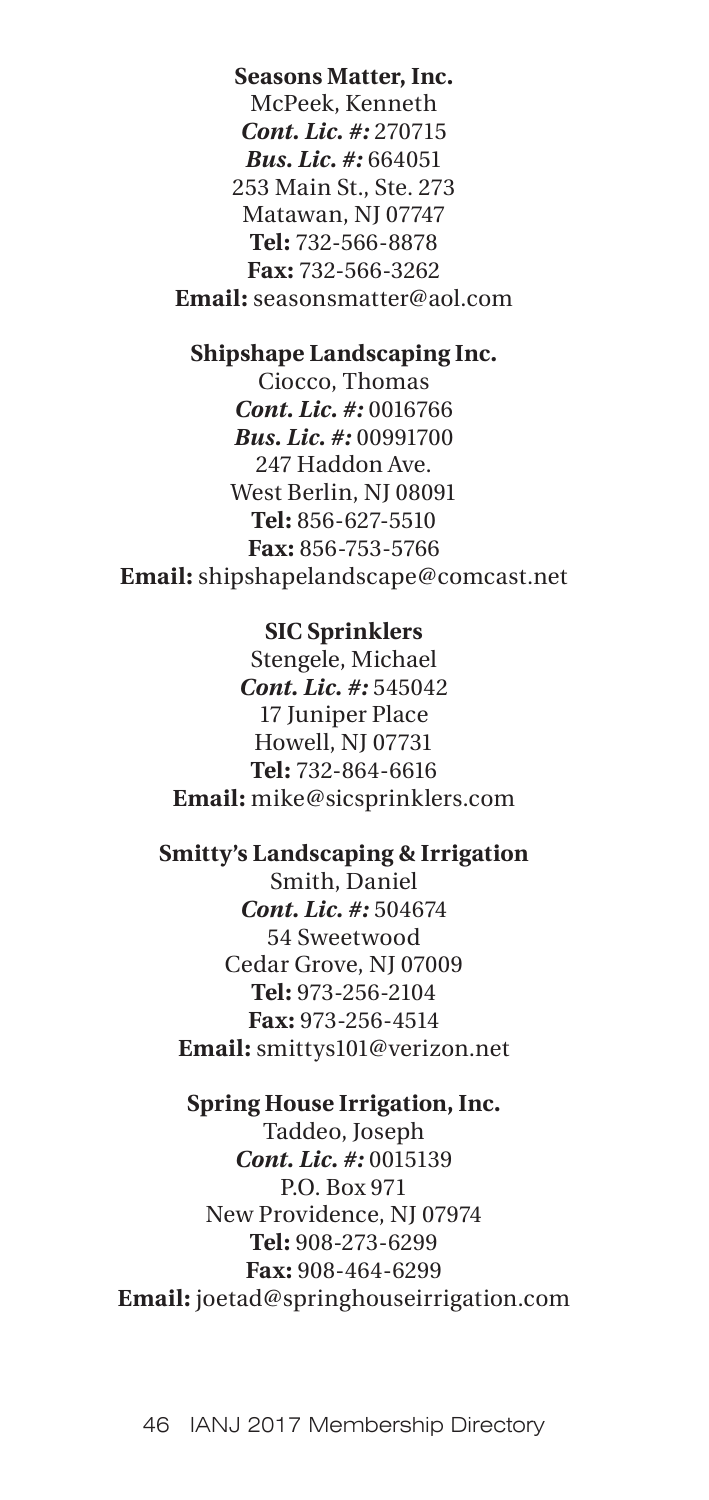# **Spring Irrigation Co.**

McCarthy, George *Cont. Lic. #:* 0015040 P. O. Box 523 Dayton, NJ 08810 **Tel:** 732-821-0130 **Fax:** 732-821-0130 **Email:** springirr@verizon.net

#### **Sprinkler Surgeon LLC**

Knyfd, Garry *Cont. Lic. #:* 0015162 1107 Goffle Rd. Hawthorne, NJ 07506 **Tel:** 973-949-4300 **Fax:** 973-423-0077 **Email:** garry@sprinklersurgeon.com

#### **Sprinklerman**

O'Connor, Thomas J. *Cont. Lic. #:*16136 *Bus. Lic. #:*650245 516 Admiral's Circle Pine Beach, NJ 08741 *Tel:* 732-267-3201 *Fax:* 732-473-0658 *Email:* sprinklerman1@icloud.com

## **Star Sprinkler Systems Inc.**

Whelan, Glenn *Cont. Lic. #:* 0015828 126 W. Centennial Dr. medford, NJ 08055 **Tel:** 609-654-1214 **Fax:** 856-797-1583 **Email:** starsprinkler@comcast.net

# **Steeplechase Irrigation**

D'Agostino, Andrew *Cont. Lic. #:* 0017872 1129 Glassboro Rd. Williamstown, NJ 08094 **Tel:** 856-629-0990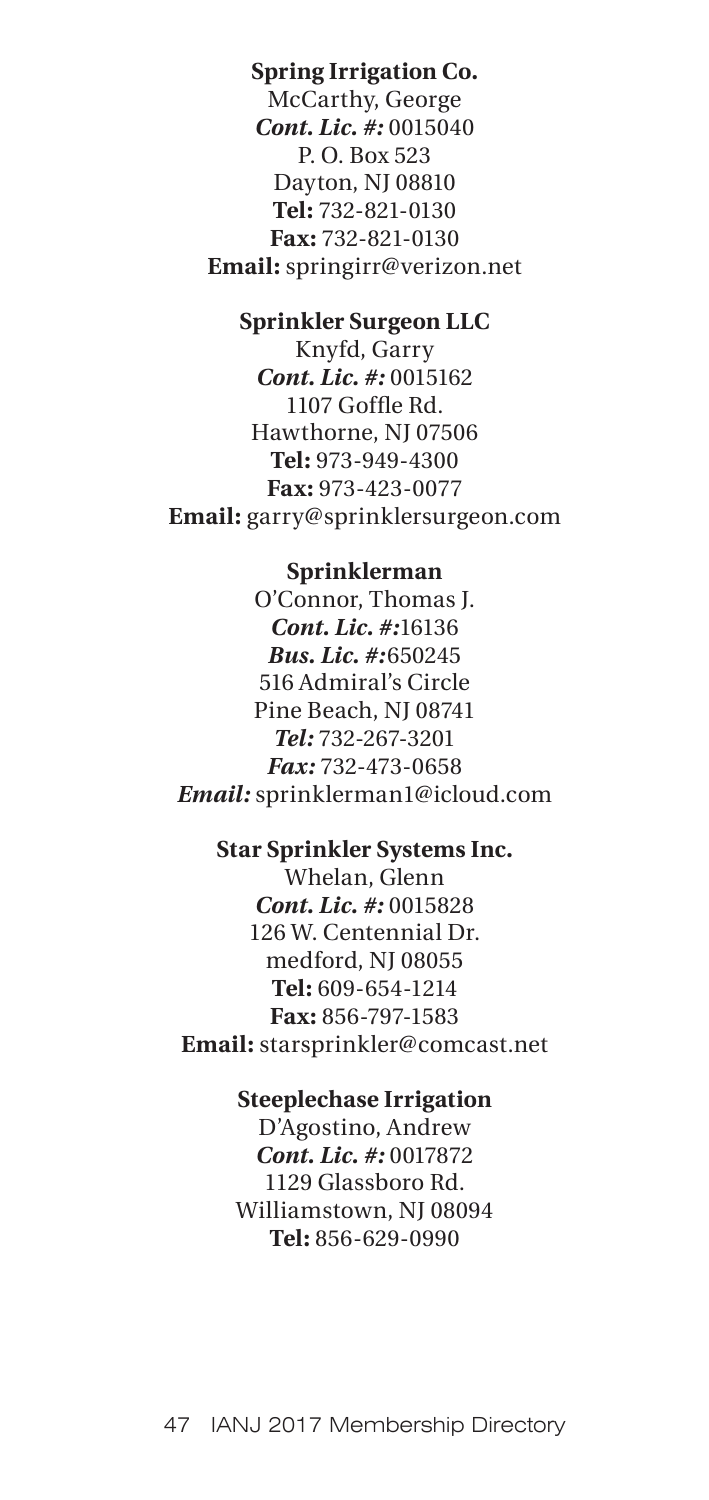#### **Sterling Irrigation and Landscape**

Sterling, Richard *Cont. Lic. #:* 0016250 *Bus. Lic. #:* 725931 9 Westwood Dr. Cape May Court House, NJ 08210 **Tel:** 609-465-7491 **Email:** sterlza@gmail.com

#### **Steve's Lawn & Landscaping Service, Inc.**

Lienhardt, Steve *Cont. Lic. #:* 0017528 P.O. Box 192 Rockaway, NJ 07869 **Tel:** 973-332-2797 **Fax:** 973-586-4888 **Email:** steve@steveslandscaping.net

#### **Suburban Underground Sprinkling Systems Inc.**

Commerford, Jim *Cont. Lic. #:* 021229 *Bus. Lic. #:* 650242 121 Woodland Ave. Westwood, NJ 07675 **Tel:** 201-666-9400 **Fax:** 201-666-9404 **Email:** jim@suburbansprinklers.net

## **Superior Landscape Co.**

Links, Ken *Cont. Lic. #:* 0017885 *Bus. Lic. #:* 150172790 500 Braen Ave. Wyckoff, NJ 07481 **Tel:** 201-891-9000 **Fax:** 201-304-1551 **Email:** superiorlandscape@verizon.net

#### **Taurean Enterprises Inc.**

Zimmer, Lawrence *Cont. Lic. #:* 486873 434 Oakshade Rd Shamong, NJ 08088 **Tel:** 609-654-7441 **Fax:** 609-654-1524 **Email:** info@taureansprinkler.com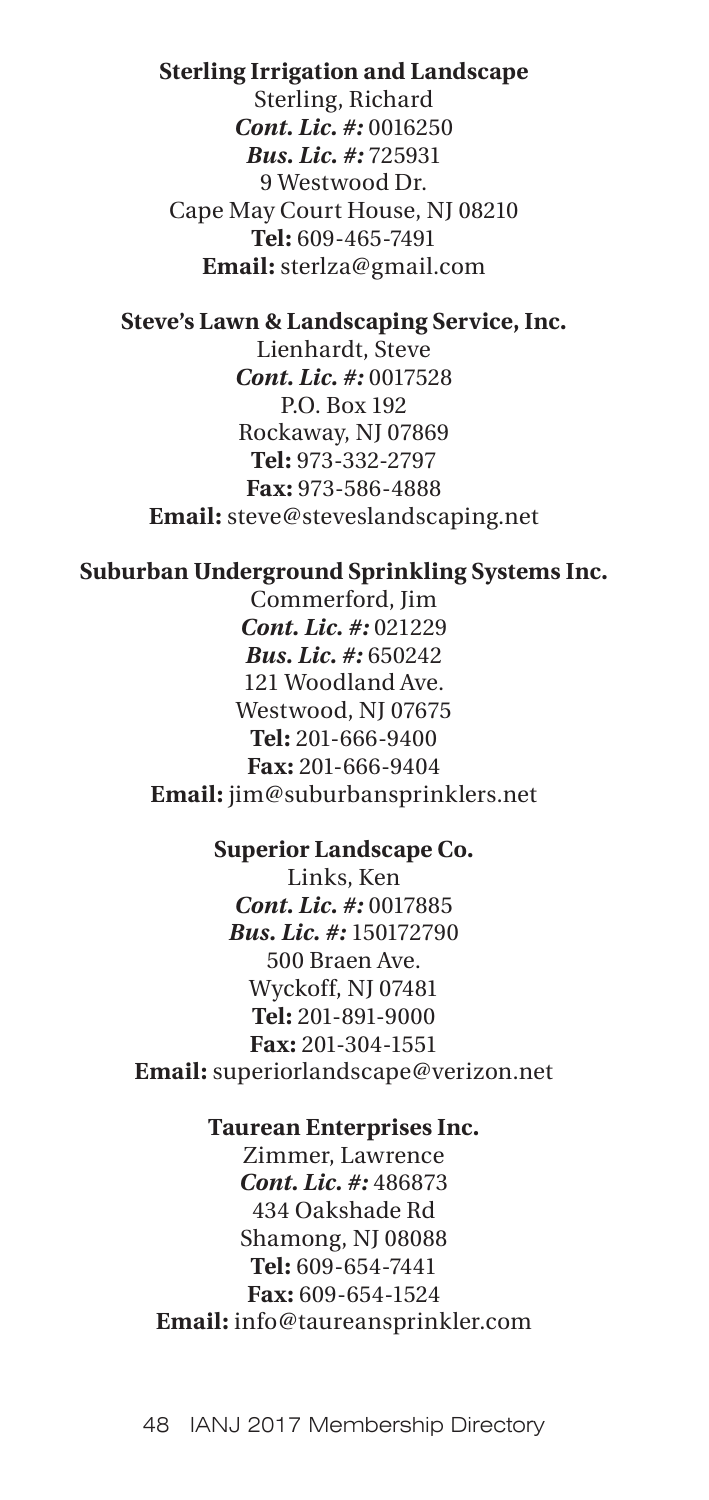# **Team Green Lawn Sprinklers**

Lomasson, Mark *Cont. Lic. #:* 0015826 502 Brickyard Rd. Freehold, NJ 07728 **Tel:** 732-845-0404 **Fax:** 732-845-0494

## **Team Reed Landscaping, Inc.**

Reed, Douglas *Cont. Lic. #:* 0023472 435-436 Landis Ave. Bridgeton, NJ 08302 **Tel:** 856-451-2221 **Fax:** 856-455-9590 **Email:** westofthemoon@comcast.net

## **TF Irrigation, LLC**

Farag, Tamer *Cont. Lic. #:* 269383 P.O. Box 69 Old Bridge, NJ 08857 **Tel:** 732-952-2025 **Email:** tamer@tfirrigation.com

## **The Corner Nursery**

Ciliento, James *Cont. Lic. #:* 0015821 449 Main St. Lodi, NJ 07644 **Tel:** 973-778-4863 **Fax:** 973-778-8190 **Email:** thecornernursey@gmail.com

# **The Rainmaker Lawn Systems, Inc.**

Riemann, Paul *Cont. Lic. #:* 0015055 35 Tuckerton Rd. Vincentown, NJ 08088 **Tel:** 609-268-1636

## **The Sprinkler Guy**

Biber, William *Cont. Lic. #:* 332149 2997 Hiawatha Ave. Point Pleasant Beach, NJ 08742 **Tel:** 732-899-1883 **Email:** wbsprinklerguy@comcast.net

49 IANJ 2017 Membership Directory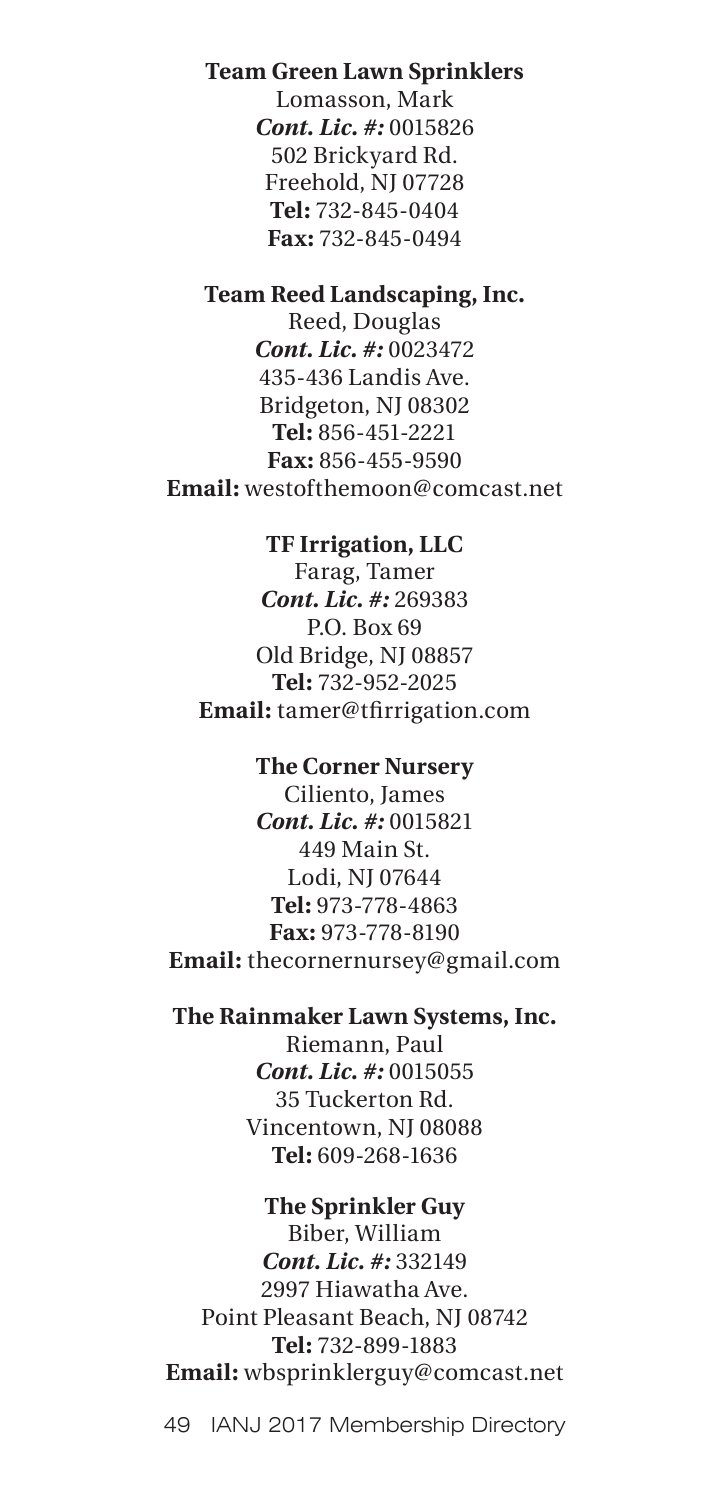#### **The Sprinkler Guy LLC**

Russo, Rich *Cont. Lic. #:* 268025 26 Laurel Ave. Jackson, NJ 08527 **Tel:** 732-886-9076 **Email:** rich@thesprinklerguyllc.com

# **The Sprinkler System Inc.**

Miller, Arthur *Cont. Lic. #:* 0015609 724 S. Springfield Ave. Springfield, NJ 07081 **Tel:** 973-379-3220 **Fax:** 973-379-1399 **Email:** arthurmiller2@me.com

#### **The Todd Group Inc.**

Todd, Michael *Cont. Lic. #:* 0050030 540 Rte. 202 Far Hills, NJ 07931 **Tel:** 908-204-9918 **Fax:** 908-204-0246 **Email:** mtodd@thetoddgroupinc.com

## **The Underground Sprinkler Company**

Metcalf, Bill *Cont. Lic. #:* 510361 10A Great Meadow Lane East Hanover, NJ 07936 **Tel:** 973-952-0006 **Fax:** 973-952-0303 **Email:** bmetcalf@theoutdoorlightingco.com

#### **The Whole Yard Landscape Services LLC**

Monks, David *Cont. Lic. #:* 439515 *Bus. Lic. #:* 439515 49 Ellers Dr. Chatham, NJ 07928 **Tel:** 973-701-1133 **Email:** david@thewholeyard.com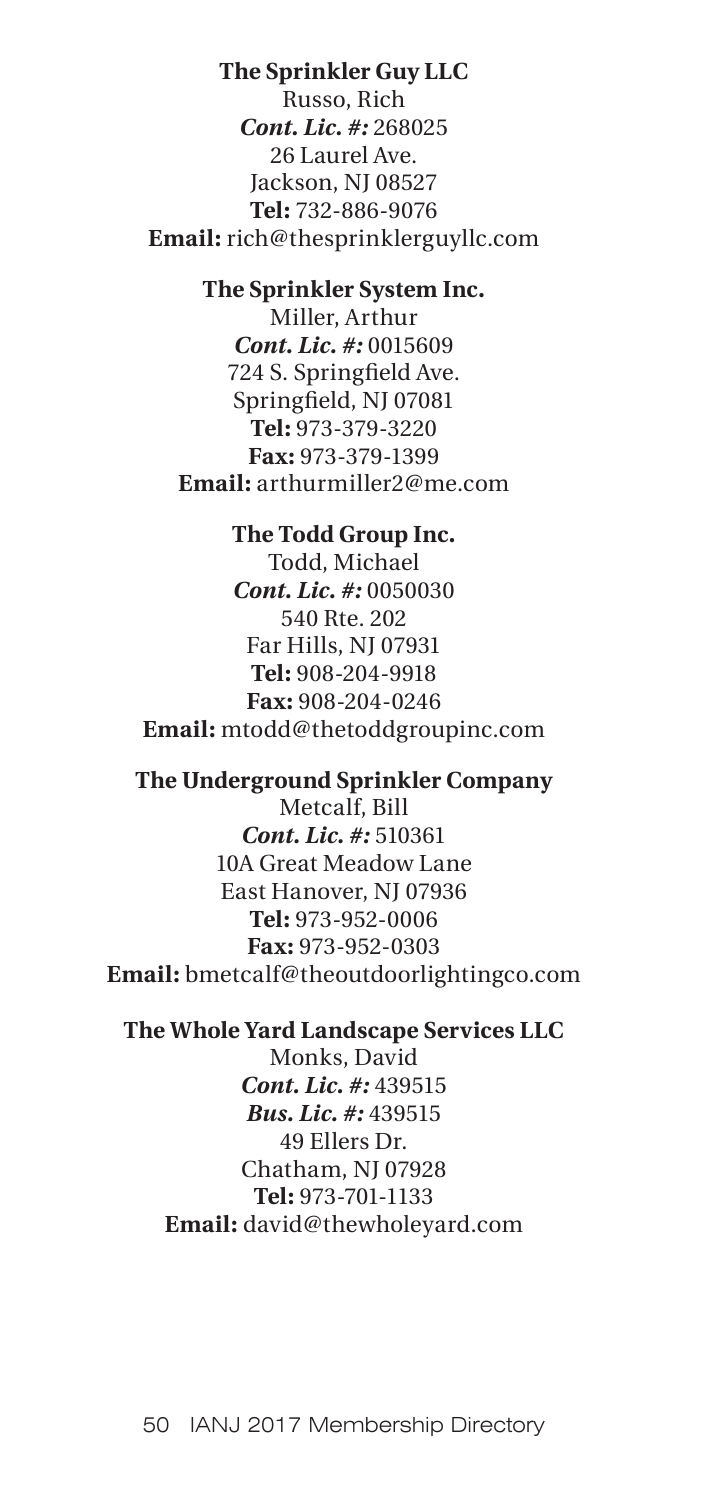## **Thom-Mist Lawn Sprinklers Inc.**

Molloy, Thomas *Cont. Lic. #:* 0015605 2 Rustic Way, Box 564 Denville, NJ 07834 **Tel:** 973-625-9590 **Fax:** 973-625-8655 **Email:** thommist@aol.com

## **Torsilieri Inc.**

Torsilieri, Dean *Cont. Lic. #:* 0015154 *Bus. Lic. #:* 687256 P.O. Box 19 Gladstone, NJ 07934 **Tel:** 908-234-2382 **Fax:** 908-234-0712 **Email:** dean@torsilieri.com

# **Total Turf Inc.**

Gilmore, Michael *Cont. Lic. #:* 0017267 *Bus. Lic. #:* BP650149 P.O. Box 655 Brielle, NJ 08730 **Tel:** 732-840-4095 **Fax:** 732-458-2475 **Email:** sales@totalturfinc.com

## **Tri-County Irrigation Corp.**

Porta, Vincent *Cont. Lic. #:* 0017486 40 Vreeland Ave., Ste. 105 Totowa, NJ 07424 **Tel:** 973-696-0121 **Fax:** 973-890-0045

# **Triple-A Irrigation LLC**

Annuzzi, Al *Cont. Lic. #:* 22915 77 Nystrom Trial Matawan, NJ 07747 **Tel:** 732-290-0114 **Fax:** 732-290-1291 **Email:** tripleairrigation@gmail.com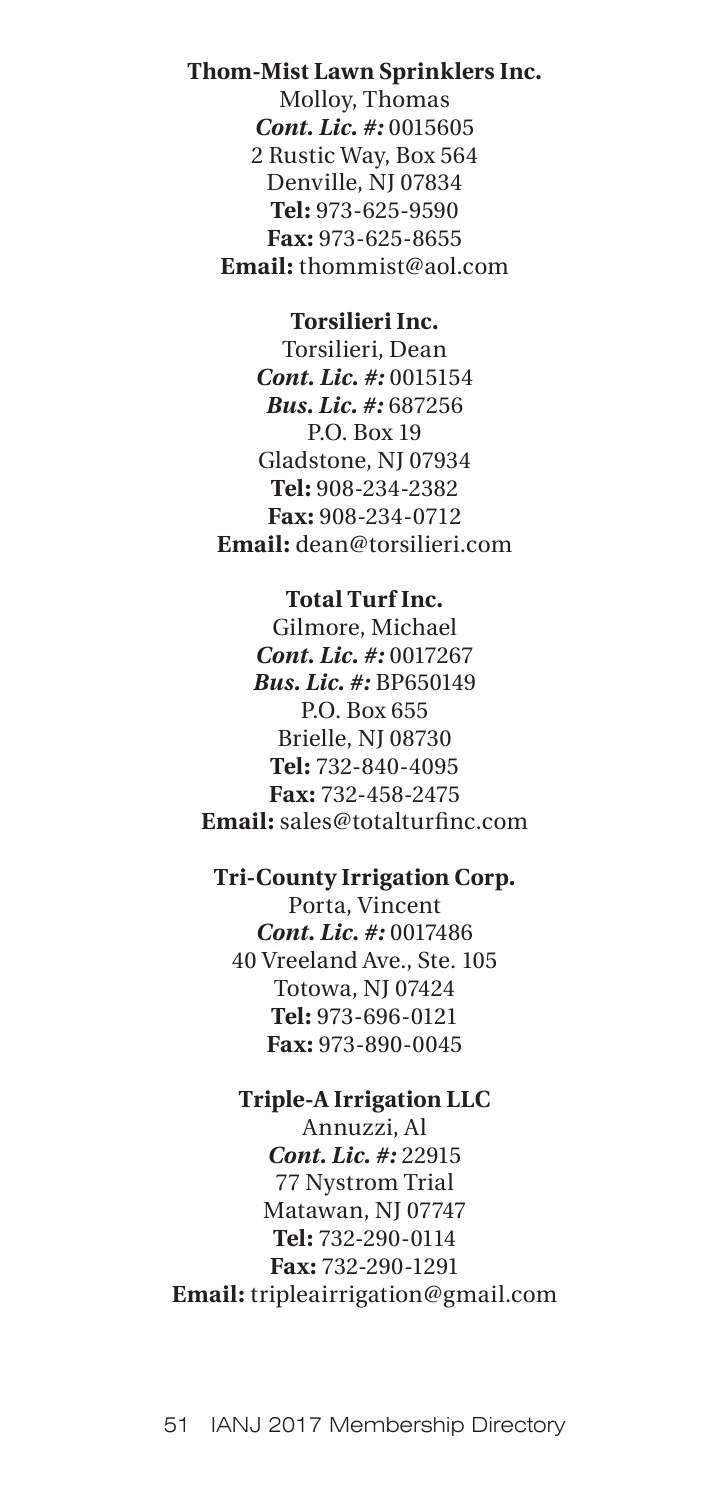## **Turf Construction Co., Inc.**

Lopergolo, Brian *Cont. Lic. #:* 0016609 *Bus. Lic. #:* 530192 3192 Northwest Blvd. Vineland, NJ 08360 **Tel:** 856-692-9504 **Fax:** 856-692-9557 **Email:** turf@turfcon.com

## **Twin County Irrigation**

Lindemulder, George *Cont. Lic. #:* 0016983 13 Eastside Ave. Wanaque, NJ 07465 **Tel:** 973-835-3848 **Email:** george@twincountyirrigation.com

#### **Ultimate Lawn Irrigation**

Shields, Kenneth *Cont. Lic. #:* 009374 1913 Atlantic Ave., F-5 Manasquan, NJ 08736 **Tel:** 732-528-1811 **Fax:** 732-528-1833 **Email:** ultimatelawnirrigation@yahoo.com

## **Ultra Flow Irrigation**

Weissenburger, Jayson *Cont. Lic. #:* 0024014 P.O. Box 636 Forked River, NJ 08731 **Tel:** 609-693-4621 **Email:** ultraflow@comcast.net

# **Valley Plumbing, Heating, Cooling, Lawn Sprinklers**

Drazek, Richard *Cont. Lic. #:* 281824 9 Heather Court Hackettstown, NJ 07840 **Tel:** 973-868-2521 **Email:** valley\_plumbing@comcast.net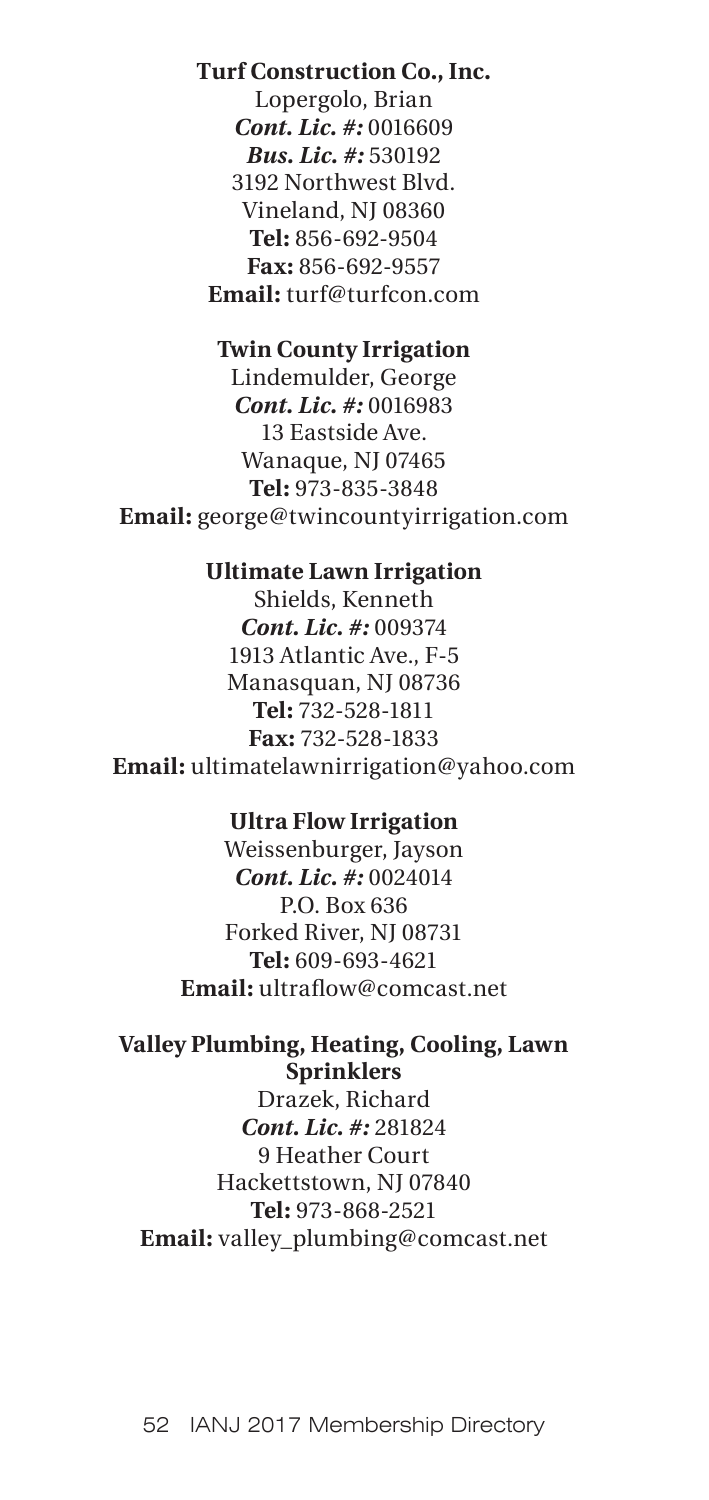# **Wadsworth Golf Construction**

Karnick, Patrick *Cont. Lic. #:* 488314 13941 Van Dyke Rd. Plainfield, IL 60544 **Tel:** 815-436-8400 **Fax:** 815-436-8404 **Email:** patk@wadsworthgolf.com

#### **Water Works, Inc.**

Drexler, Richard *Cont. Lic. #:* 0015594 87 Rodak Circle Edison, NJ 08817 **Tel:** 732-287-2118 **Email:** waterworks287@aol.com

#### **Watershed, Inc.**

Maffei, Stephen *Cont. Lic. #:* 0015815 *Bus. Lic. #:* 13vh04515700 P.O. Box 487 Marlboro, NJ 07746 **Tel:** 732-970-0500 **Email:** watermiser1@aol.com

## **Westerland Landscaping, Inc.**

Westerland, Al *Cont. Lic. #:* 0017845 4518 Park Blvd. Wildwood, NJ 08260 **Tel:** 609-729-6021 **Fax:** 609-729-0151

## **Wet 'N' Green LLC**

Meyer, John *Cont. Lic. #:* 196287 P.O. Box 79 Marlton, NJ 08053 **Tel:** 856-552-0576 **Fax:** 856-552-0717 **Email:** john@wetngreen.com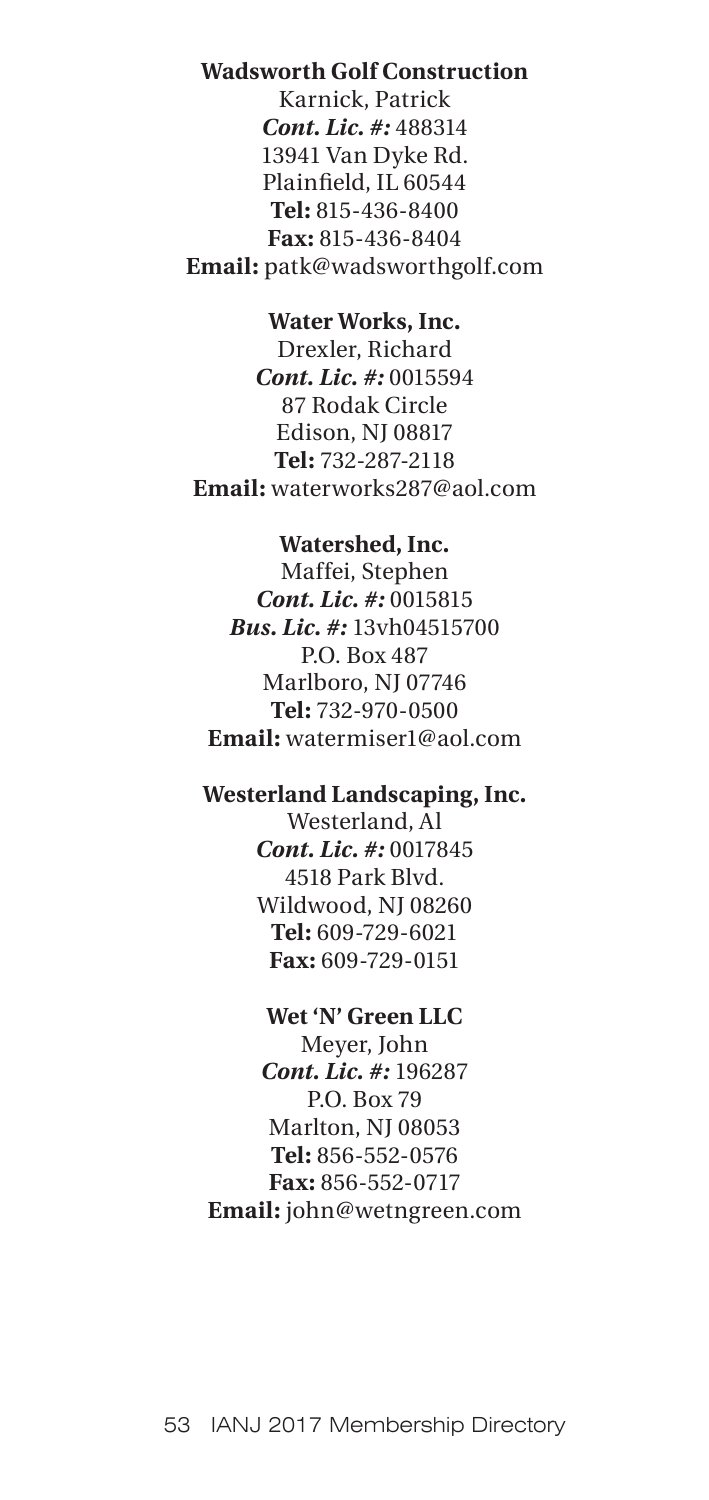# **Wetlawn Automatic Sprinkler Systems, LLC**

Grusemeyer, James *Cont. Lic. #:* 0016679 *Bus. Lic. #:* 726013 P.O. Box 96 Bridgeton, NJ 08302 **Tel:** 856-453-1153 **Fax:** 856-453-8244 **Email:** wetlawn7@aol.com

## **Williamson Lawn Sprinkler Co.**

Williamson, Scott *Cont. Lic. #:* 0016130 800 Park Drive Cherry Hill, NJ 08002 **Tel:** 856-354-6233 **Email:** williamsonlawnsprinklers@comcast.net

#### **Willow's Bend Irrigation**

Scherer, Scott *Cont. Lic. #:* 535535 *Bus. Lic. #:* 535535 P.O. Box 1344 Belle Mead, NJ 08502 **Tel:** 908-837-9102 **Fax:** 908-837-9820 **Email:** scott@willowsbendirrigation.com

## **Zaccone Landscape Design Inc.**

Zaccone, Jon *Cont. Lic. #:* 15596 P.O. Box 1140 Maywood, NJ 07607 **Tel:** 201-891-5810 **Email:** jfzba@verizon.net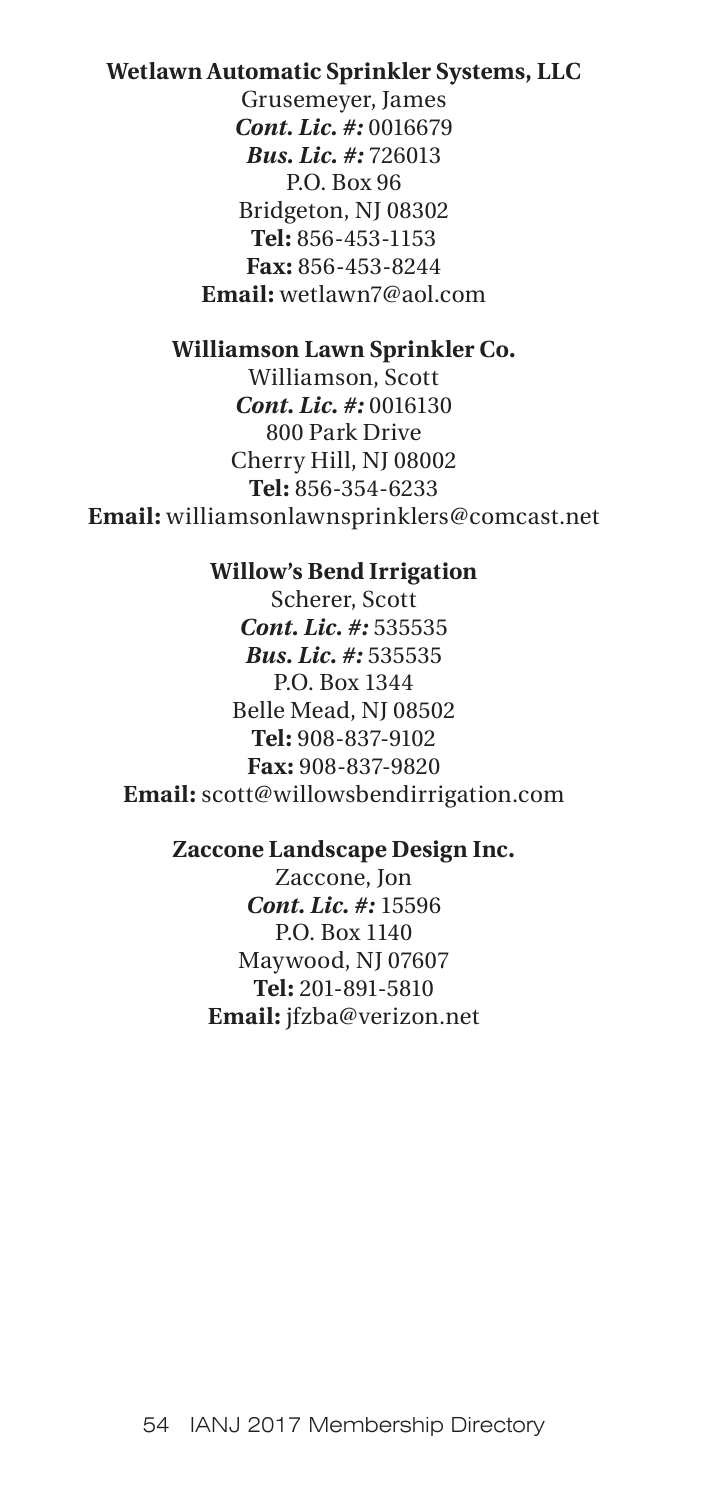# **Contractor Member Index by Contact Name**

Allegretto, Anthony Aquaturf LLC

Anderson, Kenneth Anderson Hoyt Irrigation Co. Annuzzi, Al Triple-A Irrigation LLC Barnett, Michael New Jersey Irrigation Services Corp. Basara, Martin Advanced Irrigation LLC Behrens, Robert Landscape Designs Inc. Bertani, Armand Allshore Service Contractors Biber, William The Sprinkler Guy Biello, Kristen Garden State Irrigation & Lighting Bolovschak, Mark Phoenix Irrigation Corp. Booth, Kevin Chatham Irrigation Bosi, Tony Nature's Way Landscape Inc. Brittain, Peter Coast Land Development Broehl, John Broehl's Lawn Maintenance Inc. Brown, Robert North Shore Irrigation & Landscape Burrows, David Any & All Irrigation Buser, Daniel Rainbow Sprinklers & Lawn Care Campion, William Green Estates Lawn Sprinklers Inc. Canzano, Mark Aspen Landscaping Carbone, John Morris & Bergen County Irrigation Carr, Everett Evergreen Sprinklers Catoggio, Vincent A & C Underground Sprinkler Systems Inc. Cavagnaro, Philip Cavagnaro Landscaping Irrigation LLC Cecere, Michael Green Lawns Sprinkler, LLC Chingery, Jed Outdoor Innovations Church, Steven Church's Seashore Nursery Inc. Ciliento, James Elite Irrigation & Drainage Ciliento, James A The Corner Nursery Ciocco, Thomas Shipshape Landscaping Inc. Ciufalo, Rocco Rocco Ciufalo Plumbing & Heating, LLC Colbeck, Robert Colbeck Irrigation Company Commerford, Jim Suburban Underground Sprinkling Systems Inc.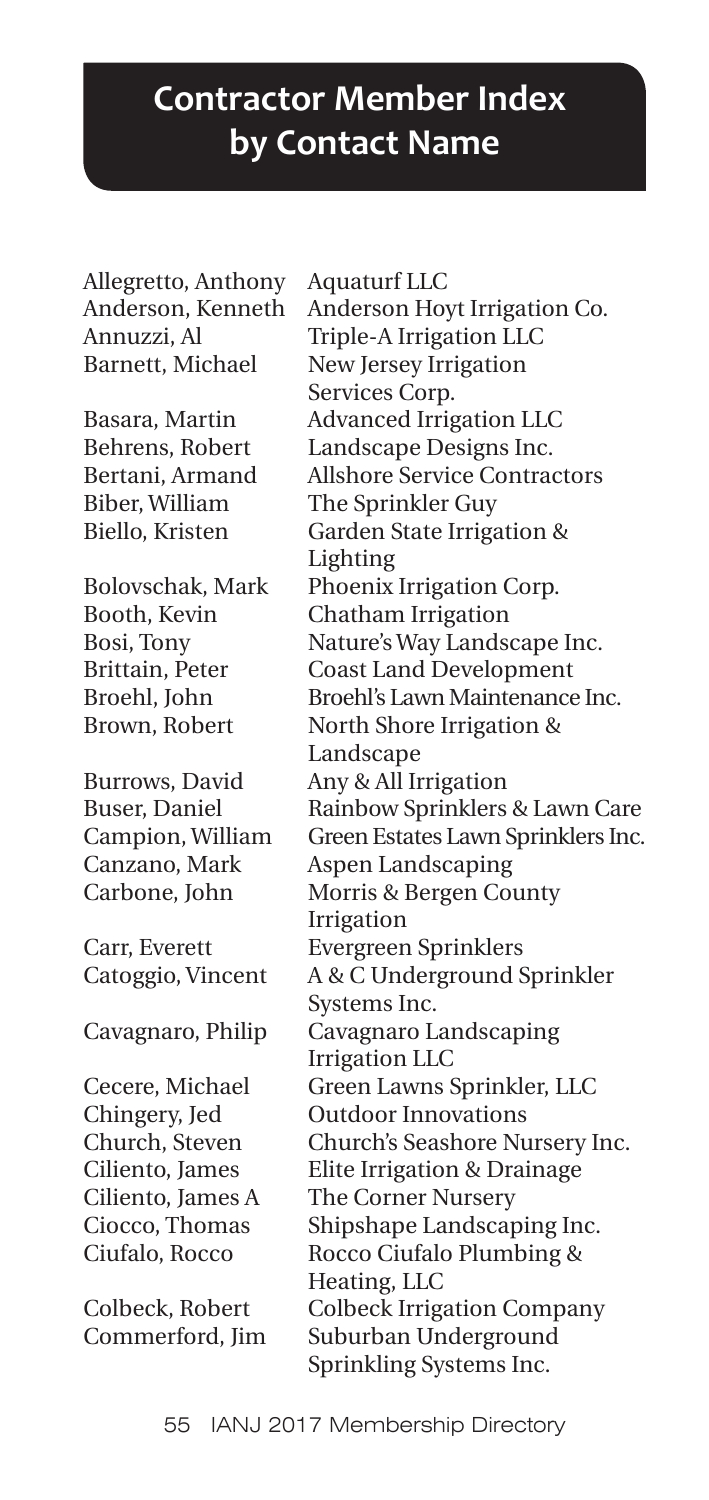Covert, James Outdoor Systems Darlington, Simon Darlington Designs

Demaree, Duane Absecon Irrigation Ding, Richard Laurian Outdoors

Drexler, Richard Water Works, Inc. Erbe, James Cerami Lawn Farag, Tamer TF Irrigation LLC

Garguilo, James Garguilo Inc. Geismar, John Geismar Irrigation

Cooper, Lee Four Seasons Contracting Costalos, Stephen Scape-Abilities Landscape Contractors Cummins, John Cummins Irrigation Inc. Cymansky, Jeffrey Breton Woods Irrigation D'Agostino, Andrew Steeplechase Irrigation DeBoer, Steven DeBoer Brothers Landscaping DeBonis, Robert Rain Man Lawn Sprinklers Della Fiora, John Pacific Lawn Sprinklers Franchise LLC DeNinno, Martin Pinnacle Irrigation & Nightlighting Devine, Craig Coastal Irrigation, LLC DeVries, Don Monroe Irrigation LLC DiLeonardo, David Leafy Green Landscapers Dilluvio, Anthony Aqua Turf Irrigation Systems, LLC DiMeglio, John D & G Landscaping Inc. Dixon, James Sean's Landscaping Inc. Dobossy, Stephen R R Irrigation Co., Inc. Dobson, Robert Middletown Sprinkler Co. Douglas, Barry Mountain Spring Irrigation Drazek, Richard Valley Plumbing, Heating Cooling & Lawn Sprinklers, LLC Eaise, Michael Eaise Design & Landscaping, Inc. Eigner, Jonathan Northern Rain Irrigation Elmers, Dennis Homestead Lawn Sprinkler Co., Inc. Fariello, Ted Major Irrigation LLC Fava, Samuel Curti's Landscaping, Inc. Ferrie, John Fresh Cut LawnCare Inc. Fidlow, Hal Pro-Scape Irrigation Fierro, John Land Pros of New Jersey LLC Fisher, Steven Automatic Lawn Sprinkler Corp. Fitzsimmons, Ryan Fitzsimmons Irrigation & Lighting Solutions Flanagan, Robert Flanagan's Contracting Group. Inc. Fleischmann, Erich Paramount Landscaping Co., Inc. Forrest, Brett Cloudburst Lawn Sprinklers Systems Fox, Mark Alliance Landscaping Inc.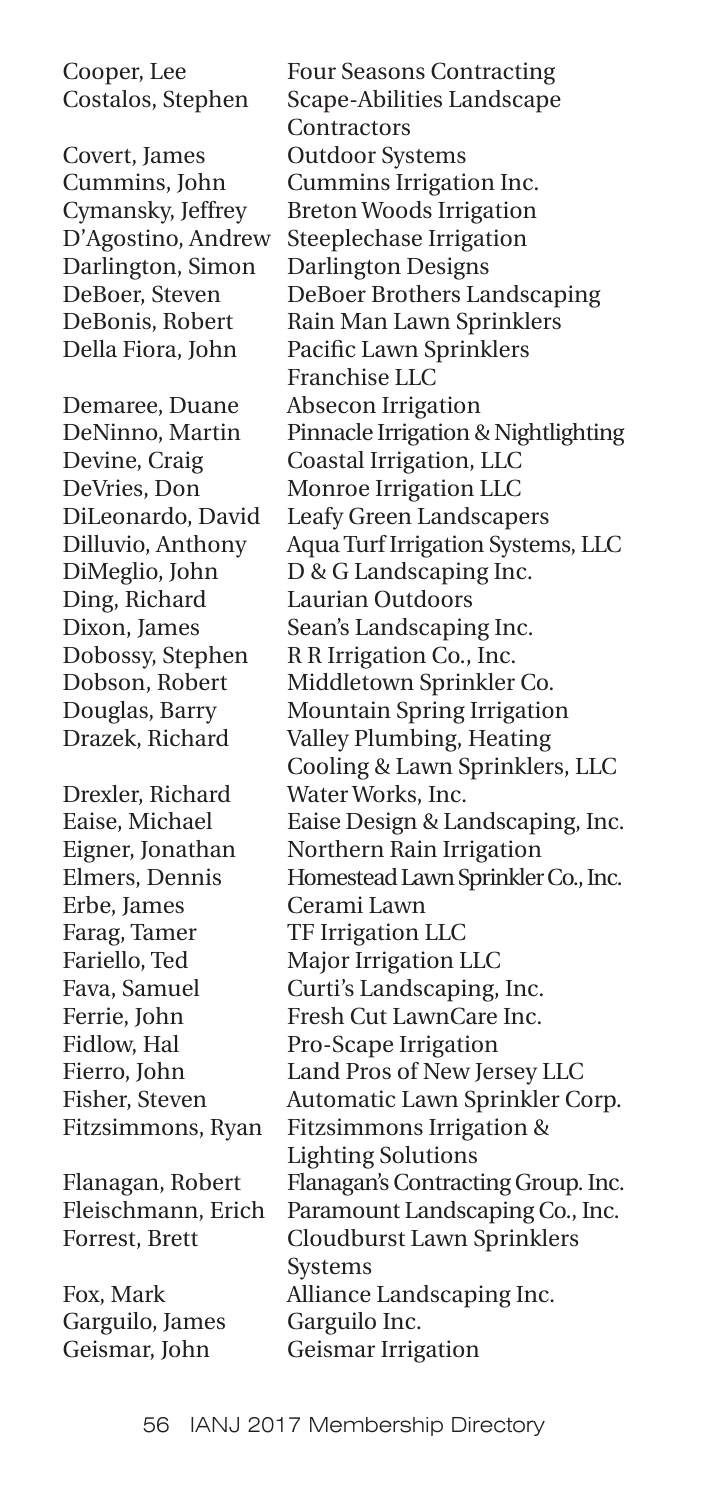Gilmore, Michael Total Turf Inc. Gower, Kenneth Gower's Inc.

Jachens, Glenn J & C Irrigation Kosh, Andrew A & S Services Larson, Jason Eclipse Irrigation Ley, George George E. Ley Co.

Giardina, Carmin Green Meadow Irrigation Inc. Glickman, Jeffrey Greenlawn Sprinkler LLC Gordon, James Metro Landscape Irrigation, Inc. Grace, Benjamin B & B Sustainable Landscape LLC Grinkevich, Rich Grinkevich Lawn & Landscape Grouser, Jeffrey G & G Landscaping Construction, Inc. Grusemeyer, James Wetlawn Automatic Sprinkler Systems LLC Haitz, Keith Hydro Green/Blades Landscaping Hawcroft, George H&H Landscape Management, LLC Hayes, Philip Evergreen Lawn Sprinklers LLC Helgesen, Tom Creative Sprinkler Design Hepner, Larry Dutch Neck Landscaping LLC Hesser, Jeffrey Cast Lighting LLC Hicks, Michael Michael Hicks Inc. Hoey, Joseph Merit Service Solutions Hughes, Donal Rainmaker Irrigation Inc. Jaynes, Steve Hunters Passion, LLC Johnson, Steven Rise & Shine Irrigation LLC Karnick, Patrick Wadsworth Golf Construction Kauffman, John Colonial Land Design Kennedy, Stephen Dew Drop Lawn Sprinklers LLC Kessler, Richard Crystal Springs Irrigation Kiernan, Dan Down To Earth Landscaping Kline, Jeffrey Kline Bros. Landscaping Inc. Knyfd, Gary Sprinkler Surgeon LLC Kosanke, Joseph Joe's Sprinkler Service LLC Krincek, Ronald Chatham Lawn Sprinkler Kukol, Michael Horizon Landscape & Sprinkler Co. Kuppek, Anton Kuppek Landscape Contractors Landgraber, Rick Elite Landscaping Inc. Lazlo, Steve Accent Landscaping & Irrigation Lazorchak, John JML Landscaping Leider, Jules Leider Landscaping Leo, Robert Green Park Co., Inc. Licari, Michael Licari Irrigation & Maintenance Inc. Lienhardt, Steve Steve's Lawn & Landscaping Service, Inc.

Lindemulder, George Twin County Irrrigation Links, Ken Superior Landscape Co.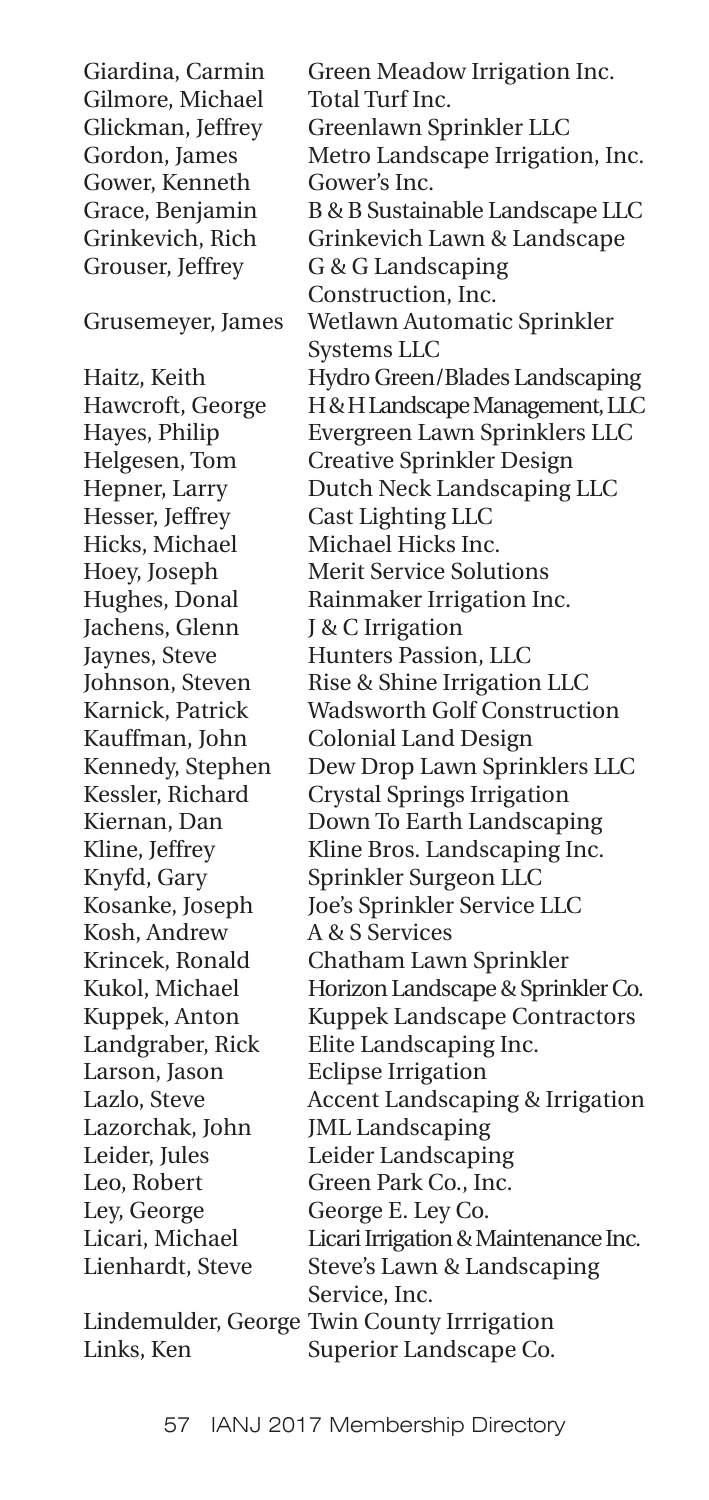Lukach, Michael County Irrigation

Maucieri, Joseph Quench Irrigation McCormack, Darren DJM Enterprises McNally, Scott Quality Irrigation McPeek, Kenneth Seasons Matter Inc. Meyer, John Wet 'N' Green LLC Miller, Gordon Gordon Irrigation Misha, John J. Misha Irrigation

Montalban, Joseph Federal Irrigation Munz, Paul Hydro-Tek, Ltd. Neville, Lawrence Royal Turf O'Connor, Thomas J. Sprinklerman

LiSanti, Patric Growing Concern, Inc. Lishman, Richard Richie's Sprinkler Service Lo Sasso, Paul Rainbow Irrigation Lomasson, Mark Team Green Lawn Sprinklers Lopergolo, Brian Turf Construction Co., Inc. Luciano, John National Lawn Sprinkler Inc. Macchione, Joseph Macchione Landscaping Inc. MacDonald, David Blue Mist Landscaping inc. Mackanin, Todd AAA Lawn Sprinklers, LLC Maffei, Stephen Watermiser/Watershed Malcolm, Bryan Perfect Touch Landscape Inc. Malone, Kevin Jacobsen Landscape Design & Construction Inc. Mansdoerfer, Michael Central Jersey Landscaping, Inc. Margaritonda, Mark Controlled Irrigation Marrone, Mark Marrone Lawn Sprinklers McCarthy, George Spring Irrigation Co. McCusker, Stephen Box of Rain Irrigation Inc. McGarrity, Peter McGarrity Landscaping Metcalf, Bill The Underground Sprinkler Co. Meyer, Scott Scott C. Meyer Enterprises LLC Miller, Arthur The Sprinkler System Inc. Miller, Robert RPM Landscape Contractor LLC Mirza, John John Mirza Landscaping, Inc. Molloy, Michael Certified Irrigation, LLC Molloy, Thomas Thom-Mist Lawn Sprinklers Inc. Mondello, Anthony Aqua Sprinkler Systems Monks, David The Whole Yard Landscape Services LLC Mozingo, Gary High Tech Landscapes Inc. Mugavin, Walter Aqua-Mist Irrigation Corp. Nelson, David Image Irrigation LLC Nelson, Eric Green-Way Irrigation Inc. Nitschmann, Werner Nitschmann Irrigation O'Neill, Kevin American Lawn Irrigation Oppmann, Frederick Rainmaster Irrigation Systems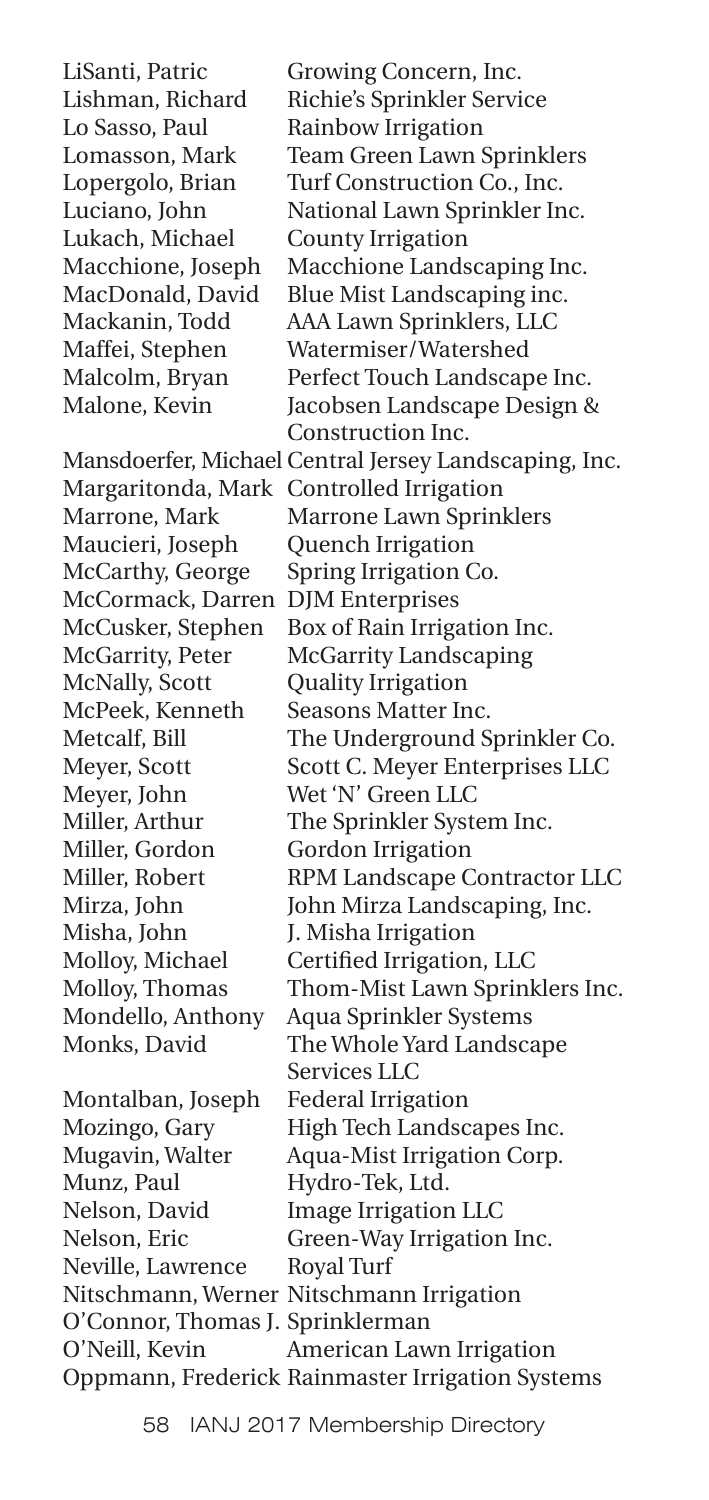Pacheco, Thomas Colts Neck Nursery Palimeno, Joe Ledden Palimeno Pesce, Larry L. J. Pesce, LLC Podd, Stephen S.A. Podd & Son Priscoe, Alfred A. Priscoe Irrigation Rafferty, Darren Darren Rafferty, Inc. Resnick, Brian Eco Systems Rogers, Ed Royal Irrigation

Schucker, Robert R & S Landscaping

Ouellette, Lyle Landscape Maintenance Services Pallante, Dominic Landscaping by D&G Inc. Pavelec, Anthony Pavelec Brothers Golf Course Construction Payne, Raymond Barber's Professional Landscape Maintenance, LLC Pedicine, Edmond Emerald Lawn Sprinklers Corp. Phillips, Peter Todd Phillips Landscaping Pinos, Elio Elio's Landscaping & Irrigation Pizzolongo, Richard Central Jersey Irrigation, Inc. Porta, Vincent Tri-County Irrigation Corp. Raffiani, John Raffiani's Automatic Sprinkler Service Raibick, Steve Irrigation & Landscape Management Inc. Ravenda, Michael RVG Landscape & Maintenance, Inc. Recchia, John John Recchia Landscaping Inc. Reed, Douglas Team Reed Landscaping, Inc. Reynolds, Mark Reynolds Landscaping Inc. Riemann, Paul The Rainmaker Lawn Systems, Inc. Riley, Clint Princeton Irrigation Specialists Robinson, Richard Premier Irrigation LLC Roemer, Craig Eastern Sprinklers Inc. Rogers, Gregg Garden Irrigation Co., Inc. Rogers, Steve American Lawn Sprinkler Co. Rosario, Joe Custom Lawn Sprinkler Co. Rozansky, Kelly All Wet Irrigation ,LLC Rue, William Monmouth Sprinkler Co. Russo, Mark Russo Brothers & Co., Inc. Russo, Perry All County Irrigation & Outdoor Lighting LLC Russo, Rich The Sprinkler Guy LLC Salussolia, Nicholas Lacey Sprinkler Service Inc. Sardinsky, Steve S&A Irrigation & Lawn Service, Inc. Scherer, Ken Hillsborough Irrigation Scherer, Scott Willow's Bend Irrigation Schwartz, Mark Precision Sprinklers & Outdoor Lighting, LLC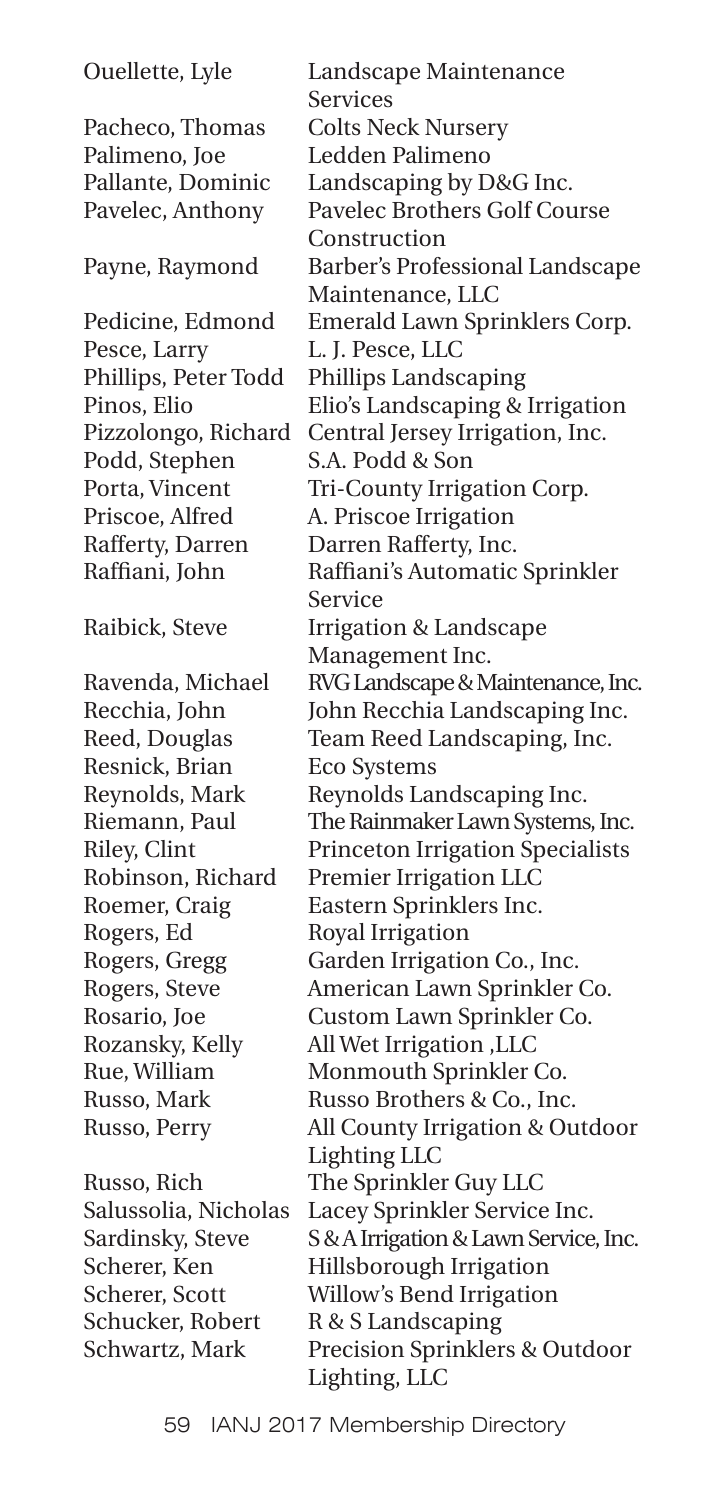Siervo, Michael Aqua Pro Inc.

Stafford-Smith, Greg A G & G Service, LLC Stein, Paul Aqua-Lawn Inc. Stengele, Michael SIC Sprinklers Strohecker, James Realty Landscaping Todd, Michael The Todd Group Inc. Torsilieri, Dean Torsilieri Inc. Turner, Travis Lawns By Walt, LLC Urbanowicz, Adam A & C Sprinkler LLC Vanderham, Andrew KST Contracting

Weithenauer, John Irrigation Experts

Seif, George East Coast Lawn Sprinklers LLC Sheik, Darius Coastal Landscaping & Sprinkler System Shemanski, Bryan Northern Irrigation, Inc. Shields, Kenneth Ultimate Lawn Inc. Skomba, Michael Florence Landscaping Service Inc. Smith, Daniel Smitty's Landscaping & Irrigation Solomon, Eric Eric's Nursery & Garden Center Spezial, Scott Rainflow Sprinkler Systems Sterling, Richard Sterling Irrigation and Landscape Taddeo, Joseph Spring House Irrigation, Inc. Tansley, Frank Hydro Power Sprinklers Towlen, Bob BJT Contracting and Irrigation Tracy, James East Coast Irrigation Inc. Tuttle, Zac All-Green Turf Management Corp. Virone, Gaetano Environmental Irrigation Designers Inc. Waldron, Chris National Lawn Care Inc. Weber, Frederick Millbrook Clearwater Irrigation LLC Weissenburger, Jayson Ultra Flow Irrigation Weithenauer, Richard All Systems Sprinkler Wercholak, Jon Advanced Systems & Services Westerland, Al Westerland Landscaping, Inc. Whelan, Glenn Star Sprinkler System Inc. Whitney, Timothy Aqua Blue Irrigation Inc. Wiedmyer, Robert By Design Landscapes Williamson, Scott Williamson Lawn Sprinkler Inc. Yetter, Robert A.Z. Lawncare & Tree Service LLC Zaccone, Jon Zaccone Landscape Design Inc. Zimmer, Lawrence Taurean Enterprises Inc. Zoppi, Frank Green Acres Lawn Sprinklers, Inc.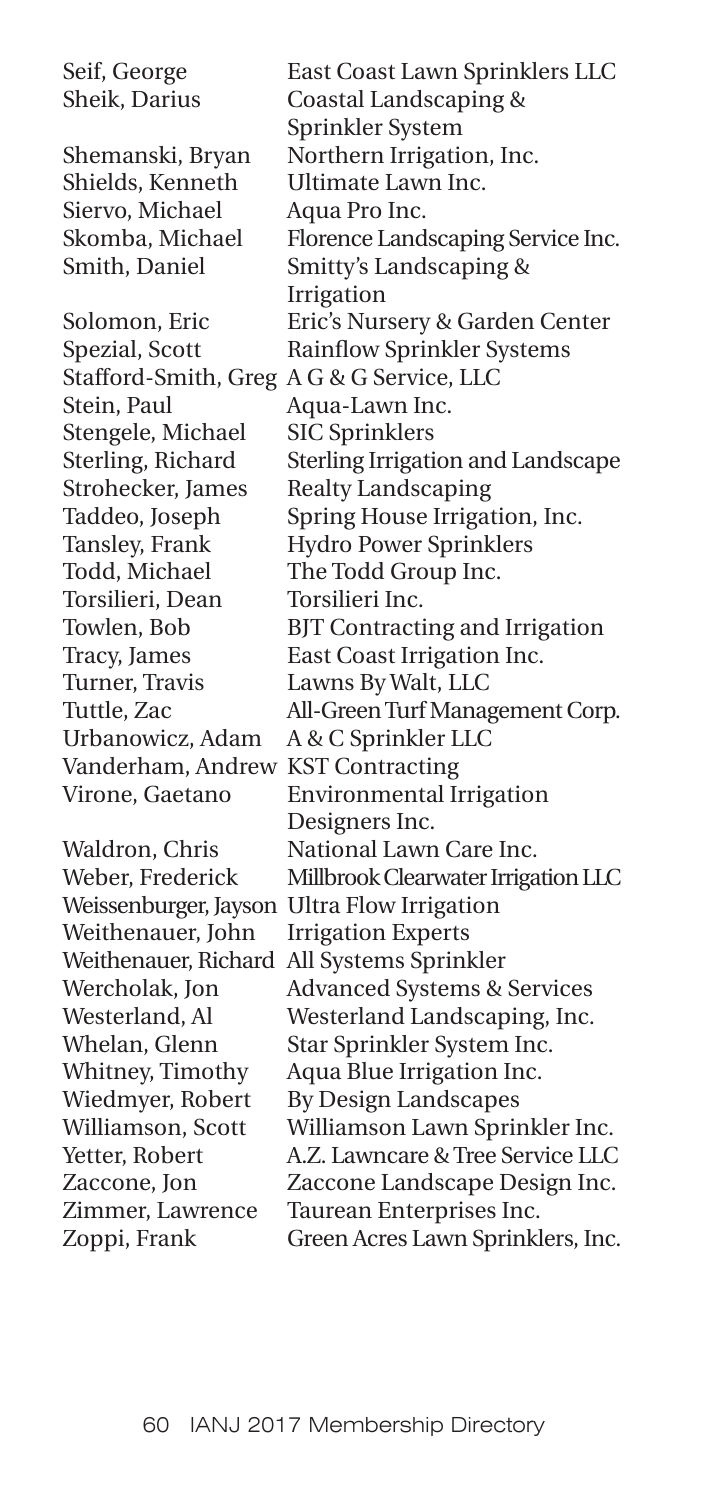# **Contractor Associate Members**

#### **A-Champion Sprinklers**

Thompson, Kenneth M 163 Old Orchard Lane Ocean, NJ 07712 **Tel:** 732-571-2778 **Email:** kenmthom@optonline.net

## **All American Turf**

Garberine, Nicholas 3502 W. Bangs Ave. Neptune, NJ 07753 **Tel:** 732-918-1729 **Fax:** 732-643-2458 **Email:** allturf706@optonline.net

#### **American Landscape**

Synder, Ray 586 S. Middlebush Rd. Somerset, NJ 08873 **Tel:** 732-297-8898

## **Burke Environmental**

Burke, Alex 2353 Hwy 34 Wall, NJ 08736 **Tel:** 732-223-8100 **Fax:** 732-223-8101 **Email:** alexburke@burke-environmental.com

# **Burns Landscape Management**

Bolz, Ryan 624 Hillcrest Ave. Morrisville, PA 19067 **Tel:** 609-752-1085 **Fax:** 609-267-0063 **Email:** rbolz@burnslandscapegroup.com

#### **Cashman Landscape Management**

Cashman, Sean 10B Great Meadow Lane East Hanover, NJ 07936 **Tel:** 973-386-9400 **Fax:** 973-386-1675 **Email:** scashman@cashmanlandscape.com

61 IANJ 2017 Membership Directory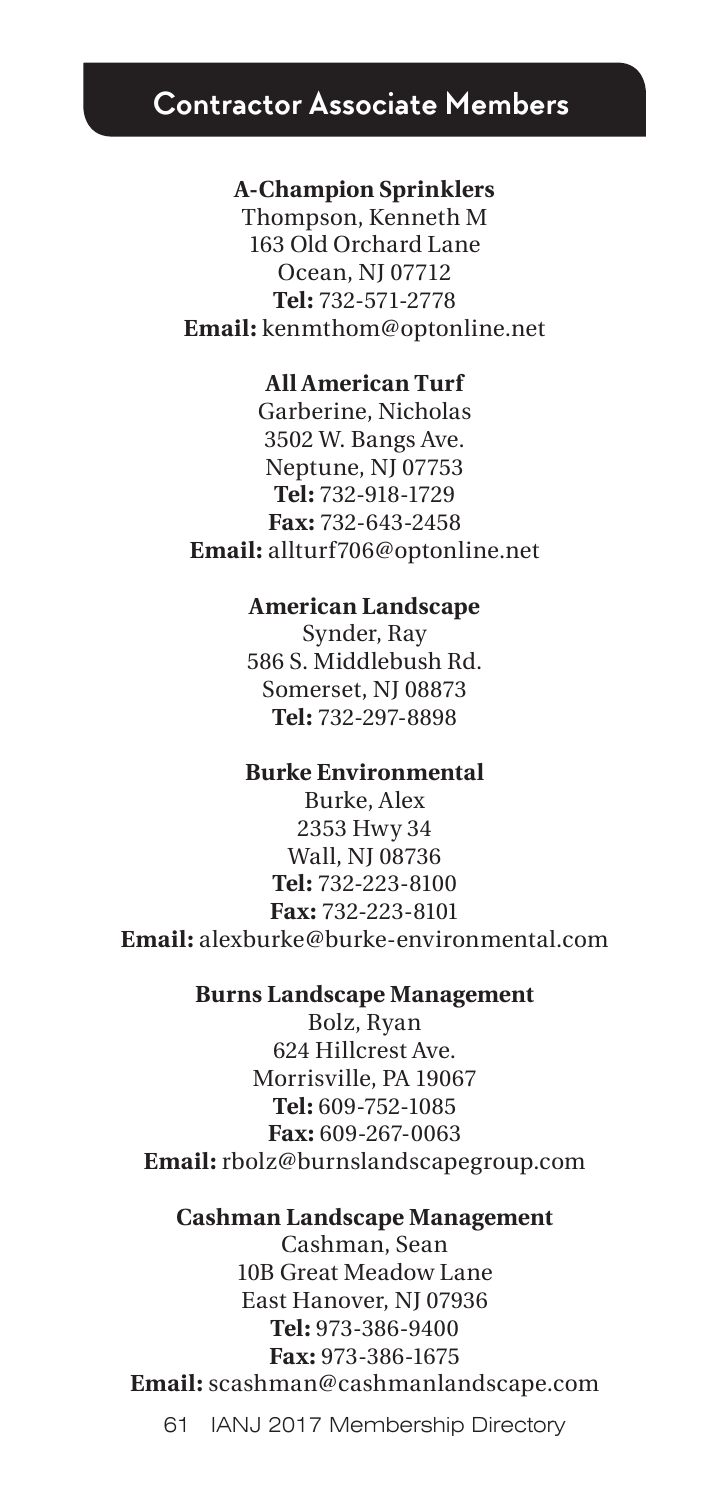## **Colonial Sprinkler & Lighting Design Inc.**

Jaeger, Philip 1 Park Way, 3rd Floor Upper Saddle River, NJ 07458 **Tel:** 201-312-1329 **Fax:** 201-818-0482 **Email:** pjaeg@optonline.net

## **Engineered Rain LLC**

Rynne, Courtney 500 Biscayne Ave. Galloway, NJ 08205 **Tel:** 609-748-2965 **Fax:** 609-748-0858 **Email:** kalikatcovet@comcast.net

#### **Four Seasons Maintenance Corp.**

Kiel, Thomas 156 S. Leswing Ave. Saddle Brook, NJ 07663 **Tel:** 201-587-0908 **Email:** thomas4seasons@aol.com

#### **Gardens of the World**

Assante Jr., Salvatore 11 Halsey Road Towaco, NJ 07082 **Tel:** 201-400-4171 **Email:** sassante@gardensoftheworld.com

## **Gateway Irrigation**

Scibor, Andrew P.O. Box 646 Matawan, NJ 07747 **Tel:** 732-583-4574 **Fax:** 732-583-7045

# **Green Valley Lawn & Landscape, Inc.**

Mercurio, Richard PO Box 201 Skillman, NJ 08558 **Tel:** 908-281-3858 **Email:** office@gvalleylandscapes.com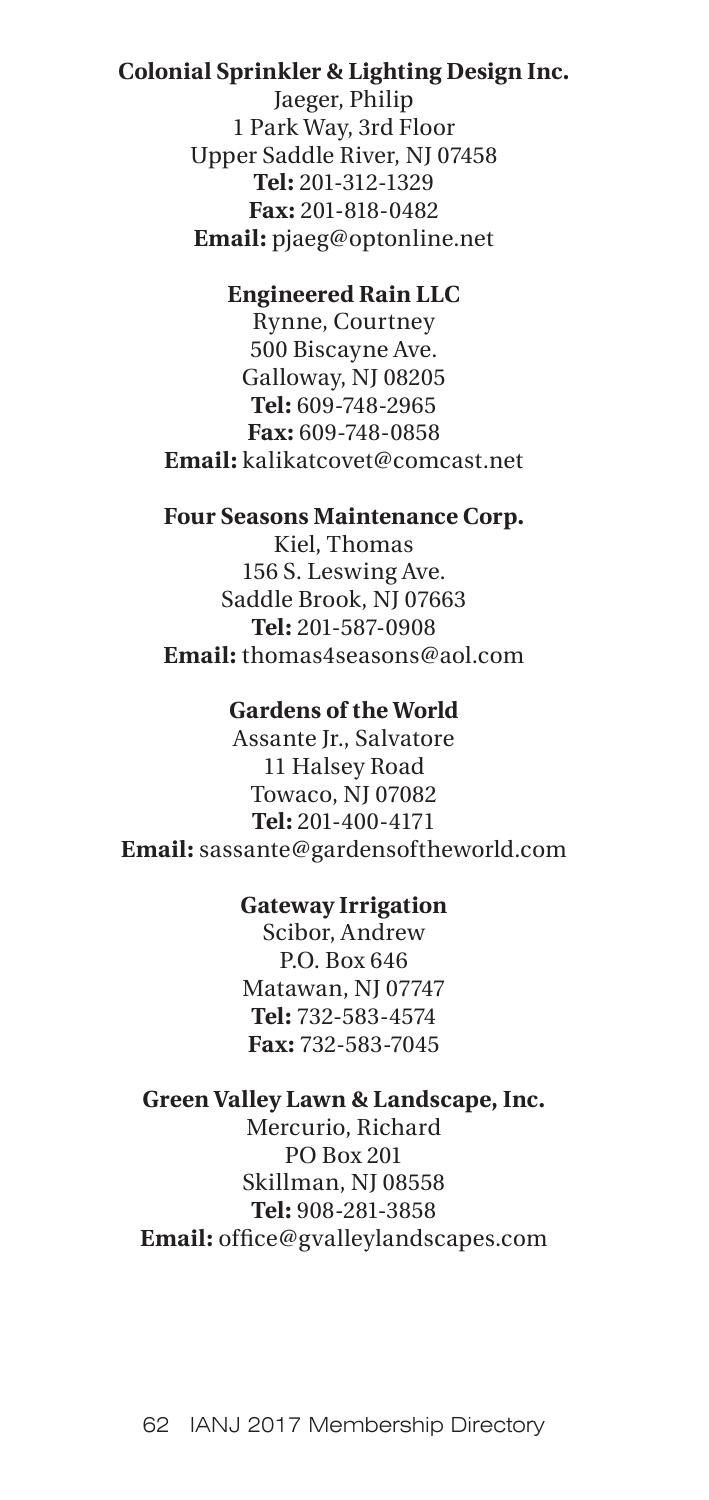# **Irrigation Systems of NJ LLC**

Stigliano, Robert 407 Alps Rd. Wayne, NJ 07470 **Tel:** 973-553-9445 **Fax:** 973-553-0572 **Email:** stigs77@optonline.net

# **K & S Irrigation LLC**

Kosh, Andrew 2 Sudsbury Rd. South Toms River, NJ 08757 **Tel:** 732-580-7674 **Email:** fireye03@verizon.net

## **Meticulous Landscaping Inc.**

Kraft, Robert 360 Rte. 9, Unit 1 Waretown, NJ 08758 **Tel:** 609-660-1180 **Fax:** 609-693-7999 **Email:** rkraft@meticulousinc.com

# **Oasis Irrigation**

Kinsella, Philip 66 Roseland Ave. Caldwell, NJ 07006 **Tel:** 973-228-9644 **Fax:** 973-228-7150 **Email:** ois123@comcast.net

#### **Penny Green**

Rutkowski, Matt P.O. Box 114 Glendora, NJ 08029 **Tel:** 856-435-5799 **Email:** matt@pennygreen.com

## **Rain Grow Irrigation**

Hogrebe, Richard P.O. Box 890 Greentown, PA 18425 **Tel:** 570-616-7042 **Email:** info@appletreelandscapes.com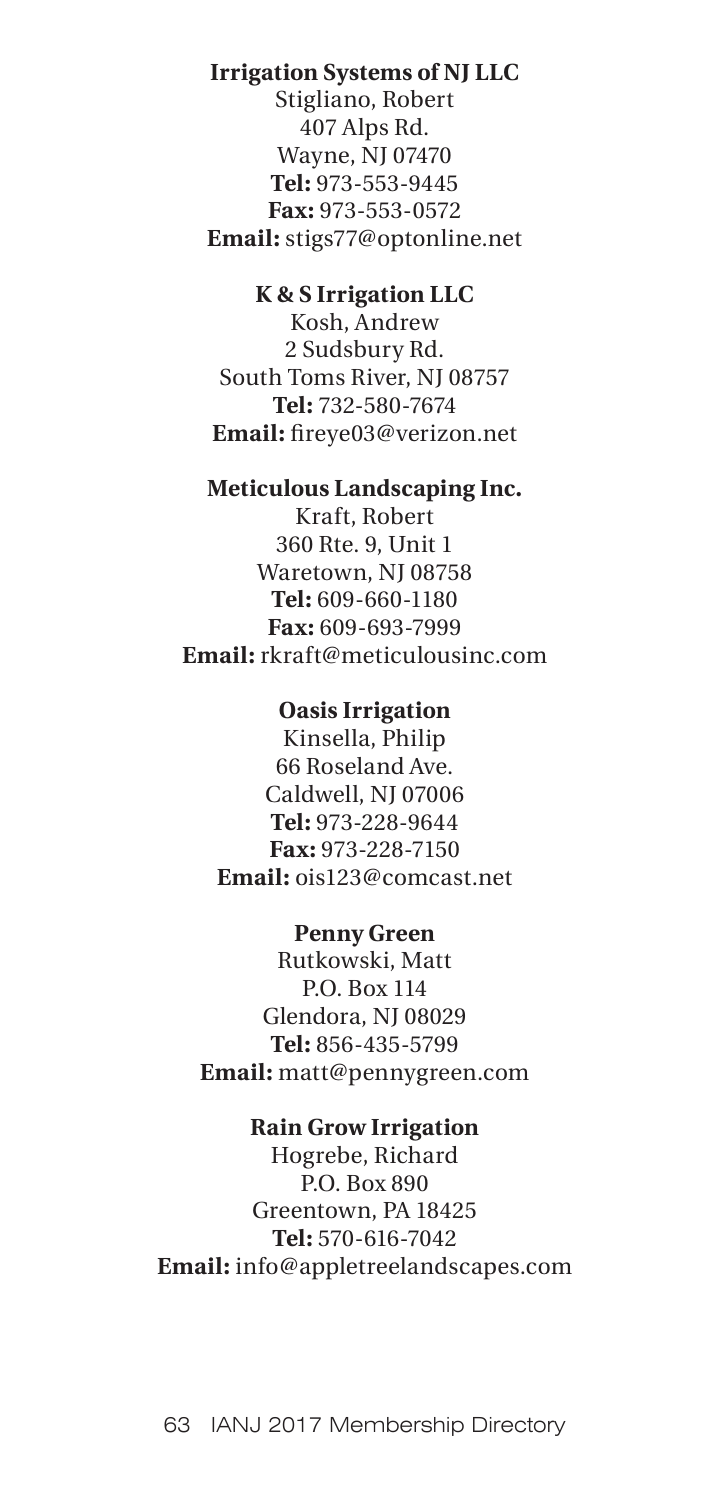# **Smokey-Joe Sprinkler Service**

Brescher, Scott 176 N. Hill Rd. Colonia, NJ 07067 **Tel:** 732-382-3326 **Email:** sbrescher@comcast.net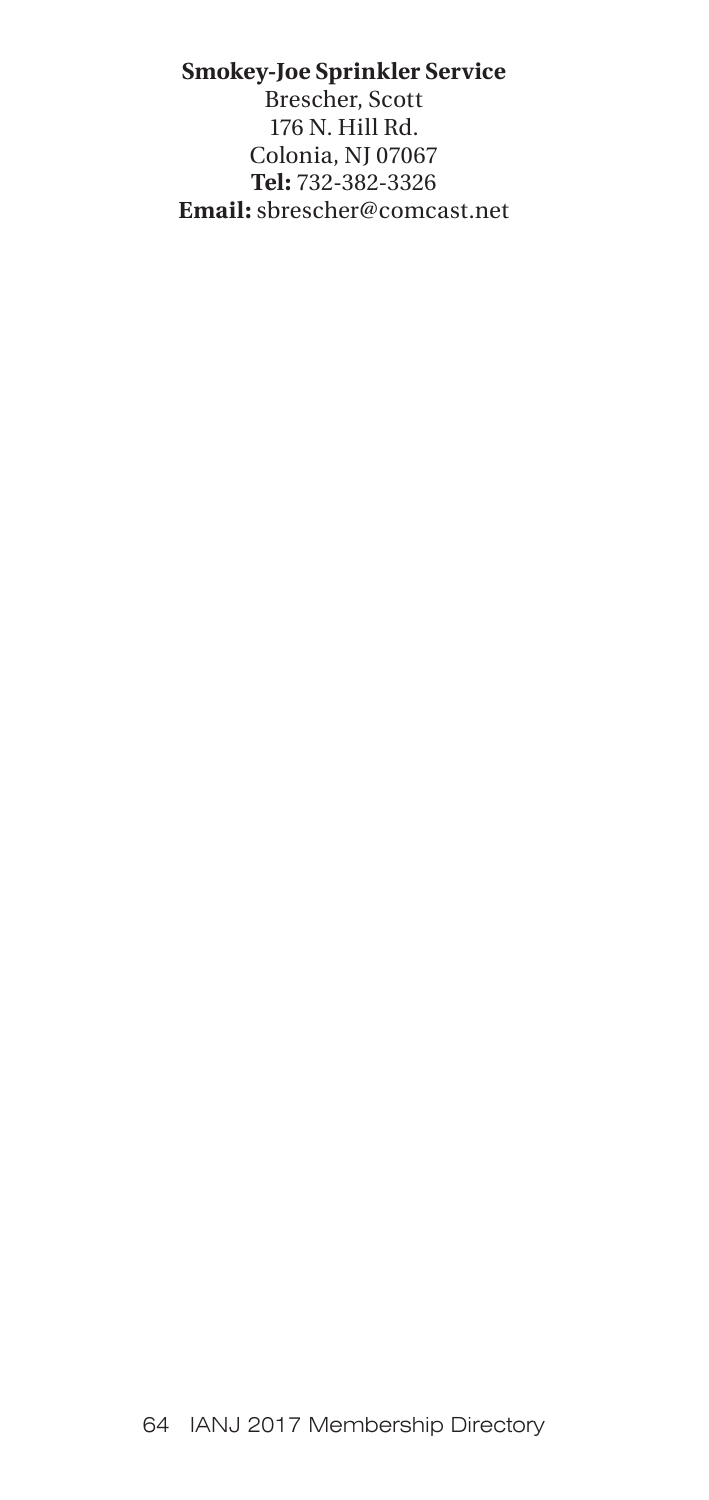# **Contractor Associate Members Index by Contact Name**

| Assante Jr., Salvatore | Gardens of the World              |
|------------------------|-----------------------------------|
| Bolz, Ryan             | <b>Burns Landscape Management</b> |
| Brescher, Scott        | Smokey-Joe Sprinkler Service      |
| Burke, Alex            | <b>Burke Environmental</b>        |
| Cashman, Sean          | Cashman Landscape                 |
|                        | Management                        |
| Garberine, Nicholas    | All American Turf                 |
| Hogrebe, Richard       | Rain Grow Irrigation              |
| Jaeger, Philip         | Colonial Sprinkler & Lighting     |
|                        | Design Inc.                       |
| Kiel, Thomas           | Four Seasons Maintenance Corp.    |
| Kinsella, Philip       | Oasis Irrigation                  |
| Kosh, Andrew           | K & S Irrigation LLC              |
| Kraft, Robert          | Meticulous Landscaping Inc.       |
| Mercurio, Richard      | Green Valley Lawn &               |
|                        | Landscape, Inc.                   |
| Rutkowski, Matt        | Penny Green                       |
| Rynne, Courtney        | <b>Engineered Rain LLC</b>        |
| Scibor, Andrew         | <b>Gateway Irrigation</b>         |
| Stigliano, Robert      | Irrigation Systems of NJ LLC      |
| Synder, Ray            | American Landscape                |
| Thompson, Kenneth      | A-Champion Sprinklers             |
|                        |                                   |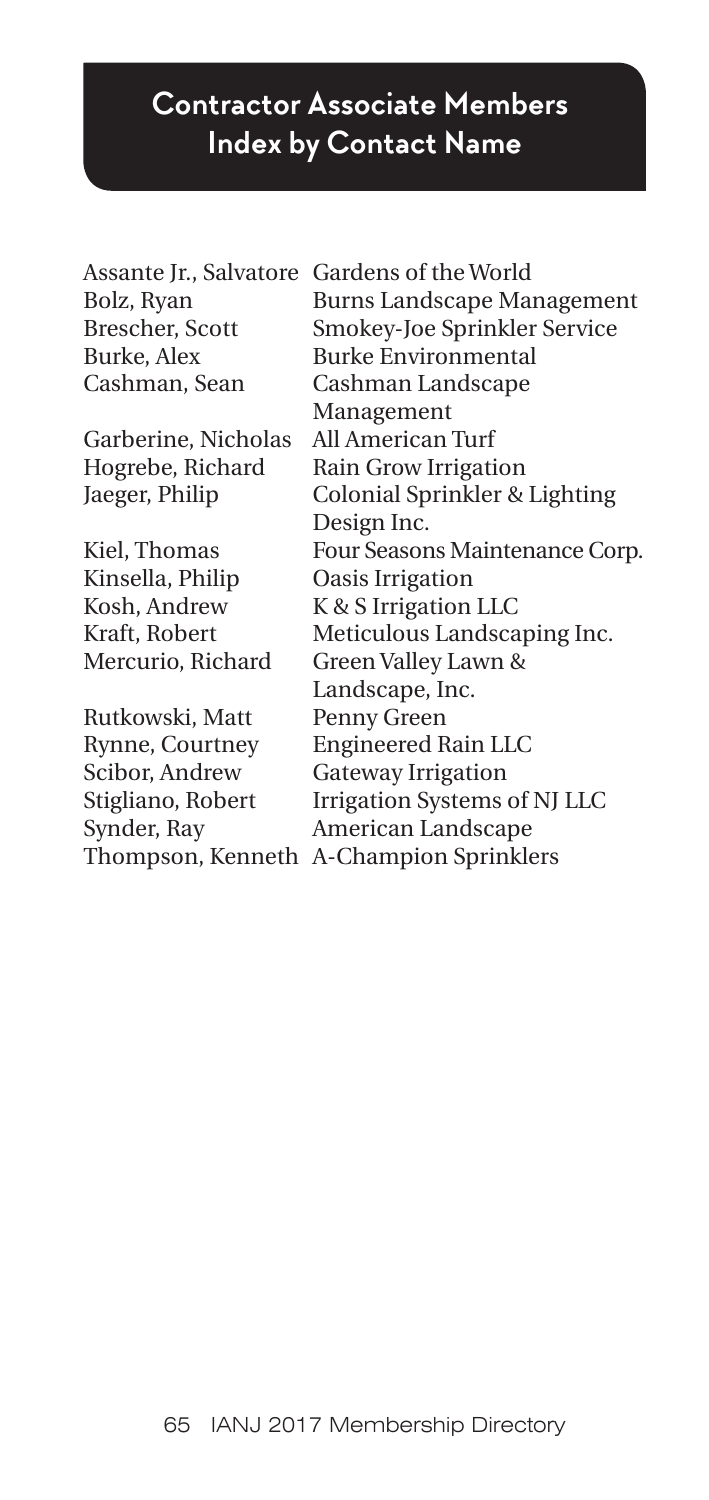# **Supplier Members**

#### **Aquarius Supply Inc.**

Harabedian, Mark 1120 Goffle Rd. Hawthorne, NJ 07506 **Tel:** 973-423-0222 **Fax:** 973-238-0912 **Email:** markh@aquariussupply.com

#### **Atlantic Irrigation Specialties, Inc.**

Santalone, Edward 5010 Industrial Rd. Farmingdale, NJ 07727 **Tel:** 914-686-0008 **Fax:** 914-949-4902 **Email:** esantalone@atlanticirrigation.com

#### **Barton Supply, Inc.**

Field, Kevin 1260 Marlkress Rd. P.O. Box 2240 Cherry Hill, NJ 08034 **Tel:** 856-429-6500 **Fax:** 856-424-8274 **Email:** kevin@bartonsupply.com

## **Empire Supplies**

Dilone, Newton 1232 North Ave. Plainfield, NJ 07062 **Tel:** 908-668-0244 **Fax:** 908-668-0299 **Email:** ndoline@empiresupplies.net

## **Hunter Industries**

Wise, Bill 2040 W. Greenleaf St. Allentown, PA 18104  **Tel:** 215-439-0093  **Fax:** 610-465-9638  **Email:** bill.wise@hunterindustries.com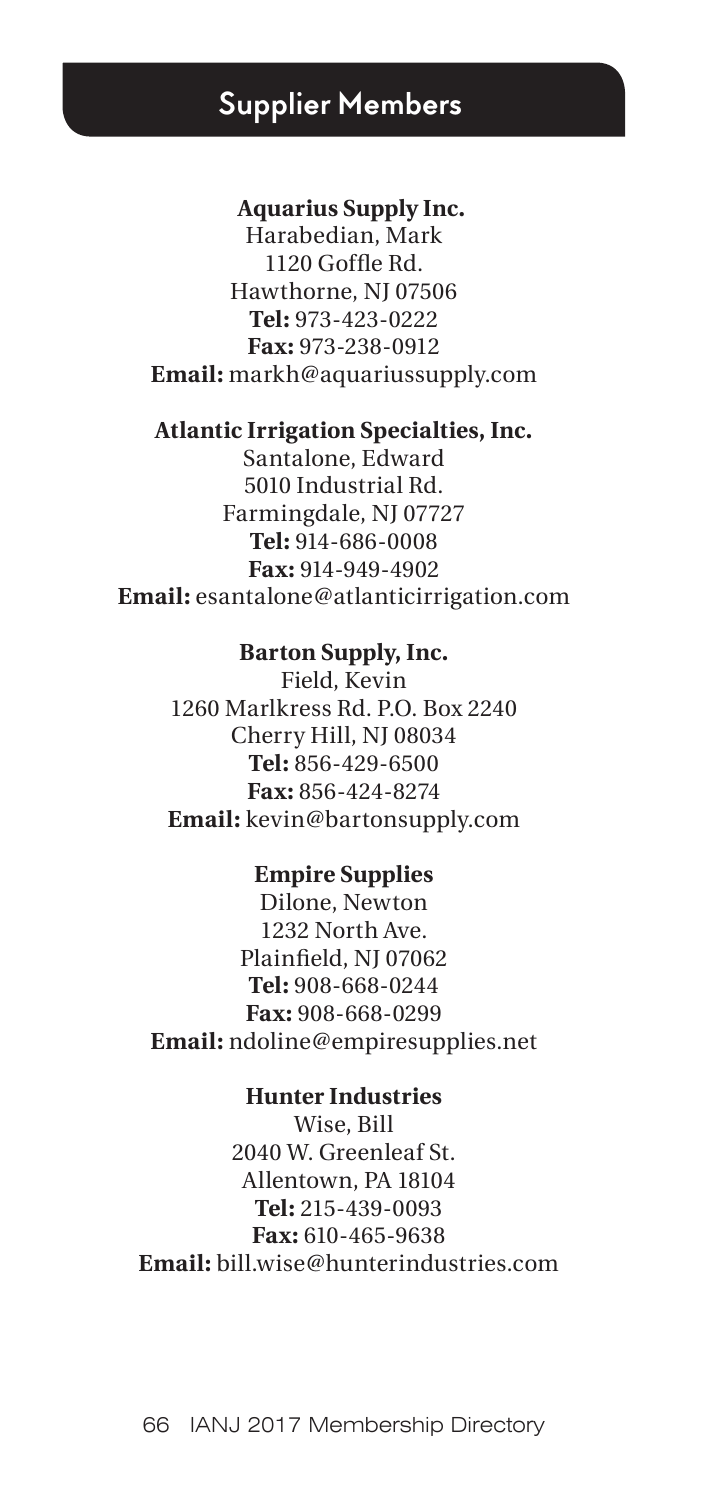## **Irritrol Irrigation Products/The Toro Company**

Gumm, John 44 Oak Avenue Marlton, NJ 08053 **Tel:** 609-410-3025 **Fax:** 951-785-3457 **Email:** john.gumm@toro.com

**Jesco Inc.** 

Reszkowski, Tom 118 St. Nicholas Ave. South Plainfield, NJ 07080 **Tel:** 908-753-8080 **Email:** tom.reszkowski@jesco.com

## **Paige Electric Co.**

Teed, Dave 1160 Springfield Rd., Box 368 Union, NJ 07083 **Tel:** 908-687-2722 **Fax:** 908-687-2722 **Email:** daveteed@paigeelectric.com

## **Rain Bird Corporation**

Smith, Bill 103 Hill Top Rd. Basking Ridge, NJ 07920 **Tel:** 908-230-7926 **Email:** bsmith@rainbird.com

#### **Site One Landscape Supply**

Justice, Jerry 42 Old Ridgebury Rd. Danbury, CT 06810 **Tel:** 843-514-5774 **Email**: jjustice@siteone.com

### **Storr Tractor Company**

Smith, Jeff 3191 US Hwy 22 Branchburg, NJ 08876 **Tel:** 908-722-9830 **Fax:** 908-722-9847 **Email:** jsmith@storrtractor.com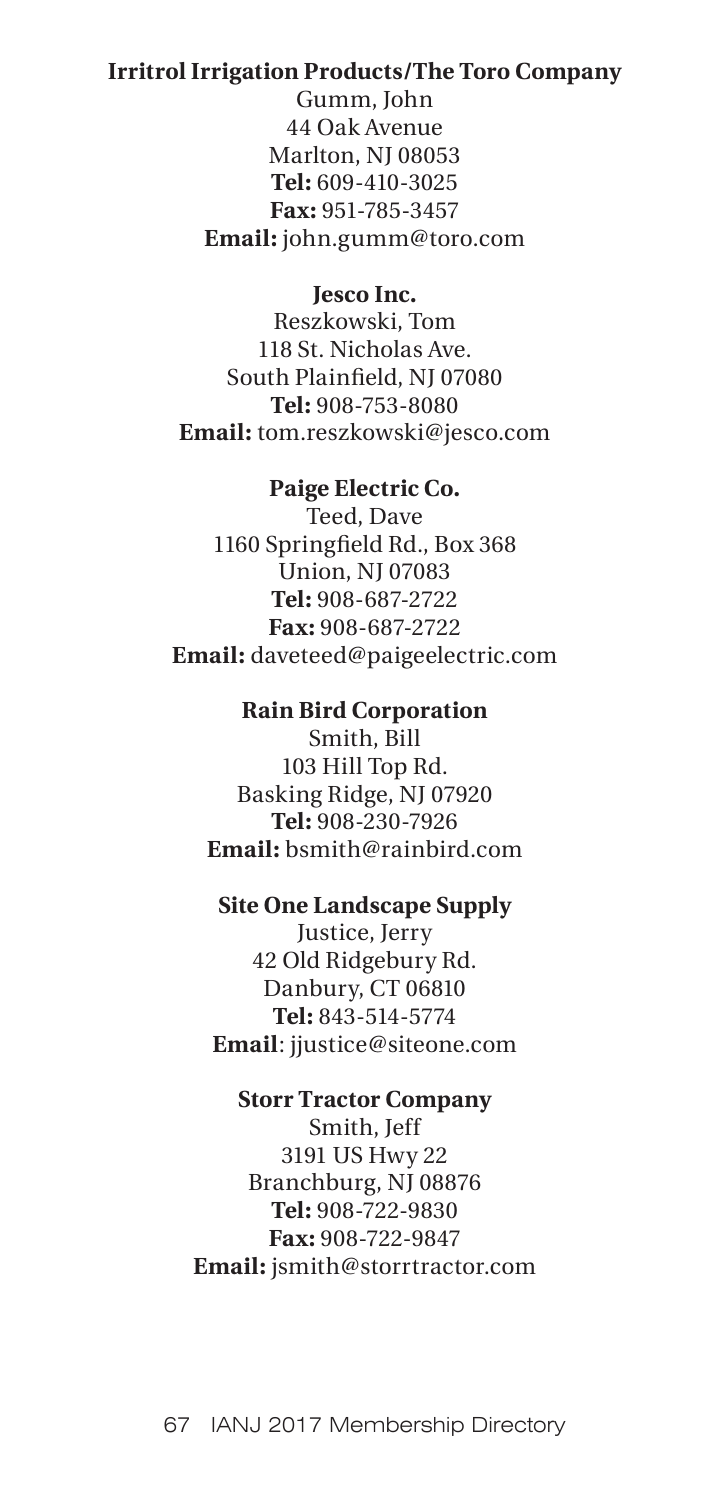# **Swan Pump & Supply Co., Inc.**

Ecks, Kevin P.O. Box 6396, 3490 Rte. 9 South Freehold, NJ 07728 **Tel:** 732-462-4800 **Fax:** 732-462-3011 **Email:** kevin@swanpump.com

# **The Toro Company**

Edmiston, Michael 81 Lee St. Elmwood Park, NJ 07407 **Tel:** 201-566-8239 **Email:** michael.edmiston@toro.com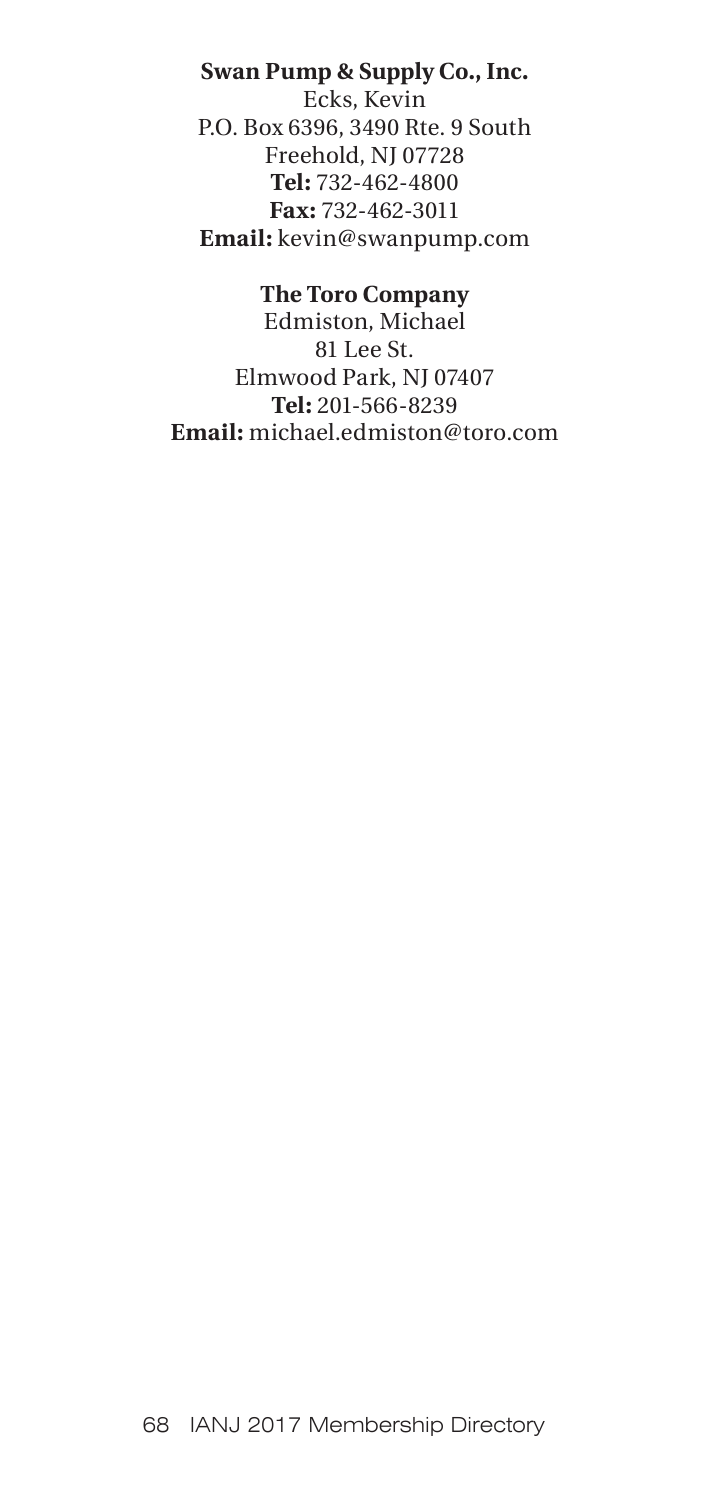# **Supplier Member Index by Contact Name**

Dilone, Newton Empire Supplies Field, Kevin Barton Supply, Inc. Reszkowski, Tom Jesco Inc. Smith, Bill Rain Bird Teed, Dave Paige Electric Co. Wise, Bill Hunter Industries

Ecks, Kevin Swan Pump & Supply Co., Inc. Edmiston, Michael The Toro Company Gumm, John Irritrol/The Toro Company Harabedian, Mark Aquarius Supply Inc. Justice, Jerry Site One Landscape Supply Santalone, Edward Atlantic Irrigation Specialties, Inc. Smith, Jeff Storr Tractor Company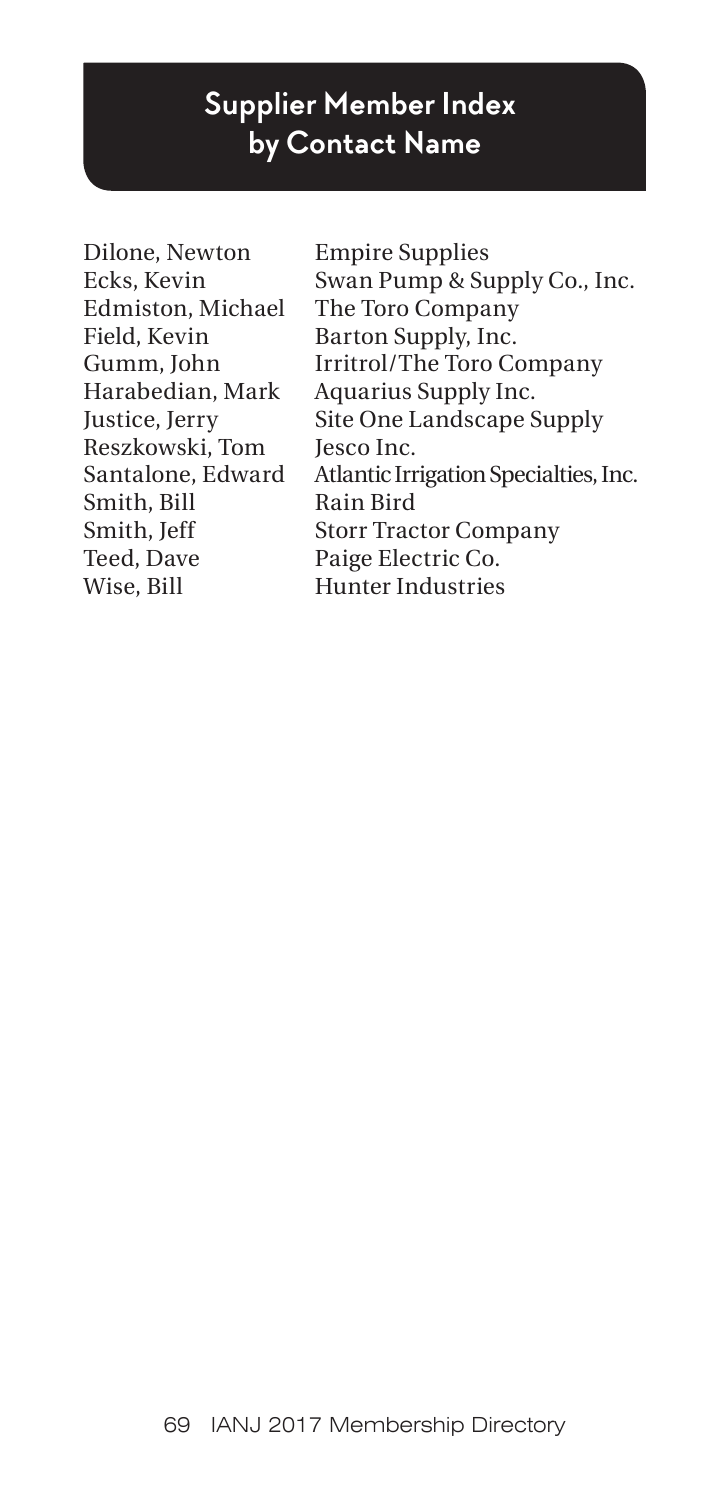# **Associate Members**

#### **Alliance Risk Management**

Saini, Jay P.O. Box 671 Englishtown, NJ 07726 **Tel:** 732-851-6316 **Fax:** 732-851-6317 **Email:** jay@ariskmgt.com

#### **Association Master Trust**

Mishkin, Harvey 66 Morris Avenue Springfield, NJ 07081 **Tel:** 973-379-1090 **Fax:** 973-379-3658 **Email:** hmishkin@amt.nj.com

## **Bid Idea Outfitter, LLC/POCN**

Zwickel, Richard 7 Nancy Court Rockaway, NJ 07866 **Tel:** 973-886-1482 **Fax:** 201-621-4361 **Email:** zwickel@pointofcarenetwork.com

#### **Chris Joy Electric, Inc.**

Joy, Chris P.O. Box 682 Ho Ho Kus, NJ 07423 **Tel:** 201-447-5154 **Fax:** 201-447-4157 **Email:** FFCJ52@optonline.net

## **David Koch CPA, LLC**

Koch, David 550 W. Main St. Boonton, NJ 07005 **Tel:** 973-265-0500 **Fax:** 973-265-0501 **Email:** david@davidkochcpa.com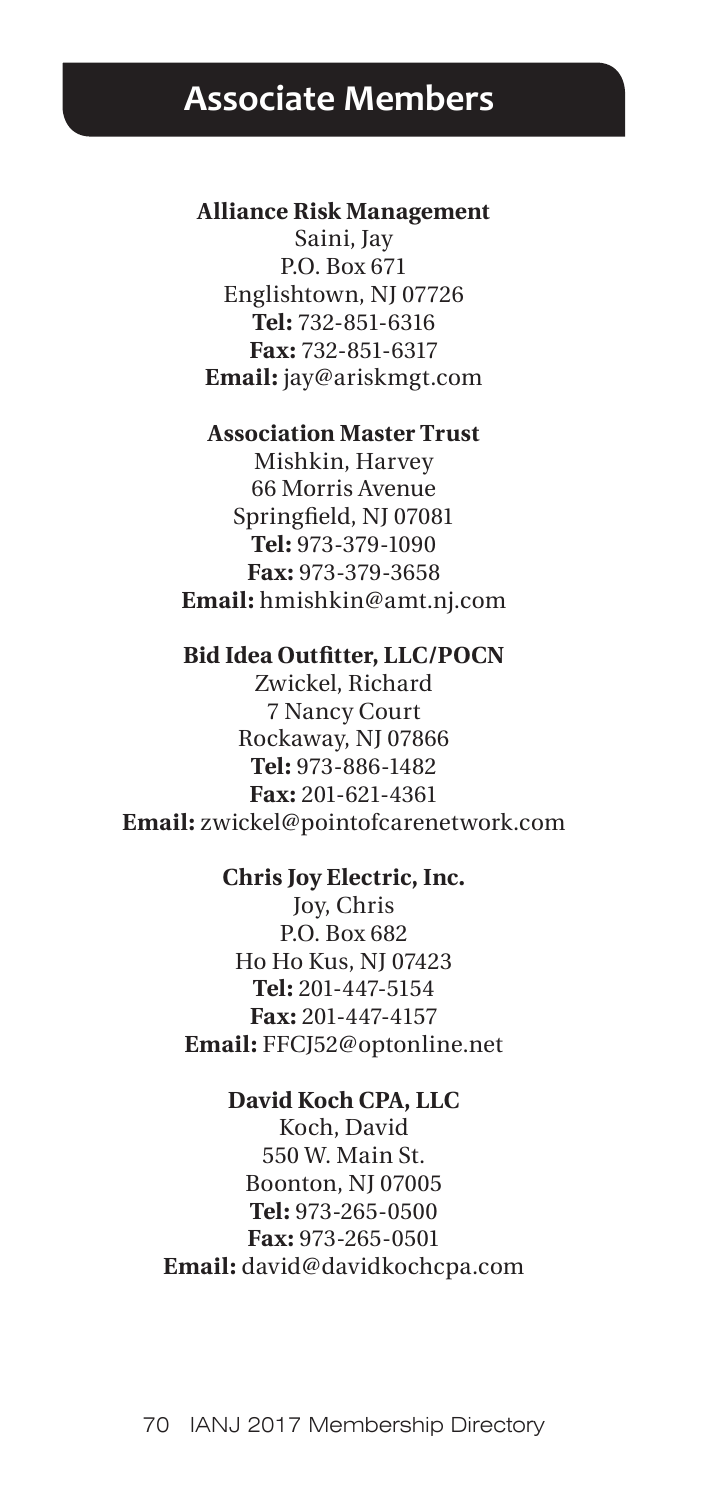# **Fabiano Designs International, P.C.**

Leonessa, Marissa 6 S. Fullerton Ave. Montclair, NJ 07042 **Tel:** 973-746-5100 **Fax:** 973-746-5103 **Email:** marissa@fabianodesigns.com

# **GFB Enterprises Inc.**

174 Brookstone Ave. Princeton, NJ 08540 **Tel:** 609-577-9071 **Fax:** 609-924-3110

## **Henry W. Praml**

Praml, Henry W 43 Mariners Place Plainfield, NJ 07063 **Tel:** 908-956-1960

## **Law Office of Michael E. Coslit, LLC**

Coslit, Michael E 245 Green Village Rd., Box 901 Chatham, NJ 07928 **Tel:** 973-968-7230 **Fax:** 973-593-0179 **Email:** michael@coslitlaw.com

## **Lien Pros LLC**

Frankl, Joshua P.O. Box 343 Rockaway, NJ 07866 **Tel:** 973-400-9574 **Fax:** 973-784-3583 **Email:** jfrankl@lienpros.com

#### **Maser Consulting PA**

DeBlasio, Gus 331 Newman Springs Rd., Ste. 203 Red Bank, NJ 07701 **Tel:** 732-383-1950 **Fax:** 732-383-1984 **Email:** gdeblasio@maserconsulting.com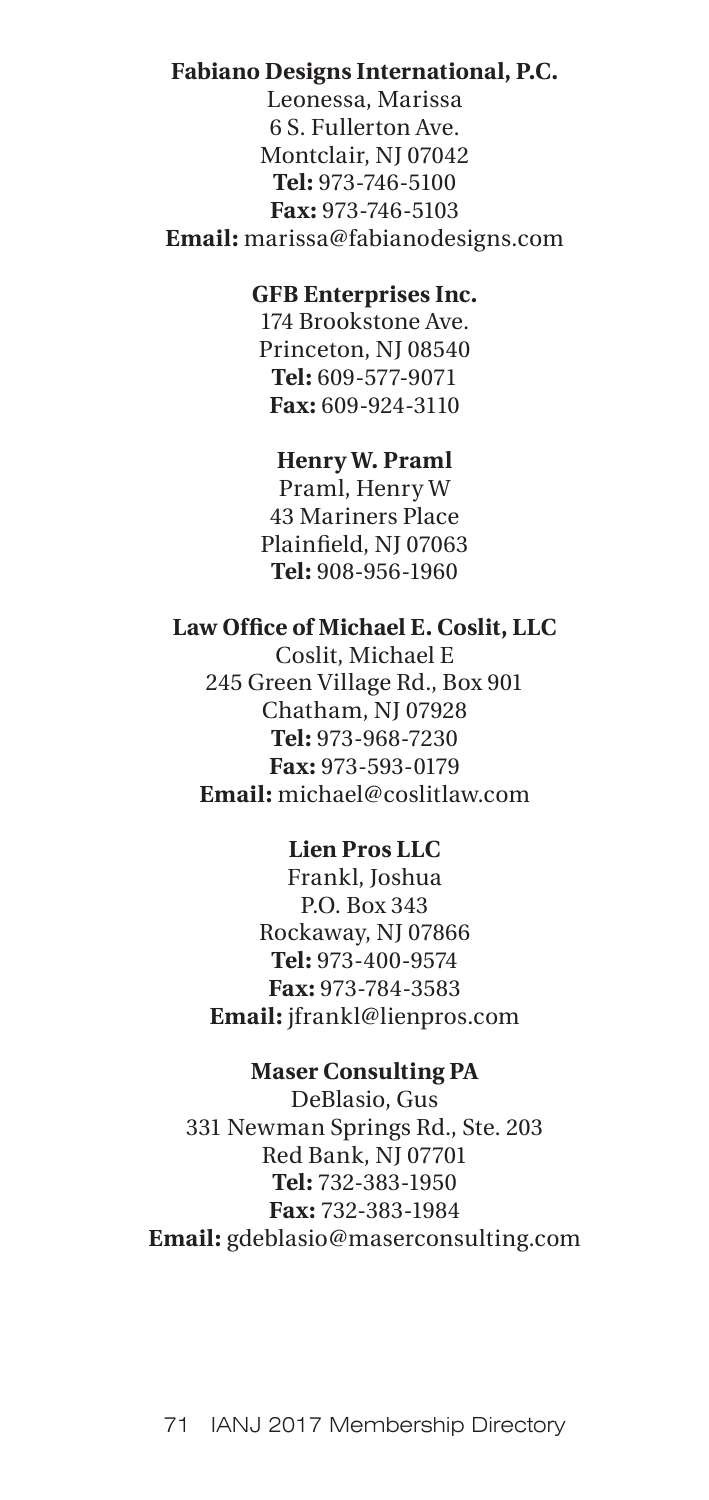### **Middleton & Company**

Gaynor, Richard 186 Halsey Rd. Newton, NJ 07860 **Tel:** 973-383-5525 **Fax:** 973-383-9602 **Email:** richard@middletonins.com

## **New Jersey Landscape Contractors Association**

Woolcott, Gail 465 Boulevard Elmwood Park, NJ 07407 **Tel:** 201-703-3600 **Fax:** 201-703-3776 **Email:** gwoolcostt@njlca.org

# **New Jersey Turf Grass Association**

Peabody, CeCe 25 US Highway 46 Wayne, NJ 07470 **Tel:** 973-812-6467 **Fax:** 973-812-6529 **Email:** execdirector@njturfgrass.org

## **Preferred Management, Inc.**

Smith, Stuart 25 Charles St. Westwood, NJ 07675 **Tel:** 201-358-9399 **Email:** stuart@pfrmgt.com

## **Richard W. Loeffler III ASLA**

Loeffler, Richard 15 Robin Ridge Rd. Saddle River, NJ 07458 **Tel:** 201-962-2321 **Email:** rwloeffler@juno.com

#### **Weston & Sampson Services Inc.**

Bocchino, John A 5 Centennial Drive Peabody, MA 01960 **Tel:** 978-532-1900 **Fax:** 978-977-0100 **Email:** bocchinj@wseinc.com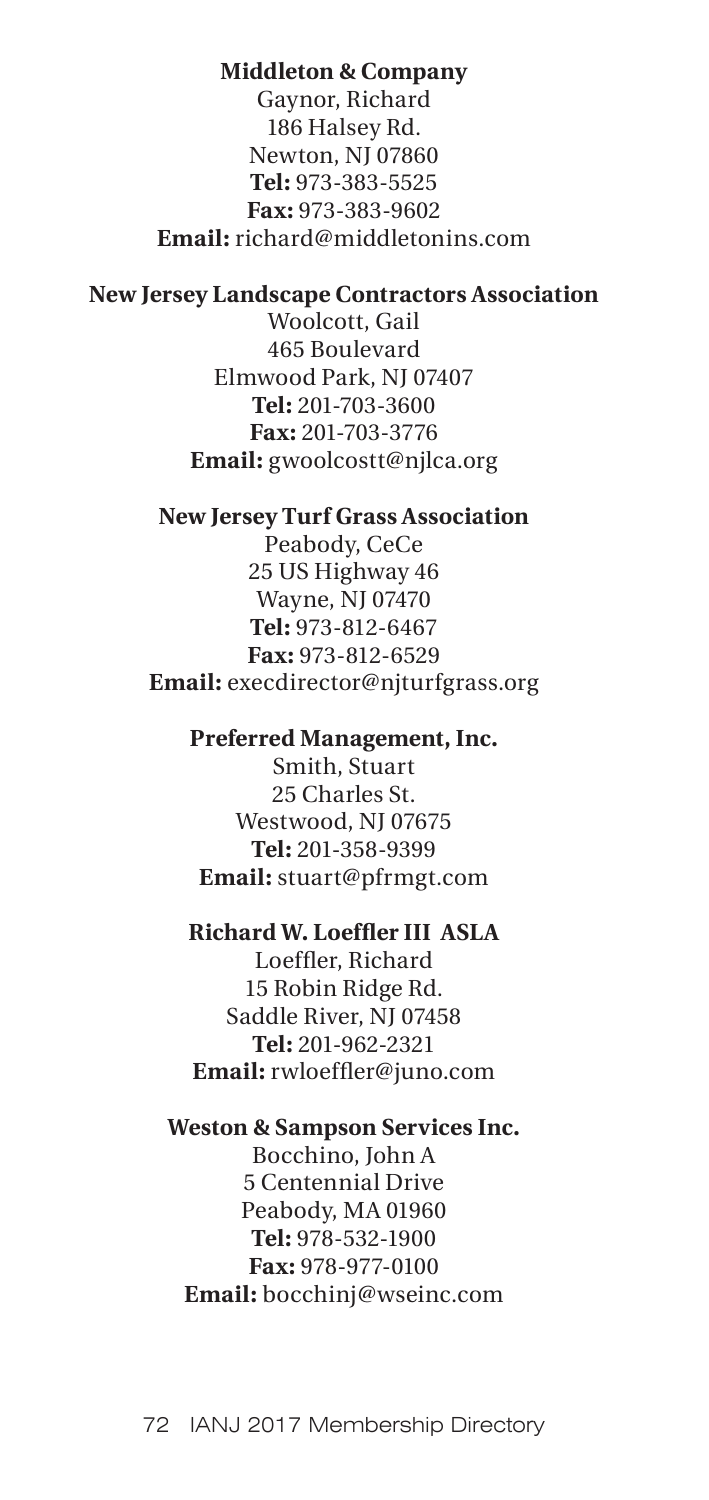## **Associate Member Index by Contact Name**

Frankl, Joshua Lien Pros LLC Joy, Chris Chris Joy Electric

Bocchino, John Weston & Sampson Services Inc. Coslit, Michael Law Office of Michael E. Coslit, LLC DeBlasio, Gus Maser Consulting PA Gaynor, Richard Middleton & Company Koch, David David Koch CPA, LLC Leonessa, Marissa Fabiano Designs International, P.C. Loeffler, Richard W Richard W. Loeffler, III, ASLA Peabody, CeCe New Jersey Turf Grass Association Saini, Jay Alliance Risk Management Smith, Stuart Preferred Management, Inc. Woolcott, Gail New Jersey Landscape Contractors Association Zwickel, Richard Big Idea Outfitter, LLC/POCN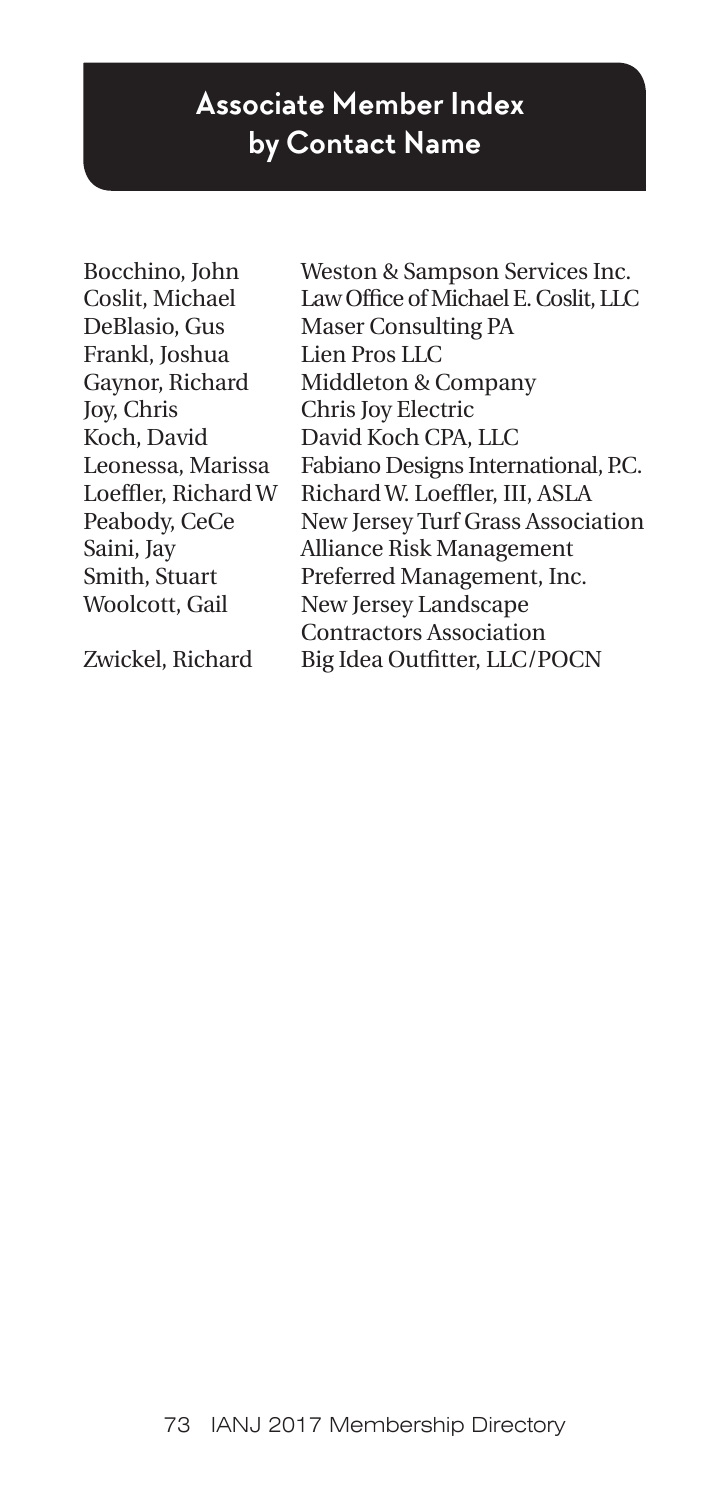#### *We can only publish information supplied by you in writing...*

We've done everything possible to ensure that the information in this directory is correct, but sometimes errors do occur. If you find an error in any of the information, please let us know so we may correct our records. Just fill out the pertinent information below and return to us by mail or fax.

My information in the 2017 Membership Directory is incorrect. Please update to show the corrected information (fill out everything).

#### **Select Classification:**

 $\Box$  Supplier  $\Box$  Contractor  $\Box$  Associate

| Name                    |                   |
|-------------------------|-------------------|
| NJ LIC Cert. #          | Business Permit # |
| Primary Service/Product |                   |
|                         |                   |

| Fax    |  |  |
|--------|--|--|
| E-mail |  |  |

Return to:

Irrigation Association of New Jersey PO Box 518, Mt. Laurel, NJ 08054 Phone: (973)850-3366 Fax: (856)727-9504 pat@neffdowning.com www.ianj.com

#### *NOTE:*

*If you paid your dues after March 31, 2017, your information may not be included in this directory.*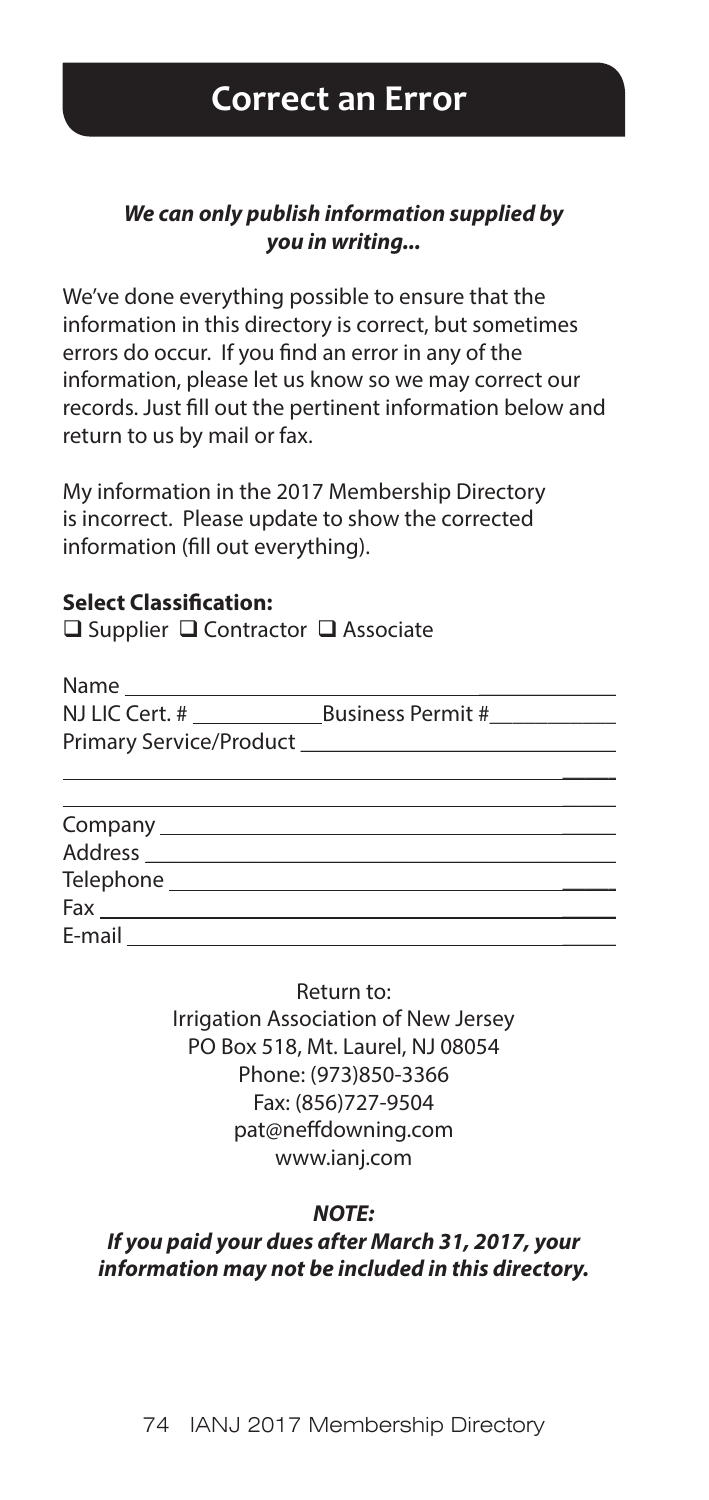

## Irrigation Association of New Jersey

Founded in 1974, the Irrigation Association of New Jersey is a voluntary non-profit organization formed to:

- Promote the proper use and design of irrigation systems.
- Promote water conservation.
- Collect and disseminate information of concern to its members, the public and associated industries.
- Keep the public, private institutions and governmental agencies abreast of the economic impact and concerns of its members.
- Conduct education programs.

### **Featured Programs:**

- Educational Seminars
- Member Meetings
- Social Functions
- Cooperative Discount Program
- Insurance Programs
- Industry Newsletter
- IANJ Scholarship Fund IANJ members and their employees will be eligible for scholarships for college-age students.
- IPAC IANJ suppports the political voice of the irrigation industry



### **Certification of Contractors**

New Jersey Statute (C.45:5AA-01 to 11) requires that after December 31, 1996, all irrigation contractors must be tested and certified by the Department of Environmental Protection.

*The Licensing Contractors Examining Board of NJ requires an irrigation contractor submit a business permit application at no charge. Those IANJ members who have been assigned a business permit number are so noted with their numbers under their certification number in the directory.*